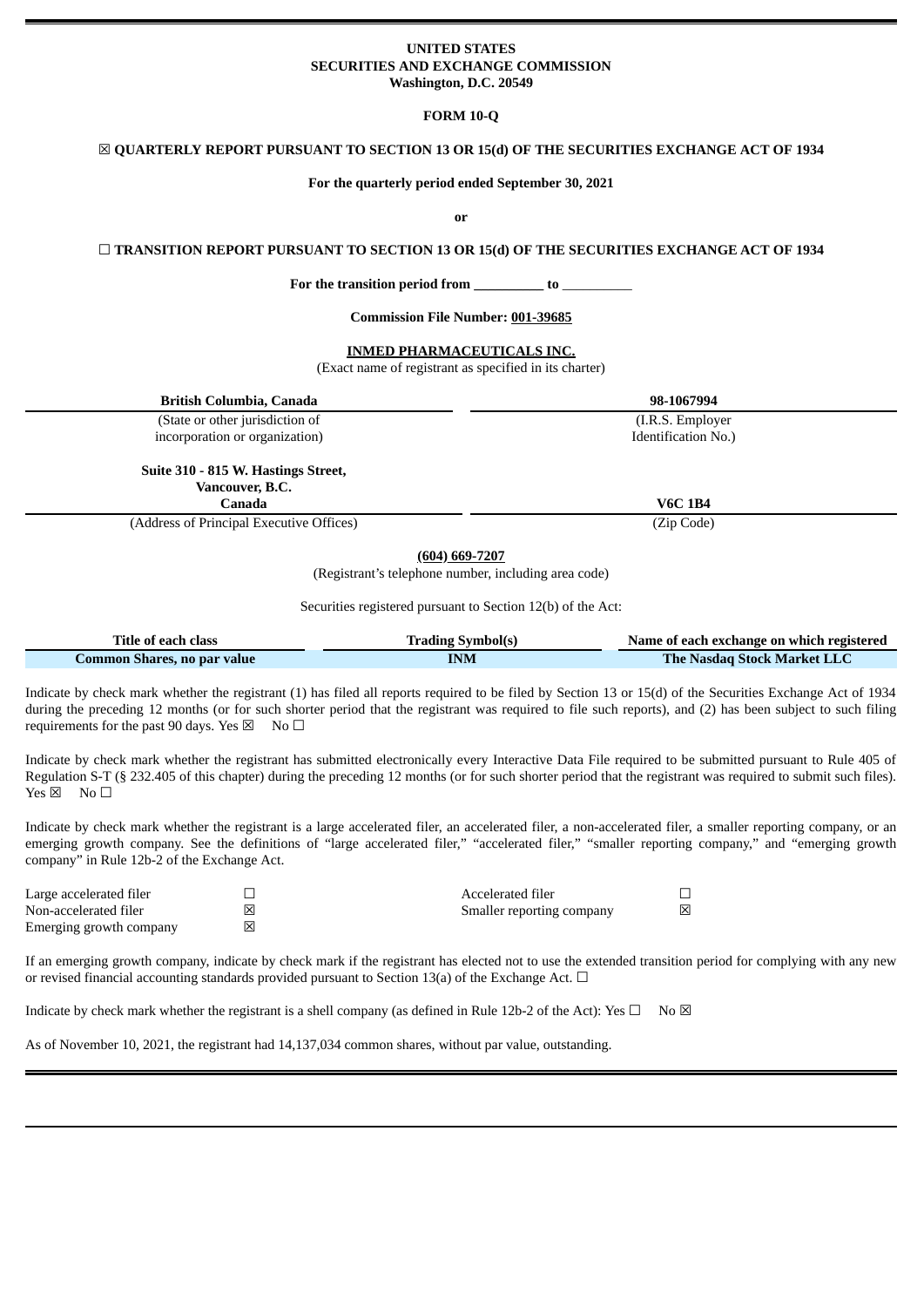# **INDEX**

|                                                                                               | Page         |
|-----------------------------------------------------------------------------------------------|--------------|
| <b>PART I - FINANCIAL INFORMATION</b>                                                         |              |
|                                                                                               |              |
| <b>ITEM 1. CONDENSED CONSOLIDATED INTERIM FINANCIAL STATEMENTS</b>                            | $\mathbf{1}$ |
|                                                                                               |              |
| ITEM 2. MANAGEMENT'S DISCUSSION AND ANALYSIS OF FINANCIAL CONDITION AND RESULTS OF OPERATIONS | 21           |
|                                                                                               |              |
| <u>ITEM 3. QUANTITATIVE AND QUALITATIVE DISCLOSURES ABOUT MARKET RISK</u>                     | 32           |
|                                                                                               | 32           |
| <b>ITEM 4. CONTROLS AND PROCEDURES</b>                                                        |              |
| <b>PART II - OTHER INFORMATION</b>                                                            |              |
|                                                                                               |              |
| <b>ITEM 1. LEGAL PROCEEDINGS</b>                                                              | 33           |
|                                                                                               |              |
| <b>ITEM 1A. RISK FACTORS</b>                                                                  | 33           |
|                                                                                               |              |
| <b>ITEM 2. UNREGISTERED SALES OF EQUITY SECURITIES AND USE OF PROCEEDS</b>                    | 33           |
|                                                                                               |              |
| <b>ITEM 3. DEFAULTS UPON SENIOR SECURITIES</b>                                                | 33           |
|                                                                                               |              |
| <b>ITEM 4. MINE SAFETY DISCLOSURE</b>                                                         | 33           |
| <b>ITEM 5. OTHER INFORMATION</b>                                                              | 33           |
|                                                                                               |              |
| <b>ITEM 6. EXHIBITS</b>                                                                       | 34           |
|                                                                                               |              |
| <b>SIGNATURES</b>                                                                             | 35           |
|                                                                                               |              |

# i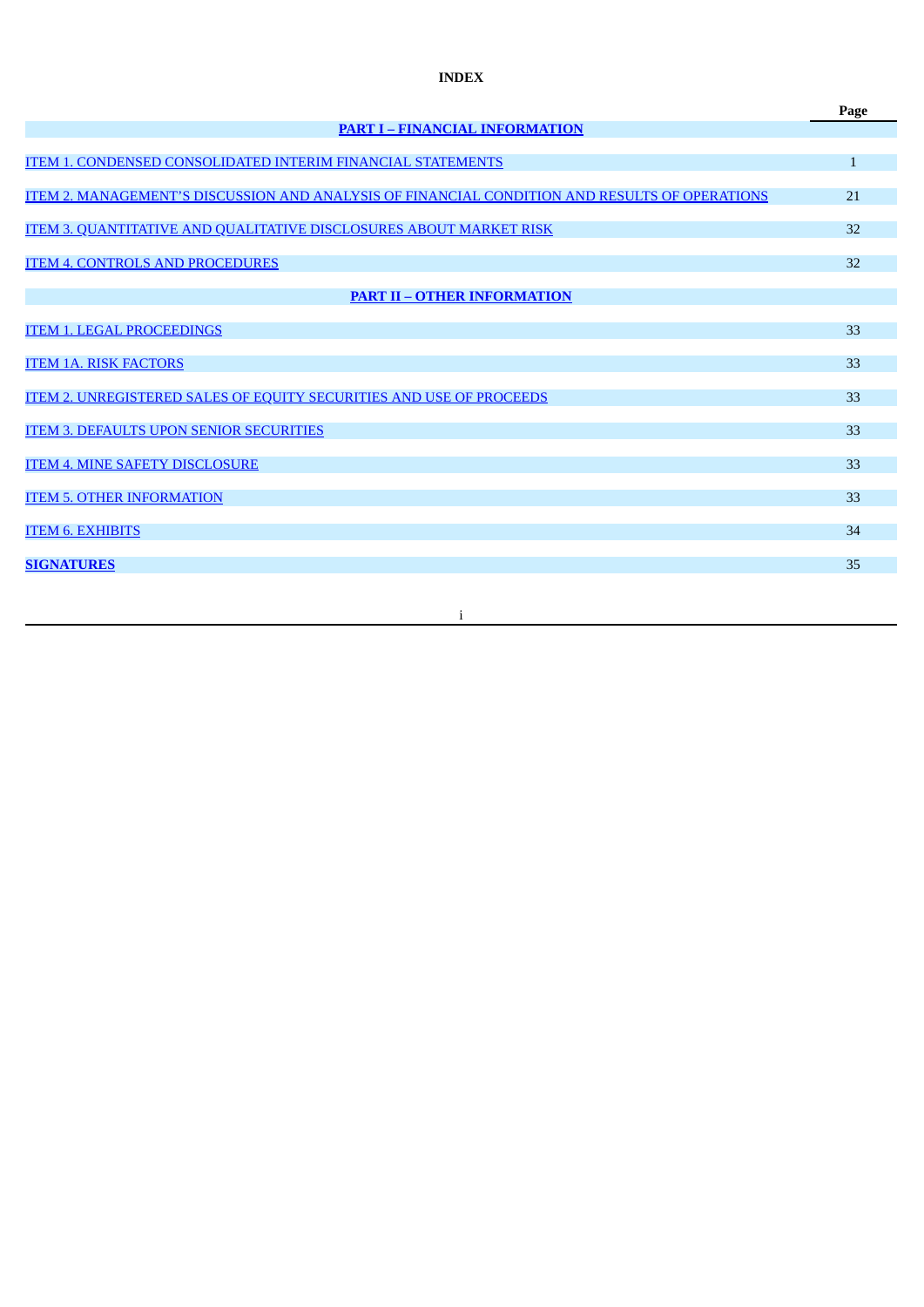**PART I**

# <span id="page-2-1"></span><span id="page-2-0"></span>**ITEM 1. CONDENSED CONSOLIDATED INTERIM FINANCIAL STATEMENTS.**



## **Unaudited Condensed Consolidated Interim Financial Statements of**

**InMed Pharmaceuticals Inc.**

**For the Three Months Ended September 30, 2021 and 2020**

Suite 310 – 815 West Hastings Street Vancouver, BC, Canada, V6C 1B4 Tel: +1-604-669-7207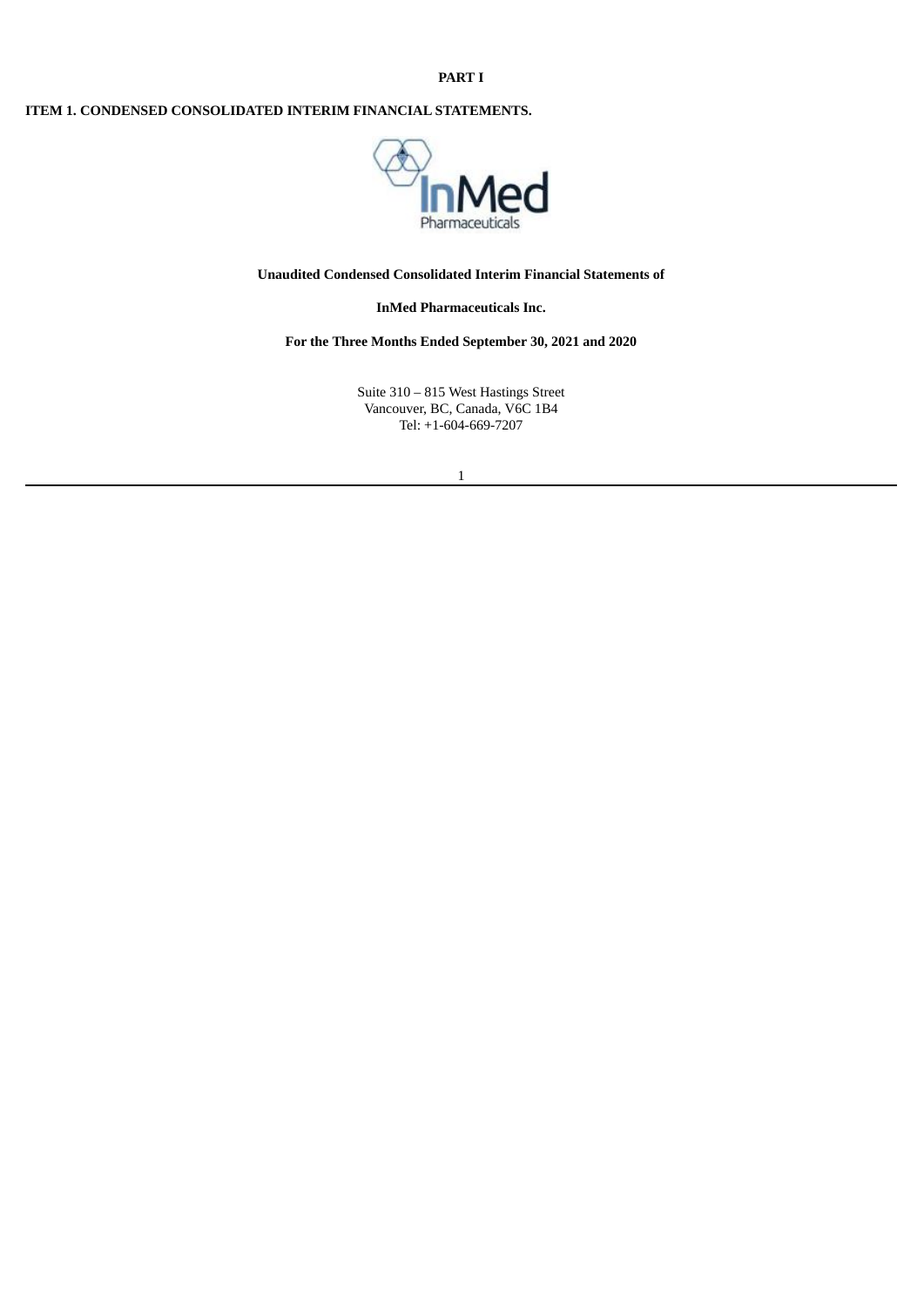

(Expressed in U.S. Dollars) September 30, 2021

## **INDEX Page**

|           | Financial Statements (Unaudited)                                                      |      |
|-----------|---------------------------------------------------------------------------------------|------|
|           |                                                                                       |      |
| $\bullet$ | <b>Condensed Consolidated Interim Balance Sheets</b>                                  |      |
| $\bullet$ | <b>Condensed Consolidated Interim Statements of Operations and Comprehensive Loss</b> |      |
| $\bullet$ | <b>Condensed Consolidated Interim Statements of Shareholders' Equity</b>              |      |
| $\bullet$ | <b>Condensed Consolidated Interim Statements of Cash Flows</b>                        |      |
| $\bullet$ | Notes to the Condensed Consolidated Interim Financial Statements                      | 7-18 |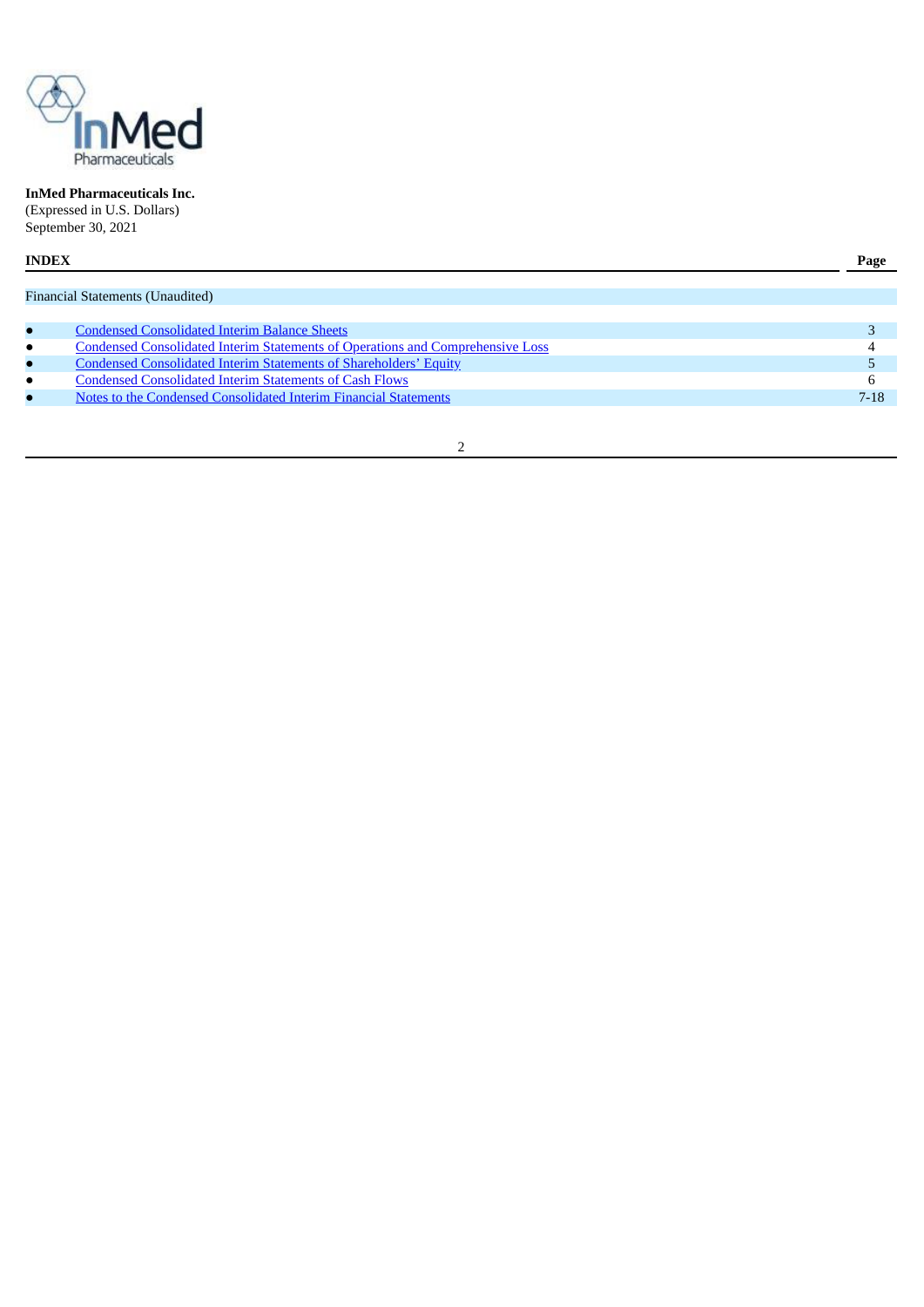<span id="page-4-0"></span>CONDENSED CONSOLIDATED INTERIM BALANCE SHEETS (unaudited) As at September 30, 2021 and June 30, 2021

Expressed in U.S. Dollars

|                                                                                       |                | September 30,  | June 30,       |
|---------------------------------------------------------------------------------------|----------------|----------------|----------------|
|                                                                                       | <b>Note</b>    | 2021           | 2021           |
| <b>ASSETS</b><br>Current                                                              |                | \$             | \$             |
| Cash and cash equivalents                                                             |                | 15,343,905     | 7,363,126      |
| Short-term investments                                                                |                | 45,224         | 46,462         |
| Accounts receivable                                                                   |                | 14,842         | 11,919         |
| Loan receivable                                                                       | 3              | 250,000        |                |
| Prepaids and other assets                                                             |                | 322,352        | 956,762        |
| Total current assets                                                                  |                | 15,976,323     | 8,378,269      |
| <b>Non-Current</b>                                                                    |                |                |                |
| Property and equipment, net                                                           | $\overline{4}$ | 304,934        | 326,595        |
| Intangible assets, net                                                                | 5              | 1,037,382      | 1,061,697      |
| Other assets                                                                          |                | 8,625          | 14,655         |
| <b>Total Assets</b>                                                                   |                | 17,327,264     | 9,781,216      |
|                                                                                       |                |                |                |
| <b>LIABILITIES AND SHAREHOLDERS' EQUITY</b>                                           |                |                |                |
| <b>Current</b>                                                                        |                |                |                |
| Accounts payables and accrued liabilities                                             | 6              | 1,844,769      | 2,134,878      |
| Current portion of lease obligations                                                  | 9              | 82,232         | 80,483         |
| Total current liabilities                                                             |                | 1,927,001      | 2,215,361      |
| <b>Non-current</b>                                                                    |                |                |                |
| Lease obligations                                                                     | 9              | 178,591        | 189,288        |
| <b>Total Liabilities</b>                                                              |                | 2,105,592      | 2,404,649      |
|                                                                                       |                |                |                |
| <b>Shareholders' Equity</b>                                                           |                |                |                |
| Common shares, no par value, unlimited authorized shares: 10,327,034 (June 30, 2021 - |                |                |                |
| 8,050,707) issued and outstanding                                                     | 7              | 63,686,724     | 60,587,417     |
| Additional paid-in capital                                                            | 7,8            | 29,230,464     | 21,513,051     |
| Accumulated deficit                                                                   |                | (77, 824, 085) | (74, 852, 470) |
| Accumulated other comprehensive income                                                |                | 128,569        | 128,569        |
| <b>Total Shareholders' Equity</b>                                                     |                | 15,221,672     | 7,376,567      |
| <b>Total Liabilities and Shareholders' Equity</b>                                     |                | 17,327,264     | 9,781,216      |
| <b>Commitments and Contingencies (Note 12)</b><br><b>Subsequent Events (Note 14)</b>  |                |                |                |

The accompanying notes form an integral part of these condensed consolidated interim financial statements.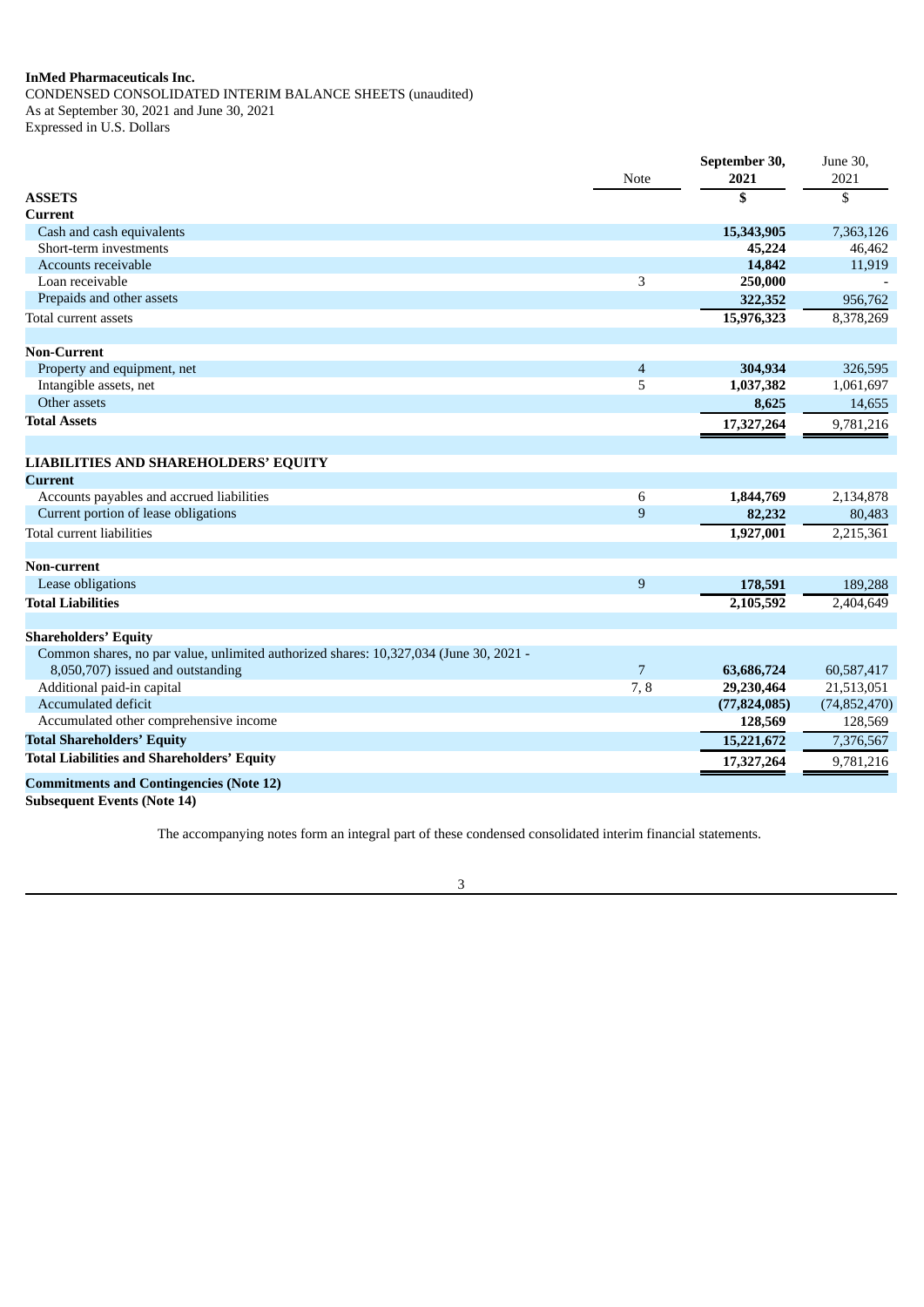<span id="page-5-0"></span>CONDENSED CONSOLIDATED INTERIM STATEMENTS OF OPERATIONS AND COMPREHENSIVE LOSS (unaudited) For the three months ended September 30, 2021 and 2020 Expressed in U.S. Dollars

|                                            |      | <b>Three Months Ended</b> |             |
|--------------------------------------------|------|---------------------------|-------------|
|                                            |      | September 30              |             |
|                                            | Note | 2021                      | 2020        |
|                                            |      | \$                        | \$          |
| <b>Operating Expenses</b>                  |      |                           |             |
| Research and development and patents       |      | 1,491,252                 | 911,156     |
| General and administrative                 |      | 1,372,867                 | 624,788     |
| Amortization and depreciation              | 4, 5 | 28,532                    | 27,981      |
| <b>Total operating expenses</b>            |      | 2,892,651                 | 1,563,925   |
| <b>Other Income (Expense)</b>              |      |                           |             |
| Interest income                            |      | 5,148                     | 4,345       |
| Foreign exchange loss                      |      | (84, 112)                 | (39, 499)   |
| Net loss for the period                    |      | (2,971,615)               | (1,599,079) |
| <b>Other Comprehensive Loss</b>            |      |                           |             |
| Foreign currency translation gain          |      |                           | 129,400     |
| Total comprehensive loss for the period    |      | (2,971,615)               | (1,469,679) |
|                                            |      |                           |             |
| Net loss per share for the period          |      |                           |             |
| <b>Basic and diluted</b>                   | 10   | (0.25)                    | (0.31)      |
| Weighted average outstanding common shares |      |                           |             |
| <b>Basic and diluted</b>                   | 10   | 12,047,555                | 5,220,707   |

The accompanying notes form an integral part of these condensed consolidated interim financial statements.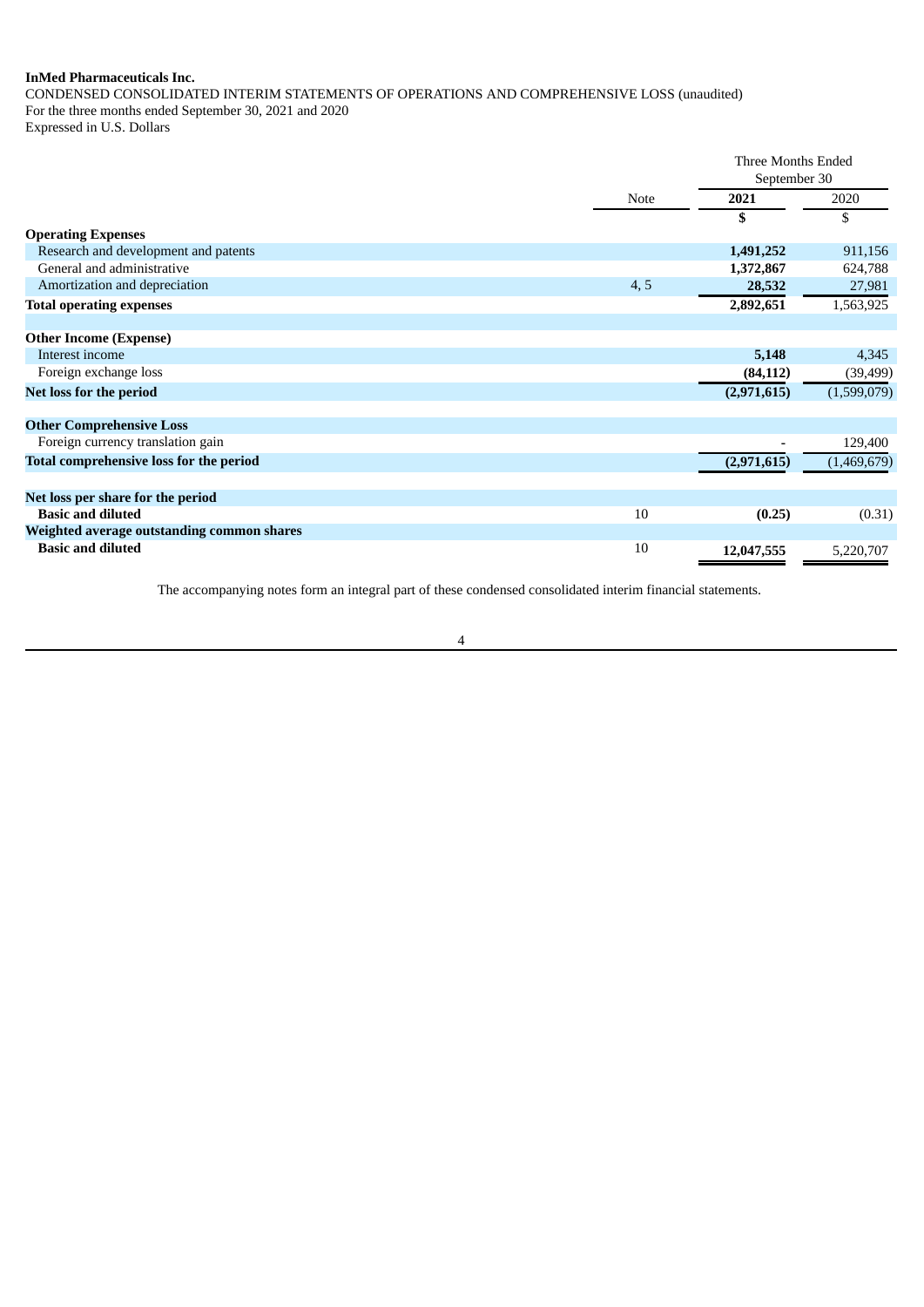<span id="page-6-0"></span>CONDENSED CONSOLIDATED INTERIM STATEMENTS OF SHAREHOLDERS' EQUITY (unaudited) For the three months ended September 30, 2021 and 2020

Expressed in U.S. Dollars

|                                   |             |               |            |            |                | Accumulated   |             |
|-----------------------------------|-------------|---------------|------------|------------|----------------|---------------|-------------|
|                                   |             |               |            |            |                | Other         |             |
|                                   |             |               |            |            |                | Comprehensive |             |
|                                   |             |               |            |            |                | (Loss)        |             |
|                                   |             |               |            | Additional |                | Income -      |             |
|                                   |             |               |            | Paid-in    | Accumulated    | Foreign       |             |
|                                   | <b>Note</b> | Common Shares |            | Capital    | Deficit        | Exchange      | Total       |
|                                   |             | #             |            |            |                |               |             |
| <b>Balance June 30, 2020</b>      |             | 5,220,707     | 53,065,240 | 17,764,333 | (64, 649, 381) | (301, 874)    | 5,878,318   |
| Loss and comprehensive            |             |               |            |            |                |               |             |
| income for the period             |             |               |            |            | (1,599,079)    | 129,400       | (1,469,679) |
| Share-based compensation          | 8           |               |            | 85,407     |                |               | 85,407      |
| <b>Balance September 30, 2020</b> |             | 5,220,707     | 53,065,240 | 17,849,740 | (66, 248, 460) | (172, 474)    | 4,494,046   |

|                                   |             |                      |            | Additional<br>Paid-in | Accumulated              | Accumulated<br>Other<br>Comprehensive<br>Income -<br>Foreign |             |
|-----------------------------------|-------------|----------------------|------------|-----------------------|--------------------------|--------------------------------------------------------------|-------------|
|                                   | <b>Note</b> | <b>Common Shares</b> |            | Capital               | Deficit                  | Exchange                                                     | Total       |
|                                   |             | #                    |            | S                     |                          |                                                              |             |
| <b>Balance June 30, 2021</b>      |             | 8,050,707            | 60,587,417 | 21,513,051            | (74, 852, 470)           | 128,569                                                      | 7,376,567   |
| Private placement                 |             | 890,000              | 1,459,051  | 10,540,635            |                          |                                                              | 11,999,686  |
| Share issuance costs              |             |                      | (247, 336) | (1,786,831)           |                          |                                                              | (2,034,167) |
| Agents' warrants                  |             |                      |            | 739,920               | $\overline{\phantom{a}}$ |                                                              | 739,920     |
| Exercise of pre-funded            |             |                      |            |                       |                          |                                                              |             |
| warrants                          |             | 1,386,327            | 1,887,592  | (1,887,453)           |                          |                                                              | 139         |
| Loss for the period               |             |                      |            |                       | (2,971,615)              | -                                                            | (2,971,615) |
| Share-based compensation          | 8           |                      |            | 111,142               |                          |                                                              | 111,142     |
| <b>Balance September 30, 2021</b> |             | 10,327,034           | 63,686,724 | 29,230,464            | (77, 824, 085)           | 128,569                                                      | 15,221,672  |

The accompanying notes form an integral part of these condensed consolidated interim financial statements.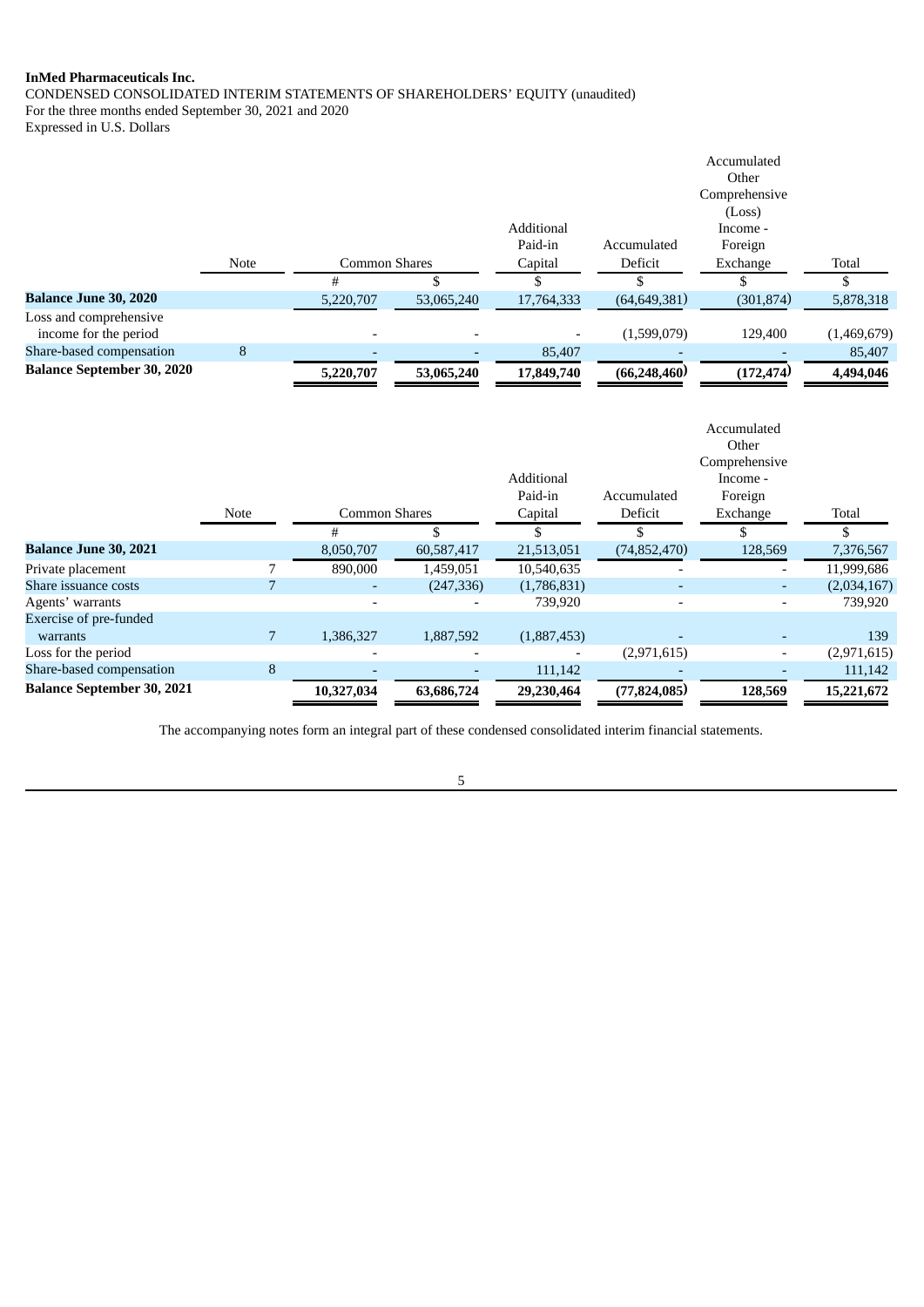<span id="page-7-0"></span>CONDENSED CONSOLIDATED INTERIM STATEMENTS OF CASH FLOWS (unaudited) For the three months ended September 30, 2021 and 2020 Expressed in U.S. Dollars

|                                                                                              | <b>Note</b> | 2021          | 2020        |
|----------------------------------------------------------------------------------------------|-------------|---------------|-------------|
| Cash provided by (used in):                                                                  |             | \$            | \$          |
| <b>Operating Activities</b>                                                                  |             |               |             |
| Net loss for the period                                                                      |             | (2,971,615)   | (1,599,079) |
| Items not requiring cash:                                                                    |             |               |             |
| Amortization and depreciation                                                                | 4, 5        | 28,532        | 27,981      |
| Share-based compensation                                                                     | 8           | 111,142       | 85,407      |
| Non-cash lease expense                                                                       |             | 25,906        | 20,728      |
| Interest income (accrued) received on short-term investments                                 |             | (23)          | 140         |
| Unrealized foreign exchange gain                                                             |             | 1,262         |             |
| Payments on lease obligations                                                                |             | (17, 411)     | (16, 244)   |
| Changes in non-cash working capital:                                                         |             |               |             |
| Prepaids and other assets                                                                    |             | 634,410       | (31,681)    |
| Other non-current assets                                                                     |             | 6,030         | (14,007)    |
| Accounts receivable                                                                          |             | (2, 923)      | (5, 554)    |
| Accounts payable and accrued liabilities                                                     |             | (469, 227)    | 160,719     |
| <b>Total cash used in operating activities</b>                                               |             | (2,653,917)   | (1,371,590) |
| <b>Investing Activities</b>                                                                  |             |               |             |
| Loan receivable                                                                              | 3           | (250,000)     |             |
| Total cash used in investing activities                                                      |             | (250,000)     |             |
|                                                                                              |             |               |             |
| <b>Financing Activities</b>                                                                  |             |               |             |
| Shares issued for cash                                                                       | 7           | 11,999,825    |             |
| Share issuance costs                                                                         | 7           | (1, 115, 129) | (64, 648)   |
| Total cash provided by (used in) financing activities                                        |             | 10,884,696    | (64, 648)   |
| Effects of foreign exchange on cash and cash equivalents                                     |             |               | 127,725     |
| Increase (decrease) in cash during the period                                                |             | 7,980,779     | (1,308,513) |
| Cash and cash equivalents beginning of the period                                            |             | 7,363,126     | 5,805,809   |
| Cash and cash equivalents end of the period                                                  |             | 15,343,905    | 4,497,296   |
| Supplemental disclosure of non-cash financing activities:                                    |             |               |             |
| Warrants issued to placement agent and included in share issuance costs related to July 2021 |             |               |             |
| private placement                                                                            |             | 739,920       |             |

See Note 11 for Non-Cash Transactions

The accompanying notes form an integral part of these condensed consolidated interim financial statements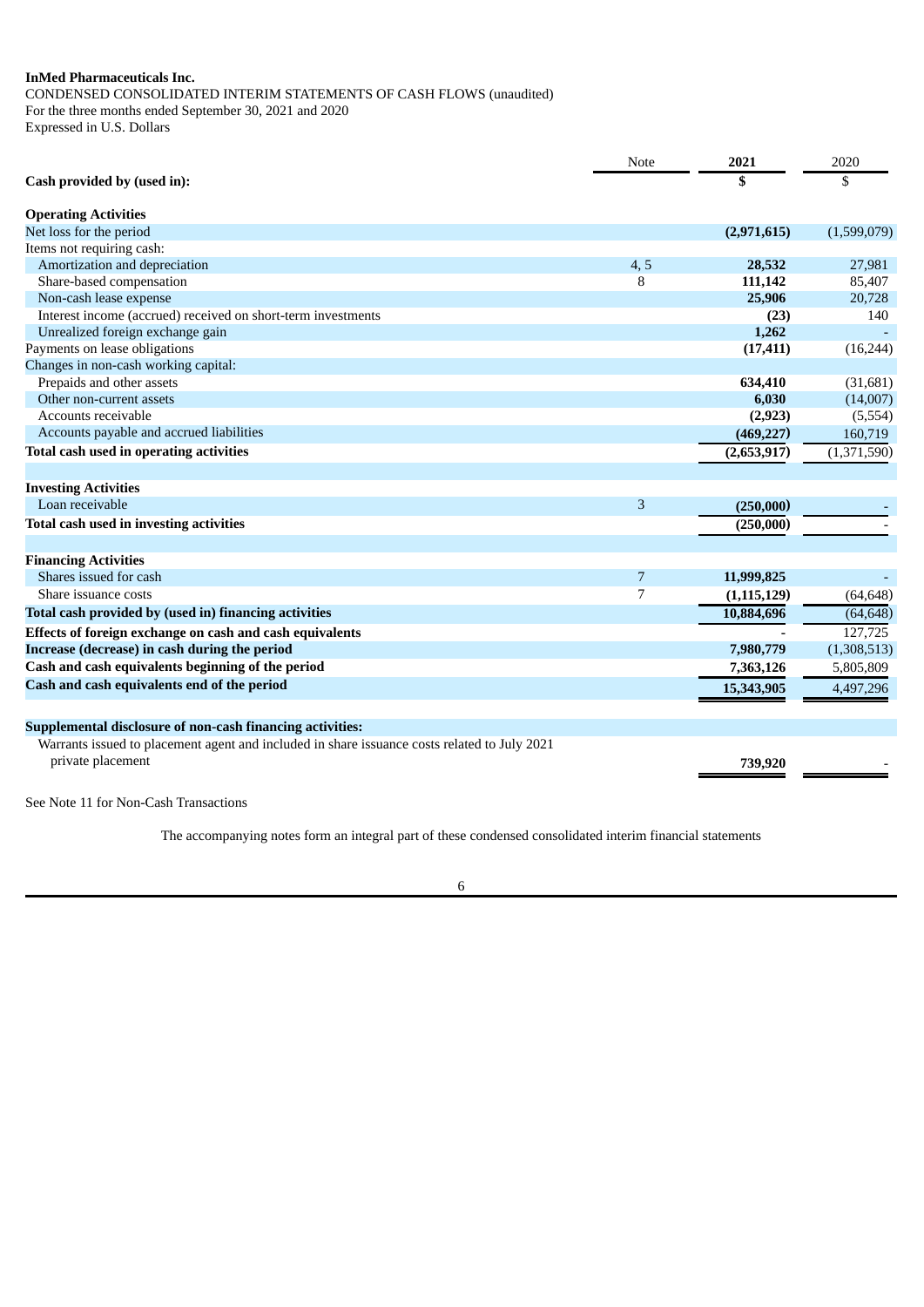# <span id="page-8-0"></span>**1. CORPORATE INFORMATION AND CONTINUING OPERATIONS**

InMed Pharmaceuticals Inc. ("InMed" or the "Company") was incorporated in the Province of British Columbia on May 19, 1981 under the *Business Corporations Act* of British Columbia. InMed is a clinical stage pharmaceutical company specializing in the research and development of novel, cannabinoid-based therapies and a system for the manufacturing of pharmaceutical-grade cannabinoids.

The Company's shares are listed on the Nasdaq Capital Market ("Nasdaq") under the trading symbol "INM". InMed's corporate office and principal place of business is located at #310 – 815 West Hastings Street, Vancouver, B.C., Canada, V6C 1B4.

In accordance with the Financial Accounting Standards Board ("FASB") Accounting Standards Update ("ASU") 2014-15, Disclosure of Uncertainties about an Entity's Ability to Continue as a Going Concern (Subtopic 205-40), the Company has evaluated whether there are conditions and events, considered in the aggregate, that raise substantial doubt about the Company's ability to continue as a going concern within one year after the date that the condensed consolidated interim financial statements are issued.

Through September 30, 2021, the Company has funded its operations primarily with proceeds from the sale of common stock. The Company has incurred recurring losses and negative cash flows from operations since its inception, including net losses of \$3.0 million and \$1.6 million for the three months ended September 30, 2021 and 2020, respectively. In addition, the Company had an accumulated deficit of \$77.8 million as of September 30, 2021 (June 30, 2021 - \$74.9 million). The Company expects to continue to generate operating losses for the foreseeable future.

As of the issuance date of these condensed consolidated interim financial statements, the Company expects its cash and cash equivalents of \$15.3 million as of September 30, 2021 will be sufficient to fund its operating expenses and capital expenditure requirements into the first quarter of fiscal 2023. The future viability of the Company beyond that point is dependent on its ability to raise additional capital to finance its operations. As a result, the Company has concluded that there is substantial doubt about its ability to continue as a going concern within one year after the date that the condensed consolidated interim financial statements are issued.

The Company expects to continue to seek additional funding through equity financings, debt financings or other capital sources, including collaborations with other companies, government contracts or other strategic transactions. The Company may not be able to obtain financing on acceptable terms, or at all. The terms of any financing may adversely affect the holdings or the rights of the Company's existing stockholders.

These condensed consolidated interim financial statements have been prepared on a going concern basis, which assumes that the Company will be able to meet its commitments, realize its assets and discharge its liabilities in the normal course. These condensed consolidated interim financial statements do not reflect adjustments to the carrying values of assets and liabilities that would be necessary if the Company was unable to continue as a going concern and such adjustments could be material.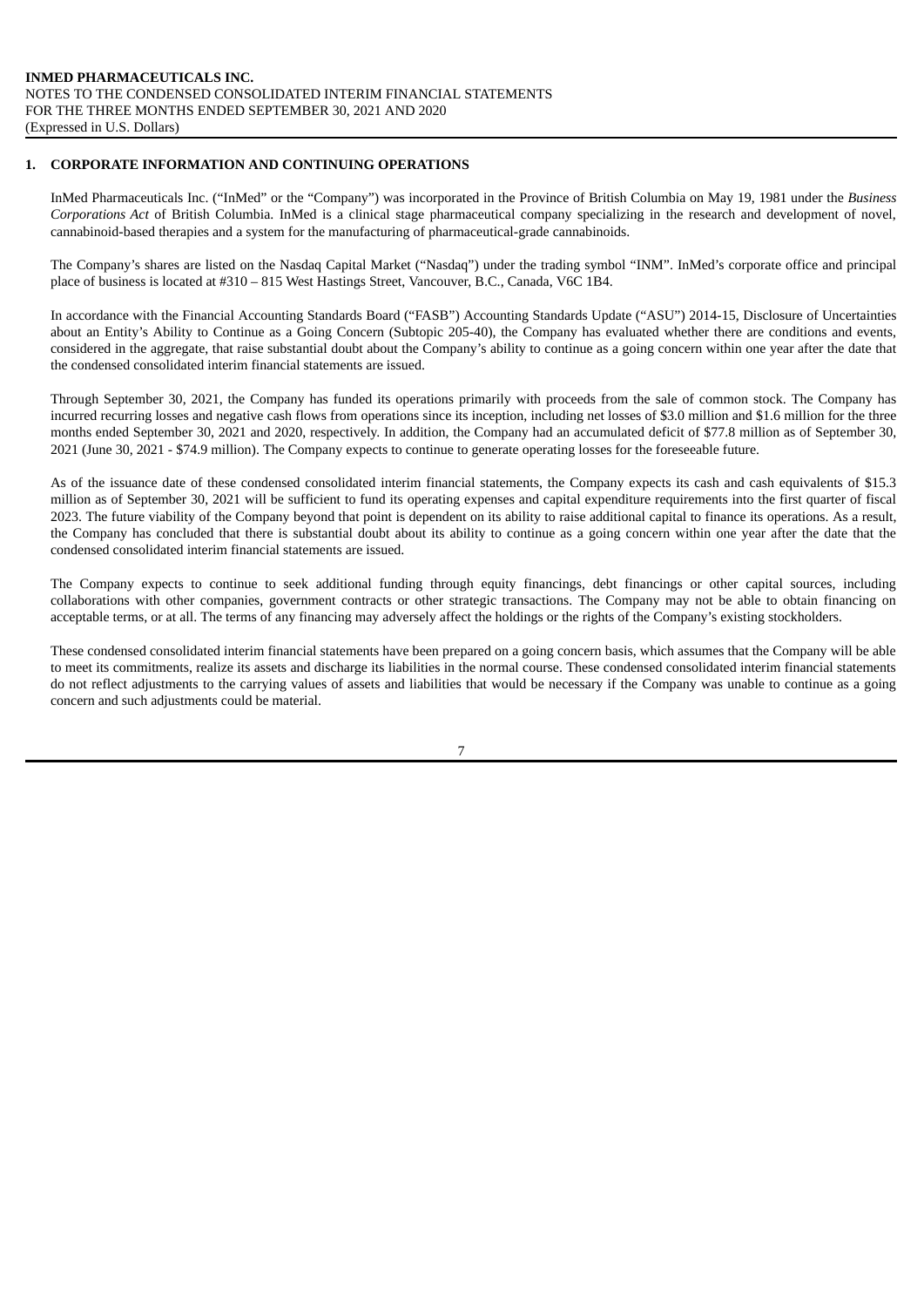## **2. SIGNFICANT ACCOUNTING POLICIES**

#### (a) Basis of Presentation

These unaudited condensed consolidated interim financial statements have been prepared in accordance with generally accepted accounting principles as applied in the United States ("US GAAP") and pursuant to the rules and regulations of the United States Securities and Exchange Commission ("SEC") for interim financial information. Accordingly, these financial statements do not include all the information and footnotes required for complete financial statements and should be read in conjunction with the audited consolidated financial statements of the Company and the accompanying notes thereto for the year ended June 30, 2021.

These unaudited condensed consolidated interim financial statements reflect all adjustment, consisting solely of normal recurring adjustments, which, in the opinion of management, are necessary for a fair presentation of results for the interim periods presented. The results of operations for the three months ended September 30, 2021 and 2020 are not necessarily indicative of results that can be expected for a full year. These unaudited condensed consolidated interim financial statements follow the same significant accounting policies as those described in the notes to the audited consolidated financial statements of the Company for the year ended June 30, 2021.

The functional currency of the Company and its subsidiaries is the U.S. Dollar. These condensed consolidated interim financial statements are presented in U.S. Dollars. References to "\$" and "US\$" are to United States ("U.S.") dollars and references to "C\$" are to Canadian dollars.

#### (b) Use of Estimates

The preparation of financial statements in compliance with US GAAP requires management to make estimates and assumptions that affect the reported amount of assets and liabilities as of the balance sheet date, and the corresponding revenues and expenses for the periods reported. It also requires management to exercise judgment in applying the Company's accounting policies. In the future, actual experience may differ from these estimates and assumptions. The areas involving a higher degree of judgment or complexity, or areas where assumptions and estimates are significant to these condensed consolidated interim financial statements are the estimate of useful life of intangible assets, the application of the going concern assumption, the impairment assessment for long-lived assets, and determining the fair value of share-based payments and warrants.

#### COVID-19 impacts

On March 11, 2020 the COVID-19 outbreak was declared a pandemic by the World Health Organization. The full extent to which the COVID-19 pandemic may directly or indirectly impact the Company's business, results of operations and financial condition, including expenses, research and development costs and employee-related amounts, will depend on future developments that are evolving and highly uncertain, such as the duration and severity of outbreaks, including potential future waves or cycles, and the effectiveness of actions taken to contain and treat COVID-19. The Company considered the potential impact of COVID-19 when making certain estimates and judgments relating to the preparation of these condensed consolidated interim financial statements. While there was no material impact to the Company's condensed consolidated interim financial statements as of and for the three months ended September 30, 2021, the Company's future assessment of the magnitude and duration of COVID-19, as well as other factors, could result in a material impact to the Company's consolidated financial statements in future reporting periods.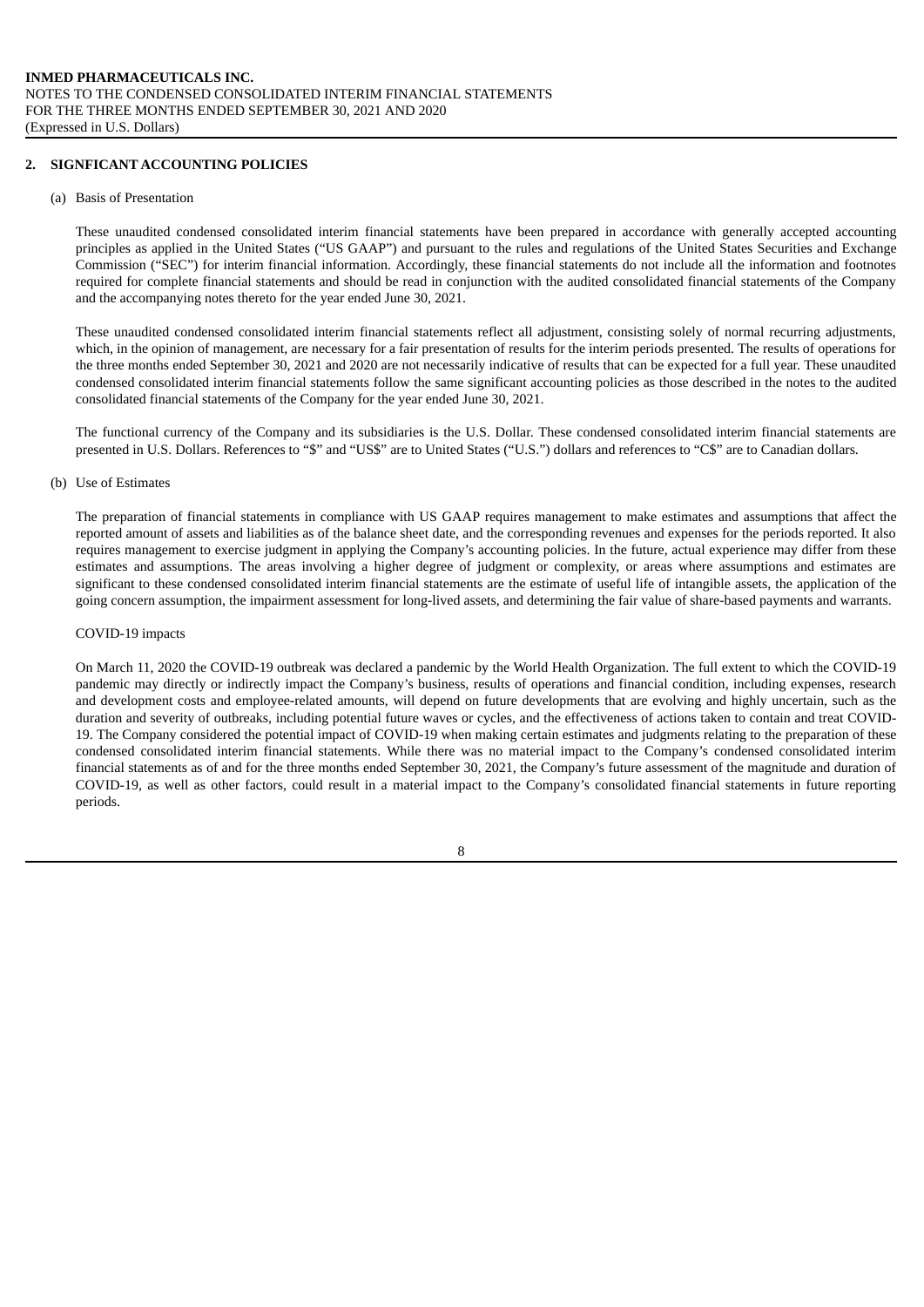## **2. SIGNFICANT ACCOUNTING POLICIES (cont'd)**

#### **(c) Recent Accounting Pronouncements Not Yet Adopted**

The Company has reviewed recent accounting pronouncements and concluded that they are either not applicable to the Company or that there was no material impact or no material impact is expected in the consolidated financial statements as a result of future adoption.

#### **3. LOAN RECEIVABLE**

On September 25, 2021, the Company provided a short-term loan to BayMedica Inc. ("BayMedica") of \$250,000 (June 30, 2020 - \$Nil). The loan, which is secured against certain BayMedica assets, bears no interest unless the proposed acquisition of BayMedica is terminated in accordance with the InMed BayMedica Reorganization Agreement in which case interest accrues at a rate of 15% per annum from date of issuance. The loan matures within one year. On October 13, 2021, the Company acquired BayMedica (see Note 14).

#### **4. PROPERTY AND EQUIPMENT, NET**

Property and equipment consists of the following:

|                                | September 30,<br>2021 | <b>June 30,</b><br>2021 |
|--------------------------------|-----------------------|-------------------------|
|                                |                       |                         |
| Right of Use Asset (lease)     | 439,321               | 439,321                 |
| Equipment                      | 66.888                | 66,888                  |
| Leasehold Improvements         | 42,986                | 42,986                  |
| Property and equipment         | 549,195               | 549,195                 |
| Less: accumulated depreciation | (244, 261)            | (222,600)               |
| Property and equipment, net    | 304,934               | 326.595                 |

Depreciation expense on property, equipment and leasehold improvements for the three months ended September 30, 2021 was \$4,217 (2020 - \$6,384). Depreciation expense related to the Right-of-Use Asset for the three months ended September 30, 2021 was \$21,343 (2020 - \$21,351) and was recorded in general and administrative expenses.

# **5. INTANGIBLE ASSETS, NET**

Intangible assets consist of:

|                                | September 30,<br>2021 | <b>June 30,</b><br>2021 |
|--------------------------------|-----------------------|-------------------------|
|                                |                       |                         |
| Intellectual property          | 1,736,420             | 1,736,420               |
| Less: accumulated amortization | (699,038)             | (674, 723)              |
| Intangible assets, net         | 1,037,382             | 1,061,697               |
|                                |                       |                         |

The acquired intellectual property is recorded at cost and is amortized on a straight-line basis over an estimated useful life of 18 years net of any accumulated impairment losses. As at September 30, 2021, the acquired intellectual property had an estimated remaining useful life of approximately 10.9 years.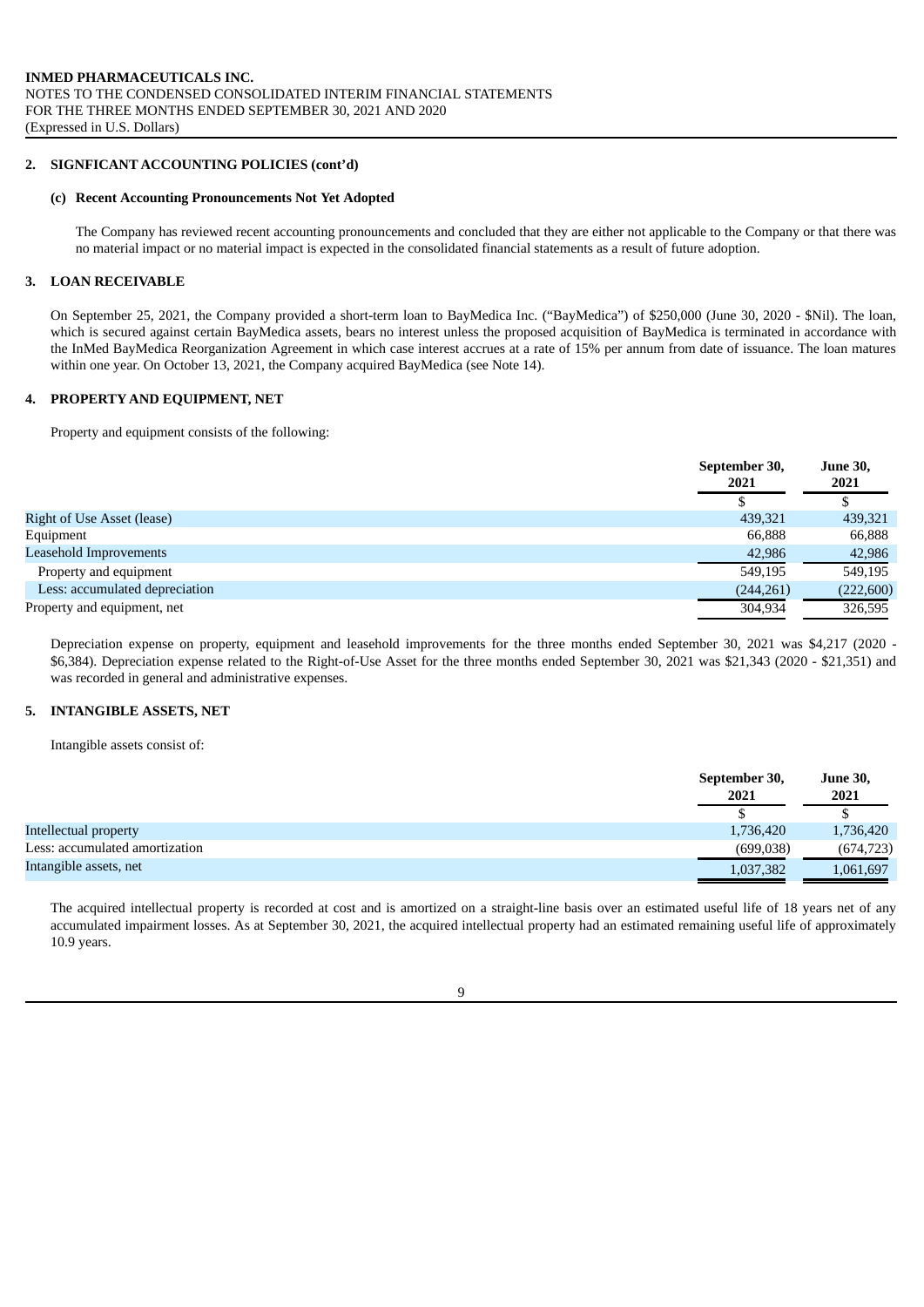#### **5. INTANGIBLE ASSETS, NET (cont'd)**

Amortization expense on intangible assets for the three months ended September 30, 2021 was \$24,315 (2020 - \$21,597). Based upon the intangible assets held as at September 30, 2021, the Company expects amortization expense to be incurred over the next five years as follows:

| 2022 | 96,468  |
|------|---------|
| 2023 | 96,468  |
| 2024 | 96,468  |
| 2025 | 96,468  |
| 2026 | 96,468  |
|      | 482,340 |

# **6. ACCOUNTS PAYABLE AND ACCRUED LIABILITIES**

Accounts payable and accrued liabilities consist of the following:

|                                                      | September 30,<br>2021 | <b>June 30,</b><br>2021 |
|------------------------------------------------------|-----------------------|-------------------------|
|                                                      |                       |                         |
| Trade payables                                       | 1,255,946             | 775.129                 |
| Accrued research and development expenses            | 178.117               | 309,901                 |
| Employee compensation, benefits and related accruals | 273,154               | 880,207                 |
| Accrued general and administrative expenses          | 137.552               | 169,641                 |
| Accounts payable and accrued liabilities             | 1,844,769             | 2,134,878               |

# **7. SHARE CAPITAL AND RESERVES**

#### a) Authorized

As at September 30, 2021, the Company's authorized share structure consisted of: (i) an unlimited number of common shares without par value; and (ii) an unlimited number of preferred shares without par value. No preferred shares were issued and outstanding as at September 30, 2021 and June 30, 2021.

The Company may issue preferred shares and may, at the time of issuance, determine the rights, preference and limitations pertaining to these shares. Holders of preferred shares may be entitled to receive a preference payment in the event of any liquidation, dissolution or winding up of the Company before any payment is made to the holders of common shares.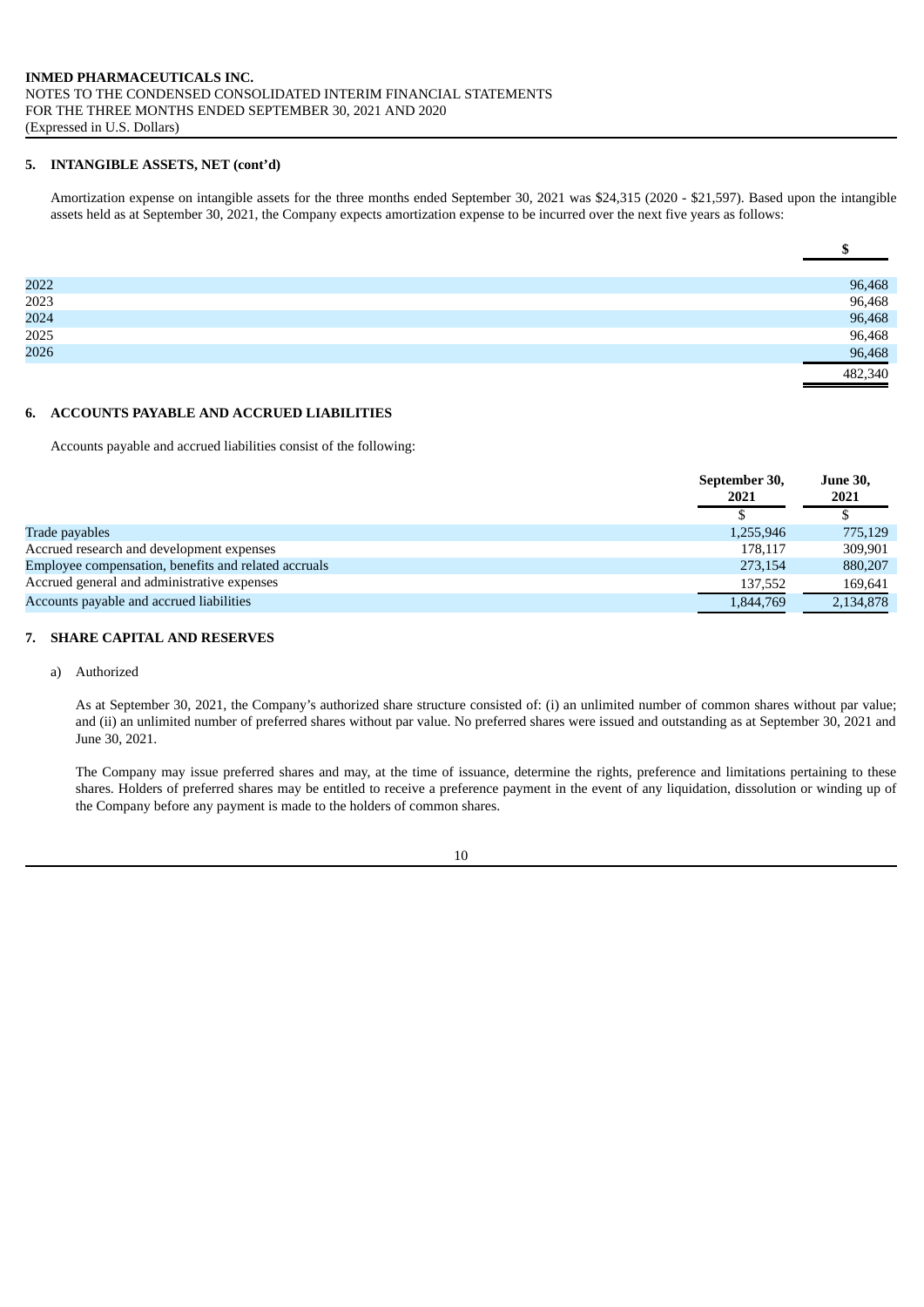## **7. SHARE CAPITAL AND RESERVES (cont'd)**

#### b) Common Shares

During the three months ended September 30, 2021, the Company completed the following:

| <b>Transaction Description</b>          | <b>Number</b> | <b>Issue Price</b>       | Total        |
|-----------------------------------------|---------------|--------------------------|--------------|
| Private placement – Shares              | 890,000       | 2.973                    | 2,645,970    |
| Private placement - Pre-funded warrants | 3,146,327     | 2.9729                   | 9,353,716    |
| Gross Proceeds                          |               |                          | 11,999,686   |
| Allocated to Additional Paid-in Capital |               |                          | (10,540,635) |
|                                         |               |                          | 1,459,051    |
| Share issuance costs                    | $\sim$        | $\overline{\phantom{a}}$ | (247, 336)   |

On July 2, 2021, the Company closed a private placement of its common shares and issued an aggregate of 890,000 common shares and 3,146,327 pre-funded warrants, for gross proceeds of \$11,999,686. The pre-funded warrants were determined to be common stock equivalents. Each common share and each pre-funded warrant was sold in the offering with a warrant to purchase a common share. Transaction costs were allocated proportionally between common shares and warrants with \$247,336 allocated to common shares and the balance of \$1,786,831 allocated to additional paid-in capital and recorded as a component of shareholders' equity in the consolidated balance sheet.

c) Share Purchase Warrants

On November 16, 2020, 1,780,000 warrants were issued with an exercise price of \$5.11 per share, were immediately exercisable upon issuance, and expire 6 years following the date of issuance.

On February 12, 2021, 693,000 warrants were issued with an exercise price of \$4.85 per share, were exercisable 6 months following issuance, and expire 5.5 years following the date of issuance.

On July 2, 2021, 4,036,327 warrants were issued with an exercise price of \$2.848 per share, were immediately exercisable upon issuance, and expire 5 years following the date of issuance. The pre-funded and common warrants did not meet the criteria to be classified as a liability award and therefore were treated as an equity award and recorded as a component of shareholders' equity in the consolidated balance sheets.

The following is a summary of changes in share purchase warrants from July 1, 2021 to September 30, 2021:

|                                  | Weighted<br>Average<br><b>Share Price</b><br><b>Number</b> |  |       | Aggregate<br><b>Intrinsic</b><br>Value |  |
|----------------------------------|------------------------------------------------------------|--|-------|----------------------------------------|--|
| Balance as at June 30, 2021      | 2,473,000                                                  |  | 5.04  | $\overline{\phantom{0}}$               |  |
| Granted                          | 4.036.327                                                  |  | 2.848 | $\overline{\phantom{0}}$               |  |
| Balance as at September 30, 2021 | 6,509,327                                                  |  | 3.68  | -                                      |  |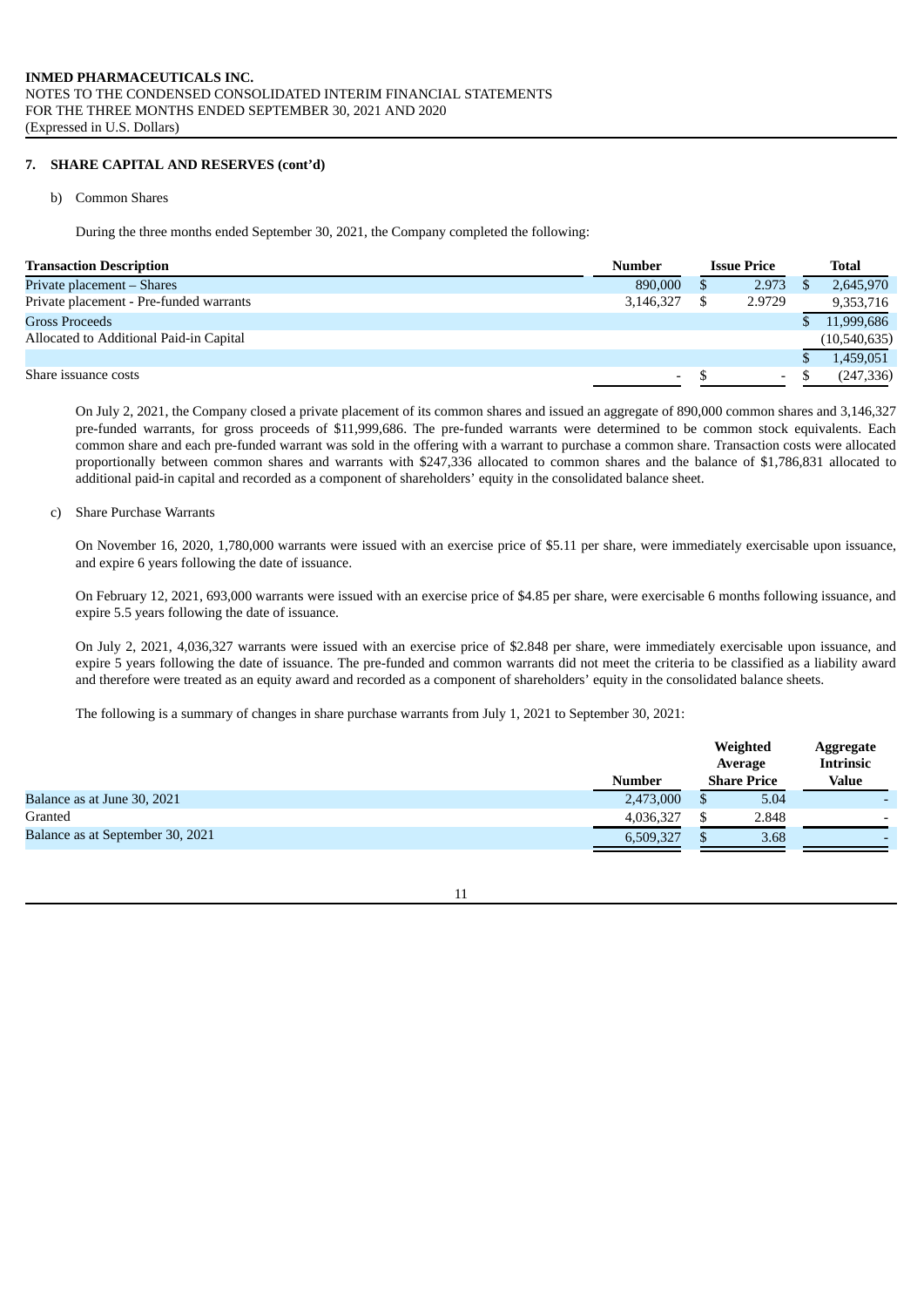## **7. SHARE CAPITAL AND RESERVES (cont'd)**

#### d) Agents' Warrants

On July 2, 2021, 302,725 warrants were issued for services with an exercise price of \$3.7163 per share, were immediately exercisable upon issuance, and expire 5 years following the date of issuance. The agents' warrants did not meet the criteria to be classified as a liability award and therefore were treated as an equity award and recorded as a component of shareholders' equity in the consolidated balance sheet.

The following is a summary of changes in agents' warrants from July 1, 2021 to September 30, 2021:

|                                  | Number  | Weighted<br>Average<br><b>Share Price</b> | Aggregate<br><b>Intrinsic</b><br>Value |
|----------------------------------|---------|-------------------------------------------|----------------------------------------|
| Balance as at June 30, 2021      |         | $\overline{\phantom{0}}$                  | $\overline{\phantom{0}}$               |
| Granted                          | 302,725 | 3.7163                                    |                                        |
| Balance as at September 30, 2021 | 302,725 | 3.7163                                    |                                        |

#### **8. SHARE-BASED PAYMENTS**

#### a) Option Plan Details

On March 24, 2017, and as amended on November 20, 2020, the Company's shareholders approved: (i) the adoption of a new stock option plan (the "Plan") pursuant to which the Board of Directors may, from time to time, in its discretion and in accordance with regulatory requirements, grant to directors, officers, employees and consultants of the Company, non-transferable options to purchase common shares, provided that the number of common shares reserved for issuance will not exceed twenty percent (20%) of the issued and outstanding common shares at the date the options are granted (on a non-diluted and rolling basis); and (ii) the application of the new stock option plan to all outstanding stock options of the Company that were granted prior to March 24, 2017 under the terms of the Company's previous stock option plan.

As at September 30, 2021, there were 132,137 (June 30, 2021 – 493,387) options available for future allocation pursuant to the terms of the Plan. The option price under each option shall be not be less than the closing price on the day prior to the date of grant. All options vest upon terms as set by the Board of Directors, either over time, typically 12 to 36 months, or upon the achievement of certain corporate milestones.

Stock options granted prior to May 2021 were granted with Canadian dollar exercise prices (United States dollar amounts for weighted average exercise prices and aggregate intrinsic value are calculated using prevailing rates as at September 30, 2021). Commencing in May 2021, stock options are granted with United States dollar exercise prices.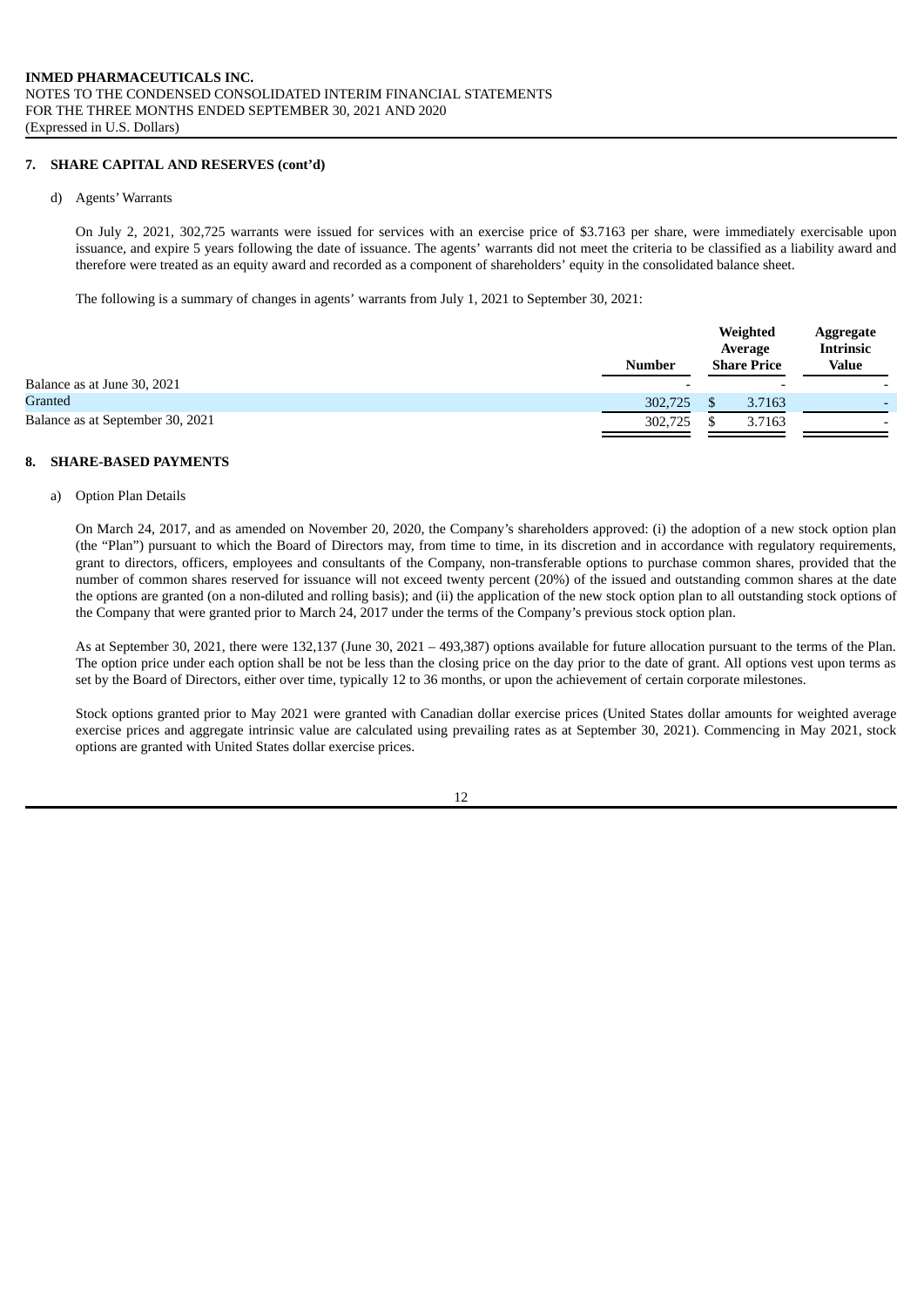## **8. SHARE-BASED PAYMENTS (cont'd)**

a) Option Plan Details (cont'd)

The following is a summary of changes in outstanding options from July 1, 2021 to September 30, 2021:

|                                  |               |              | Weighted<br>Average<br><b>Exercise</b> |
|----------------------------------|---------------|--------------|----------------------------------------|
|                                  | <b>Number</b> |              | Price                                  |
| Balance as at June 30, 2021      | 912,006       | Ж            | 8.61                                   |
| Balance as at September 30, 2021 | 912,006       | S            | 8.38                                   |
| September 30, 2021:              |               |              |                                        |
| Vested and exercisable           | 615,625       | $\mathbf{S}$ | 10.90                                  |
| Unvested                         | 296,381       |              | 3.17                                   |

- b) Fair Value of Options Issued During the Period
	- i) Weighted Average Fair Value at Grant Date of Options Granted:

There were no options granted during the three months ended September 30, 2021.

The weighted average fair value at grant date of options granted during the year ended June 30, 2021 was \$1.96 per option. Assumptions used for options granted during the year ended June 30, 2021 included a weighted average risk-free interest rate of 0.27%, weighted average expected life of 3.2 years calculated using the Simplified Method for directors, officers and employees and the contractual life for consultants, weighted average volatility factor of 105.88%, weighted average dividend yield of 0% and a 5% forfeiture rate.

ii) Expenses Arising from Share-based Payment Transactions:

Total expenses arising from share-based payment transactions recognized during the three months ended September 30, 2021 were \$111,142 (2020 - \$85,407). \$81,009 was allocated to general and administrative expenses (2020 - \$47,850) and the remaining \$30,133 was allocated to research and development expenses (2020 - \$37,557). Unrecognized compensation cost at September 30, 2021 related to unvested options was \$247,519 which will be recognized over a weighted-average vesting period of 1.2 years.

## **9. LEASE OBLIGATIONS**

On commencement of the lease for the Company's new offices premises on July 1, 2019, the Company recognized right-of-use assets of \$434,660 and a lease liability of \$385,057 with no net impact on accumulated deficit.

The following table lists the Company's operating lease obligations recognized on commencement of the lease for the Company's offices premises at July 1, 2019.

| Lease obligations recognized as at July 1, 2019                            | 385,057 |
|----------------------------------------------------------------------------|---------|
| Discounted using the incremental borrowing rate at July 1, 2019            | $8\%$   |
| Estimated annual variable lease payments not included in lease obligations | 59,983  |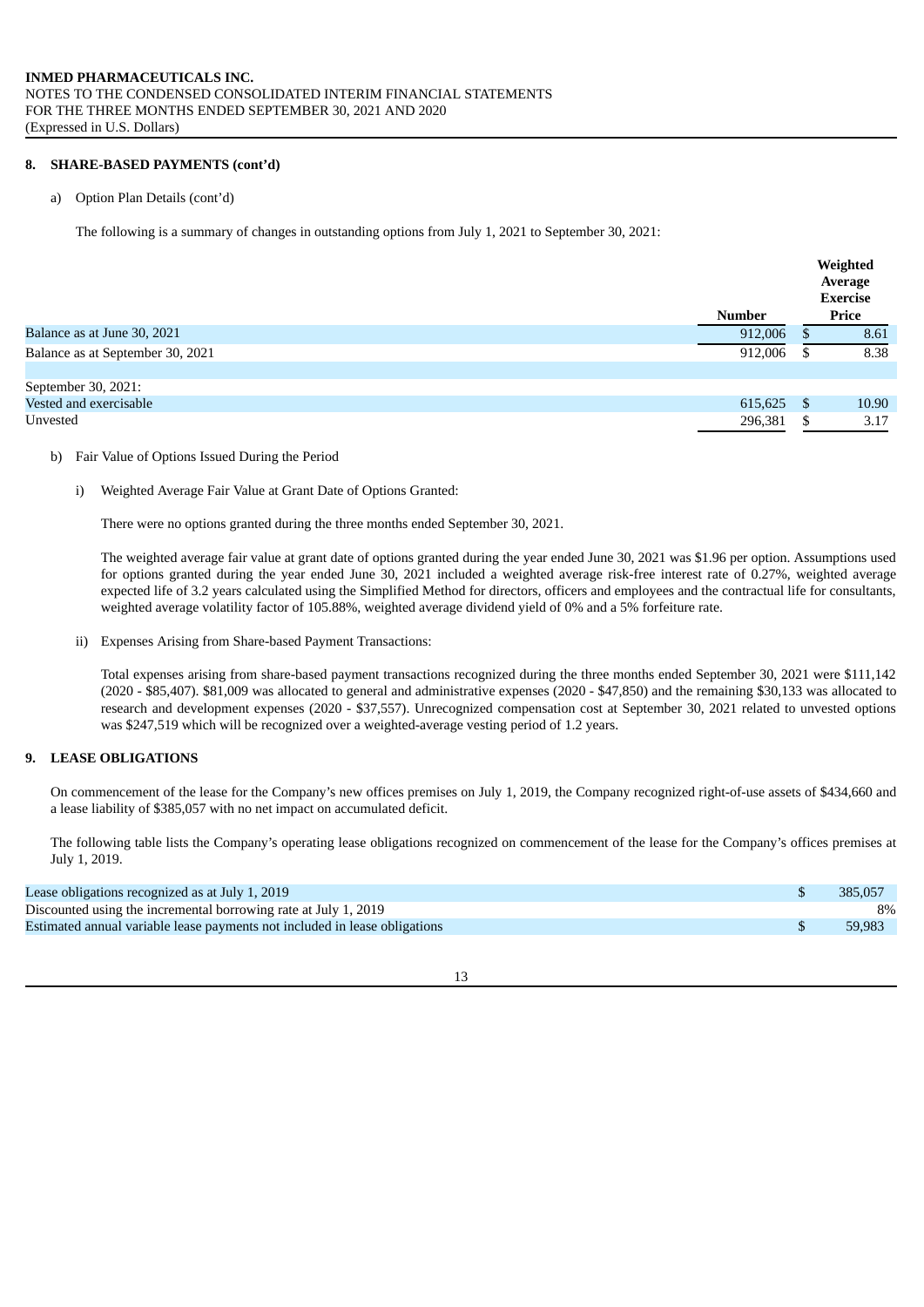## **9. LEASE OBLIGATIONS (cont'd)**

The Company is committed to minimum lease payments as follows:

| <b>Maturity Analysis</b>             |  | September 30,<br>2021 |  |
|--------------------------------------|--|-----------------------|--|
| Less than one year                   |  | 158,452               |  |
| One to five years                    |  | 309,592               |  |
| More than five years                 |  |                       |  |
| Total undiscounted lease liabilities |  | 468,044(1)            |  |

(1) Excludes estimated variable operating costs of \$61,615 on an annual basis through to August 31, 2024.

#### **10. BASIC AND DILUTED LOSS PER SHARE**

Basic loss per share amounts are calculated by dividing the net loss for the period by the weighted average number of ordinary shares outstanding during the period. The pre-funded warrants were determined to be common stock equivalents and have been included in the weighted average number of shares outstanding for calculation of the basic earnings per share number. As the outstanding stock options and warrants are anti-dilutive, they are excluded from the weighted average number of common shares in the table below.

|                                                              | <b>Three Months Ended</b><br><b>September 30</b> |             |
|--------------------------------------------------------------|--------------------------------------------------|-------------|
|                                                              | 2021                                             | 2020        |
|                                                              |                                                  |             |
| Net loss for the period                                      | (2,971,615)                                      | (1,599,079) |
| Basic and diluted loss per share                             | (0.25)                                           | (0.31)      |
| Weighted average number of common shares - basic and diluted | 12,047,555                                       | 5,220,707   |

#### **11. NON-CASH TRANSACTIONS**

Investing and financing activities that do not have a direct impact on cash flows are excluded from the statements of cash flows. During the three months ended September 30, 2021, the following transaction was excluded from the statement of cash flows:

- i) On July 2, 2021, the Company issued warrants to its placement agent. The fair value of these warrants was \$739,920 and was included in share issuance costs related to the July 2021 private placement.
- ii) As at September 30, 2021, the Company has unpaid financing costs of \$179,118.

During the three months ended September 30, 2020, the following transaction was excluded from the statement of cash flows:

i) As at September 30, 2020, the Company has unpaid financing costs of \$171,717.

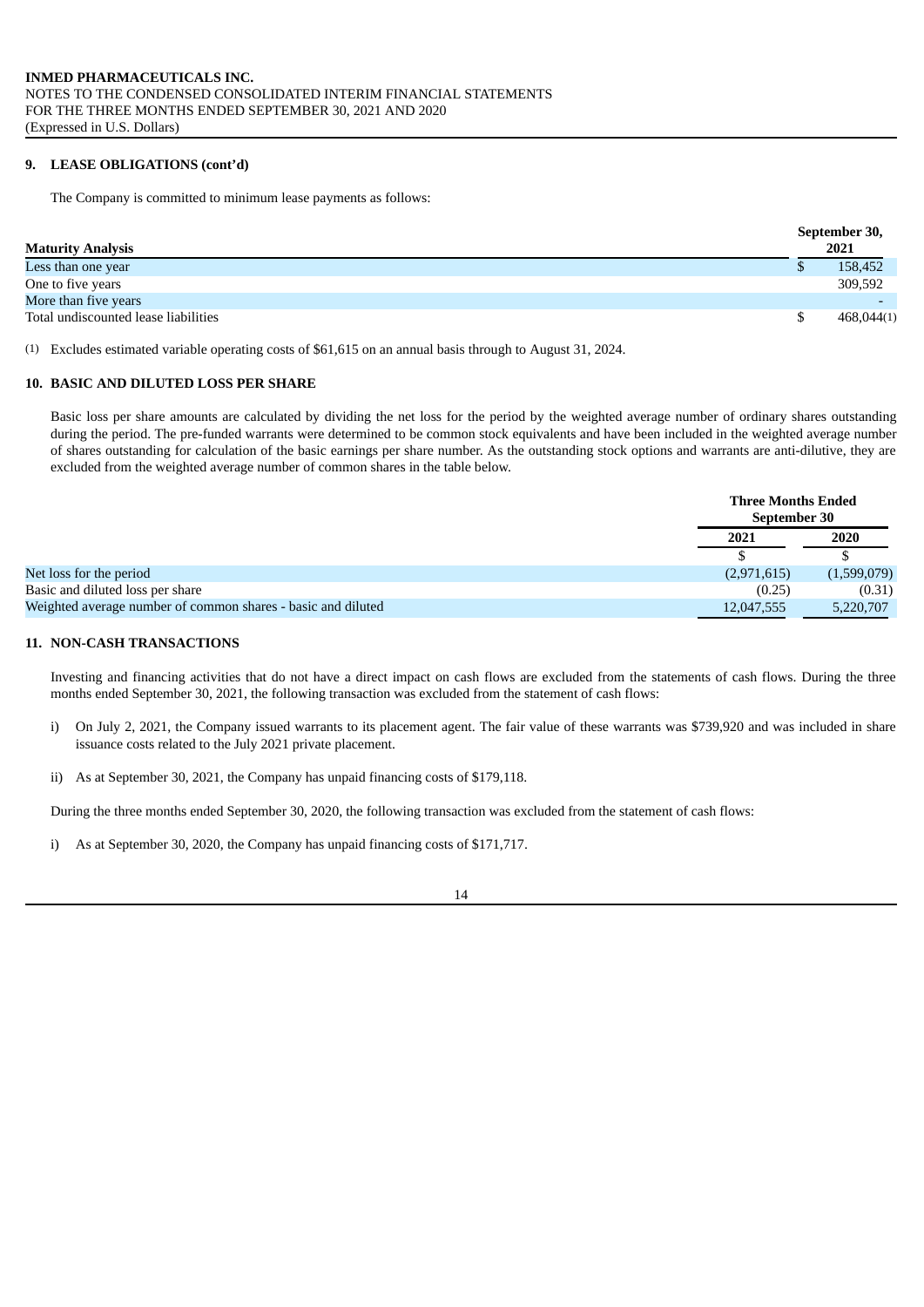## **12. COMMITMENTS AND CONTINGENCIES**

Pursuant to the terms of agreements with various contract research organizations, as at September 30, 2021, the Company is committed for contract research services and materials at a cost of approximately \$3,071,450, expected to occur in the twelve months following September 30, 2021.

Pursuant to the terms of a May 31, 2017 Technology Assignment Agreement between the Company and the University of British Columbia ("UBC"), the Company is committed to pay royalties to UBC on certain licensing and royalty revenues received by the Company for biosynthesis of certain drug products that are covered by the agreement. To date, no payments have been required to be made.

Pursuant to the terms of a December 13, 2018 Collaborative Research Agreement with UBC in which the Company owns all right, title and interest in and to any intellectual property, in addition to funding research at UBC, the Company is committed to make a one-time payment upon filing of any PCT patent application arising from the research. To date, no payments have been required to be made.

Pursuant to the terms of a November 1, 2018 Contribution Agreement with National Research Council Canada, as represented by its Industrial Research Assistance Program (NRC-IRAP), under certain circumstances contributions received, including the disposition of the underlying intellectual property developed in part with NRC-IRAP contributions, may become repayable.

Short-term investments include guaranteed investment certificates with a face value of \$45,132 (June 30, 2021 - \$46,391) that are pledged as security for a corporate credit card.

The Company has entered into certain agreements in the ordinary course of operations that may include indemnification provisions, which are common in such agreements. In some cases, the maximum amount of potential future indemnification is unlimited; however, the Company currently holds commercial general liability insurance. This insurance limits the Company's liability and may enable the Company to recover a portion of any future amounts paid. Historically, the Company has not made any indemnification payments under such agreements and it believes that the fair value of these indemnification obligations is minimal. Accordingly, the Company has not recognized any liabilities relating to these obligations for any period presented.

In July 2020, in connection with the IPO of our common shares, two inadvertent disclosures of already publicly available information were made that may have exceeded the scope permissible under Rule 134 of the Securities Act of 1933, and thus may not be entitled to the "safe-harbor" provided by Rule 134. As a result, either of the two inadvertent disclosures could be determined to not be in compliance for a registered securities offering under Section 5 of the Securities Act of 1933. If either of the two inadvertent disclosures are determined by a court to be a violation by the Company of the Securities Act of 1933, the recipients of the inadvertent disclosures who purchased our common shares in the IPO may have a rescission right, which could require the Company to repurchase those shares at their original purchase price with interest or a claim for damages if the purchaser no longer owns the securities, for one year following the date of the violation. The Company could also incur considerable expense if it were to contest any such claims. Consequently, a contingent liability may arise out of this possible violation of the Securities Act of 1933. The likelihood and magnitude of this contingent liability, if any, is not determinable at this time.

Pursuant to a technology licensing agreement, the Company is committed to issue, subject to regulatory approval, up to 17,500 warrants to purchase 17,500 common shares upon the achievement of certain milestones. The exercise price of the warrants will be equal to the five-day VWAP of the common shares prior to each milestone achievement and the warrants will be exercisable for a period of three years for issuance date.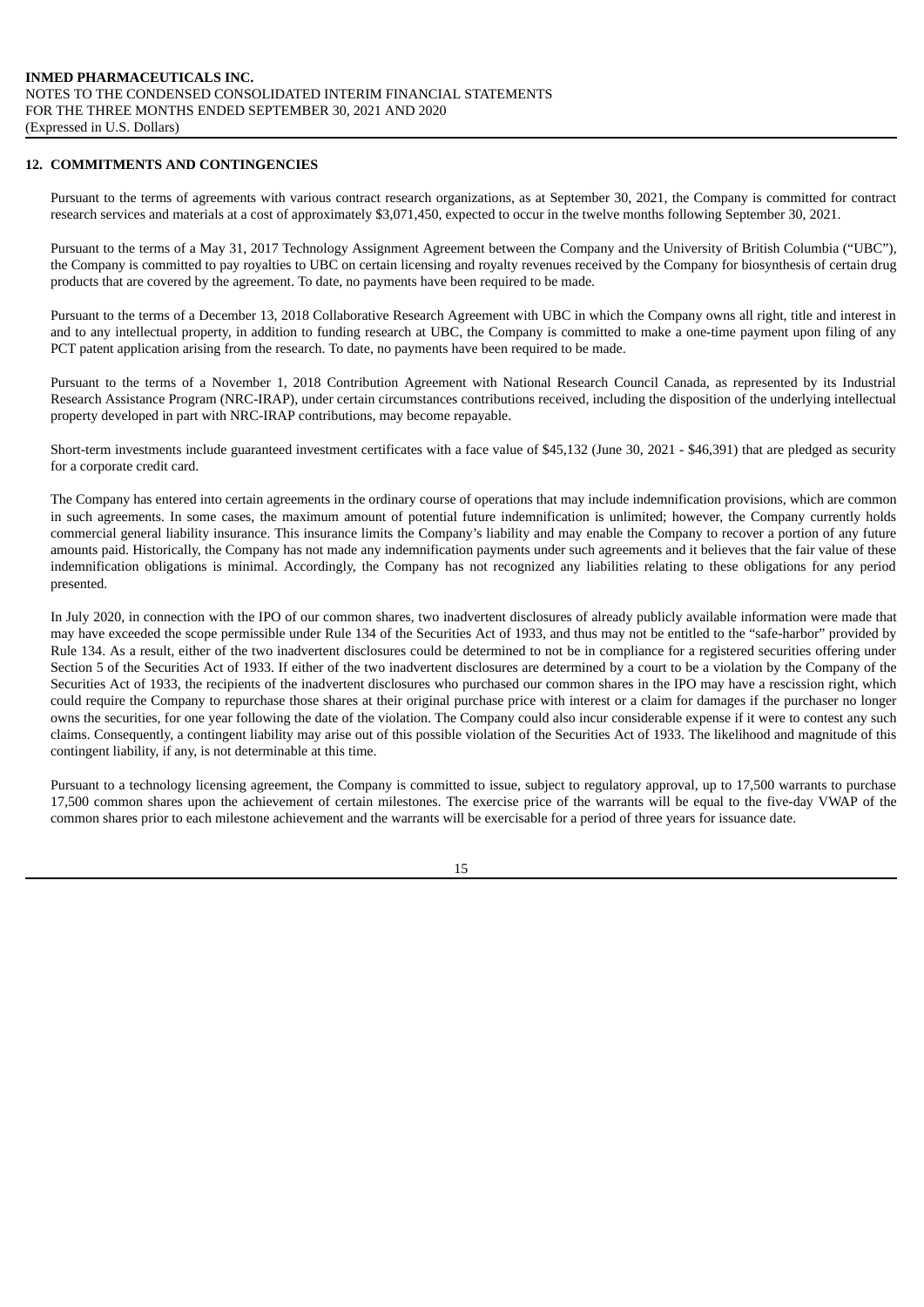#### **12. COMMITMENTS AND CONTINGENCIES (cont'd)**

From time to time, the Company may be subject to various legal proceedings and claims related to matters arising in the ordinary course of business. The Company does not believe it is currently subject to any material matters where there is at least a reasonable possibility that a material loss may be incurred.

## **13. FINANCIAL RISK MANAGEMENT**

The Company's financial instruments consist of cash and cash equivalents, short-term investments, accounts receivable and accounts payable and accrued liabilities.

The fair values of short-term investments, accounts receivable, and accounts payable and accrued liabilities approximate their carrying values because of the short-term nature of these instruments. Cash and cash equivalents are measured at fair value using Level 1 inputs.

a) Market Risk:

Market risk is the risk that the fair value of future cash flows of a financial instrument will fluctuate because of changes in market prices. Market prices are comprised of four types of risk: foreign currency risk, interest rate risk, commodity price risk and equity price risk. The Company does not currently have significant commodity price risk or equity price risk.

#### *Foreign Currency Risk*:

Foreign currency risk is the risk that the future cash flows or fair value of the Company's financial instruments that are denominated in a currency that is not the Company's functional currency (U.S. dollar) will fluctuate due to changes in foreign exchange rates. Portions of the Company's cash and cash equivalents and accounts payable and accrued liabilities are denominated in Canadian dollars.

Accordingly, the Company is exposed to fluctuations in exchange rates, primarily against the Canadian dollar.

As at September 30, 2021, the Company has a net excess of Canadian dollar denominated cash and cash equivalents in excess of Canadian dollar denominated accounts payable and accrued liabilities of C\$2,443,919 which is equivalent to US\$1,918,232 at the September 30, 2021 exchange rate. The Canadian dollar financial assets generally result from holding Canadian dollar cash to settle anticipated near-term accounts payable and accrued liabilities denominated in Canadian dollars. The Canadian dollar financial liabilities generally result from purchases of supplies and services from suppliers in Canada.

Each change of 1% in the Canadian dollar in relation to the U.S. dollar results in a gain or loss, with a corresponding effect on cash flows, of \$19,182 based on the September 30, 2021 net Canadian dollar assets (liabilities) position. During the three months ended September 30, 2021, the Company recorded foreign exchange loss of \$83,800 (2020 – \$Nil) related to Canadian dollars.

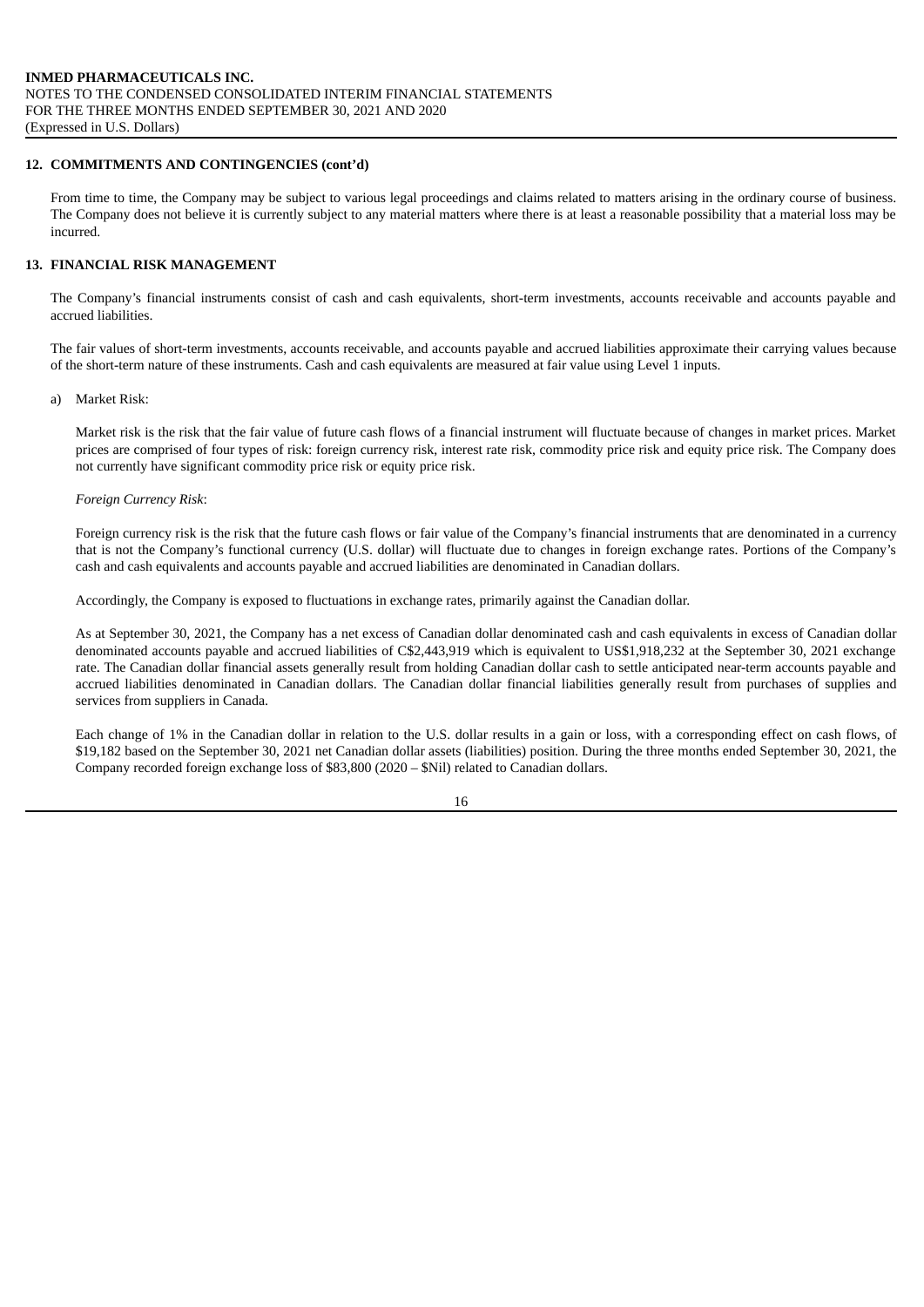#### **13. FINANCIAL RISK MANAGEMENT (cont'd)**

a) Market Risk (cont'd):

#### *Interest Rate Risk:*

Interest rate risk is the risk that future cash flows will fluctuate as a result of changes in market interest rates. As at September 30, 2021, holdings of cash and cash equivalents of \$7,109,169 (June 30, 2021 - \$7,053,329) are subject to floating interest rates. The balance of the Company's cash holdings of \$8,234,736 (June 30, 2021 - \$309,796) are non-interest bearing.

As at September 30, 2021, the Company held variable rate guaranteed investment certificates, with one-year terms, with face value of \$45,132 (June 30, 2021 - \$46,391).

The Company's current policy is to invest excess cash in guaranteed investment certificates or interest-bearing accounts of major Canadian chartered banks or credit unions with comparable credit ratings. The Company regularly monitors compliance to its cash management policy.

#### b) Credit Risk:

Credit risk is the risk of financial loss to the Company if a customer or a counter party to a financial instrument fails to meet its contractual obligations. Financial instruments which are potentially subject to credit risk for the Company consist primarily of cash and cash equivalents, short-term investments and loan receivable. Cash and cash equivalents and short-term investments are maintained with financial institutions of reputable credit and may be redeemed upon demand. In the normal course of business, the Company does not provide third party loans. The loan receivable as at September 30, 2021 was issued in conjunction with the planned acquisition of the payee, BayMedica, Inc. (see Note 14).

The carrying amount of financial assets represents the maximum credit exposure. Credit risk exposure is limited through maintaining cash and cash equivalents and short-term investments with high-credit quality financial institutions and management considers this risk to be minimal for all cash and cash equivalents and short-term investments assets based on changes that are reasonably possible at each reporting date.

## c) Liquidity Risk:

Liquidity risk is the risk that the Company will not be able to meet its financial obligations as they become due. The Company's policy is to ensure that it has sufficient cash to meet its liabilities when they become due, under both normal and stressed conditions, without incurring unacceptable losses or risking damage to the Company's reputation. A key risk in managing liquidity is the degree of uncertainty in the cash flow projections. If future cash flows are fairly uncertain, the liquidity risk increases. As at September 30, 2021, the Company has cash and cash equivalents and short-term investments of \$15,389,129 (June 30, 2021 - \$7,409,588), current liabilities of \$1,927,001 (June 30, 2021 - \$2,215,361) and a working capital surplus of \$14,049,322 (June 30, 2021 - \$6,162,908).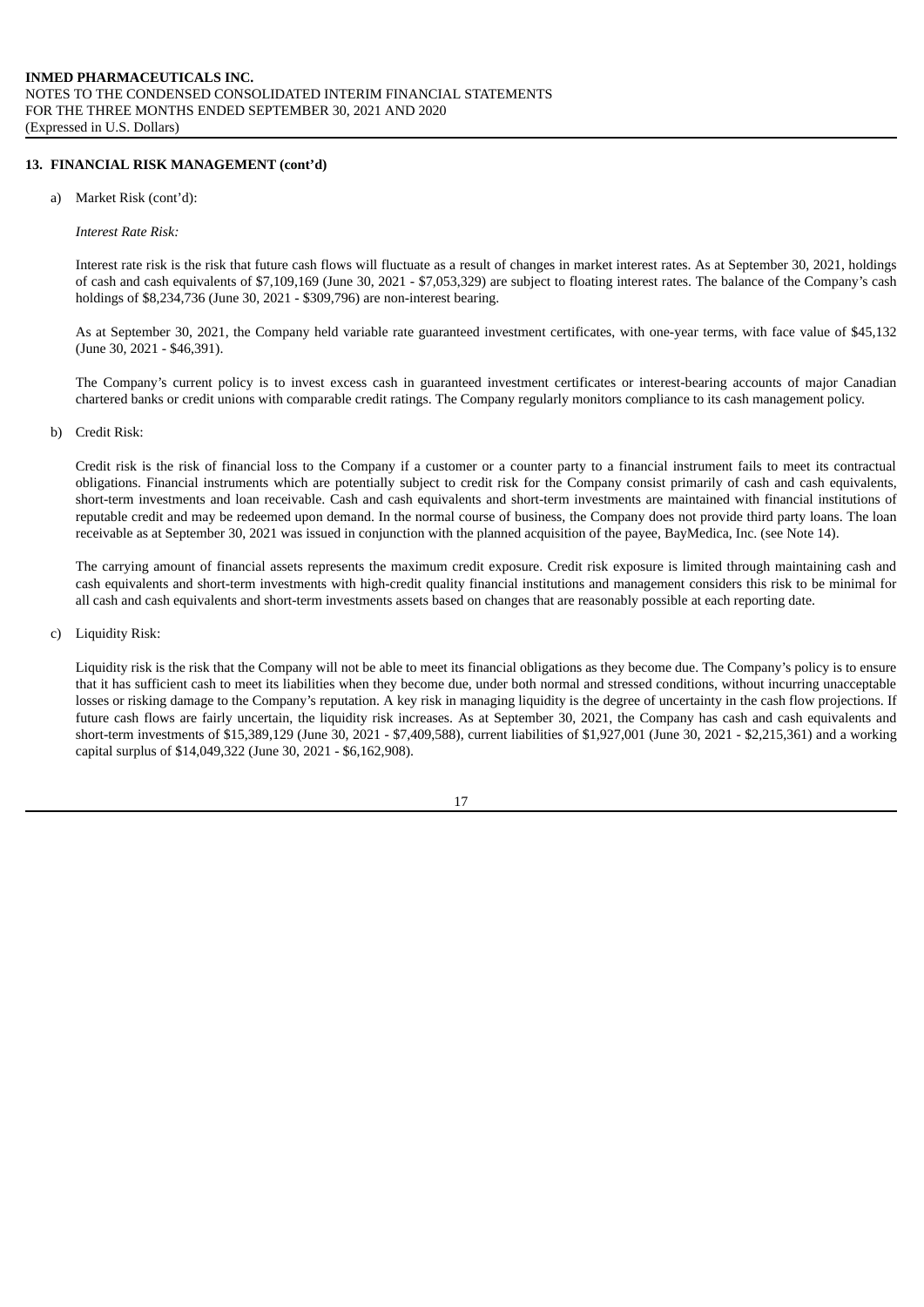## **14. SUBSEQUENT EVENTS**

On October 13, 2021, the Company completed the previously announced acquisition of BayMedica, a private company based in the U.S. that specializes in the manufacturing and commercialization of rare cannabinoids. The Company acquired 100% of BayMedica in exchange for 2.05 million common shares issued to BayMedica's equity and convertible debt holders, subject to a six-month contractual hold period and \$1 million to be held in escrow, subject to cancellation, to satisfy certain potential post-closing indemnification and other claims that InMed may have under the definitive agreement in the six- and twelve-month periods following the closing.

Subsequent to September 30, 2021, the Company provided an additional \$175,000 short-term loan to BayMedica on terms similar to the September 25, 2021 loan.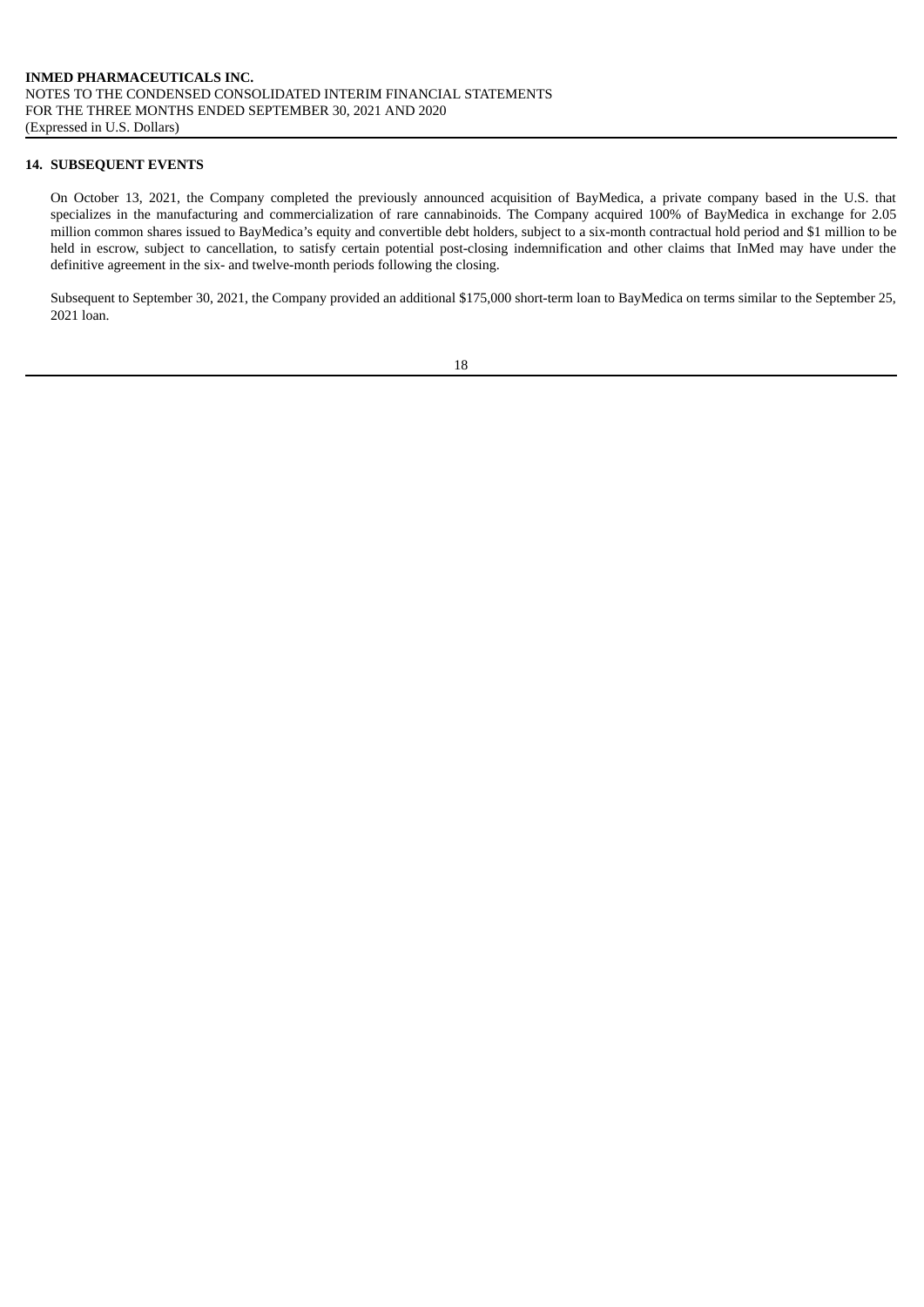#### **CAUTIONARY STATEMENT REGARDING FORWARD-LOOKING STATEMENTS**

This Quarterly Report on Form 10-Q contains "forward-looking statements" within the meaning of United States Private Securities Litigation Reform Act of 1995 and "forward-looking information" within the meaning of applicable Canadian securities law, which are included but are not limited to statements with respect to InMed Pharmaceuticals Inc.'s (the "Company" or "InMed") anticipated results and progress of the Company's operations, research and development in future periods, plans related to its business strategy, and other matters that may occur in the future. These statements relate to analyses and other information that are based on forecasts of future results, estimates of amounts not yet determinable and assumptions of management. We may, in some cases, use words such as "anticipate", "believe", "could", "estimate", "expect", "intend", "may", "plan", "predict", "project", "will", "would", and similar expressions that convey uncertainty of future events or outcomes to identify these forward-looking statements. Any statements contained herein that are not statements of historical facts may be deemed to be forward-looking statements. Forward-looking statements in this Form 10-Q include, but are not limited to, statements about:

- Our researching, developing, manufacturing and commercializing cannabinoid-based biopharmaceutical products will treat diseases with high unmet medical needs;
- Bringing strict scientific discipline to the field of cannabinoid medicine to unlock the full potential of this class of drugs;
- Our ability to register and commercialize products in the United States and other jurisdictions;
- The future timing of INM-755 and INM-088 studies;
- Our ability to source cannabinoids from third-party manufacturers;
- Our ability to successfully integrate and develop BayMedica's operations;
- Our ability to successfully develop and scale-up our IntegraSyn<sup>™</sup> approach;
- Our ability to transfer our integrative biosynthesis-based manufacturing approach to a contract development and manufacturing organization, or "CDMO";
- Our ability to deliver our rare cannabinoid pharmaceuticals through various topical formulations (cream for dermatology, eye drops for ocular diseases);
- Our ability to minimize systemic exposure and any related unwanted systemic side effects, including any drug-drug interactions and any metabolism of the active pharmaceutical ingredient by the liver;
- Our ability to continue research on INM-755, our lead drug candidate for the treatment of EB, by completing the ongoing clinical trials and commencing subsequent clinical trials;
- Our ability to continue preclinical research studies for INM-088, our drug candidate for the treatment of glaucoma, which we expect to be followed by clinical trial-enabling studies and then human clinical trials;
- Our ability to investigate our Product Candidates for additional indications;
- Our ability to pursue the discovery of drug targets for other diseases with high unmet medical needs and the subsequent development of any resulting Product Candidates;
- Our ability to seek regulatory approvals for any Product Candidates that successfully complete clinical trials;
- Our ability to scale-up our manufacturing processes and capabilities, or arrange for a third party to do so on our behalf, to support our clinical trials of our Product Candidates and commercialization of any of our Product Candidates for which we obtain marketing approval;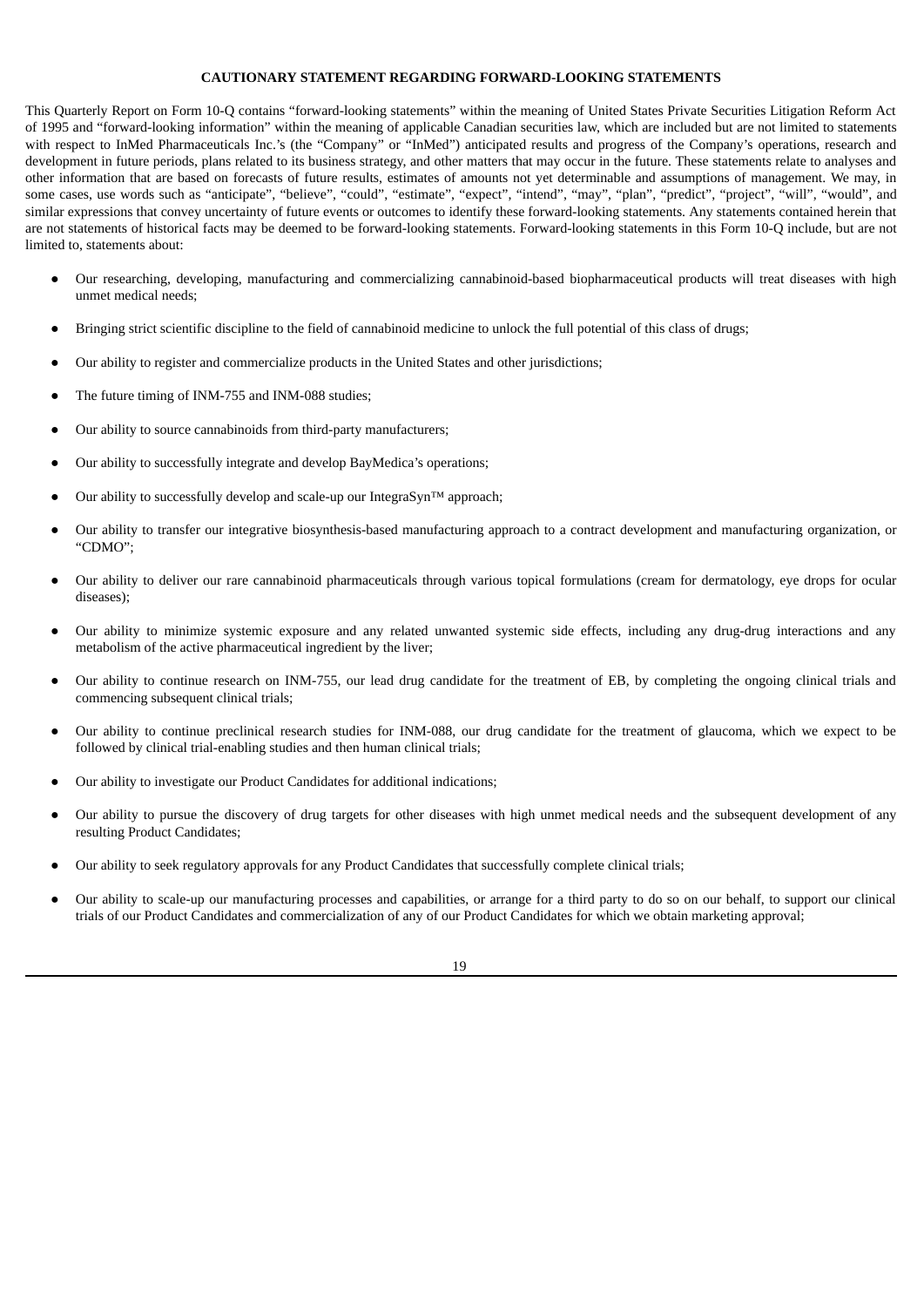- Acquiring or in-licensing externally developed product(s) and/or technologies;
- Maintaining, expanding, enforcing, defending and protecting our intellectual property;
- Our ability to hire additional clinical, quality control and scientific personnel;
- Our ability to add operational, financial and management information systems and personnel, including personnel to support our product development and potential future commercialization efforts and our operations as a public company; and
- Our ability to finance our operations through the sale of equity, debt financings or other capital sources, including collaborations with other companies or other strategic transactions;

This list is not exhaustive of the factors that may affect our forward-looking statements. Some of the important risks and uncertainties that could affect forward-looking statements are described further under the section heading: Item 2. Management's Discussion and Analysis of Financial Condition and Results of Operations of this report. Although we have attempted to identify important factors that could cause actual results to differ materially from those described in forward-looking statements, there may be other factors that cause results not to be as anticipated, estimated or intended. Should one or more of these risks or uncertainties materialize, or should underlying assumptions prove incorrect, actual results may vary materially from those anticipated, believed, estimated, or expected. We caution readers not to place undue reliance on any such forward-looking statements, which speak only as of the date made and are based only on the information available to us at that time. Except as required by law, we disclaim any obligation to subsequently revise any forward-looking statements to reflect events or circumstances after the date of such statements or to reflect the occurrence of anticipated or unanticipated events.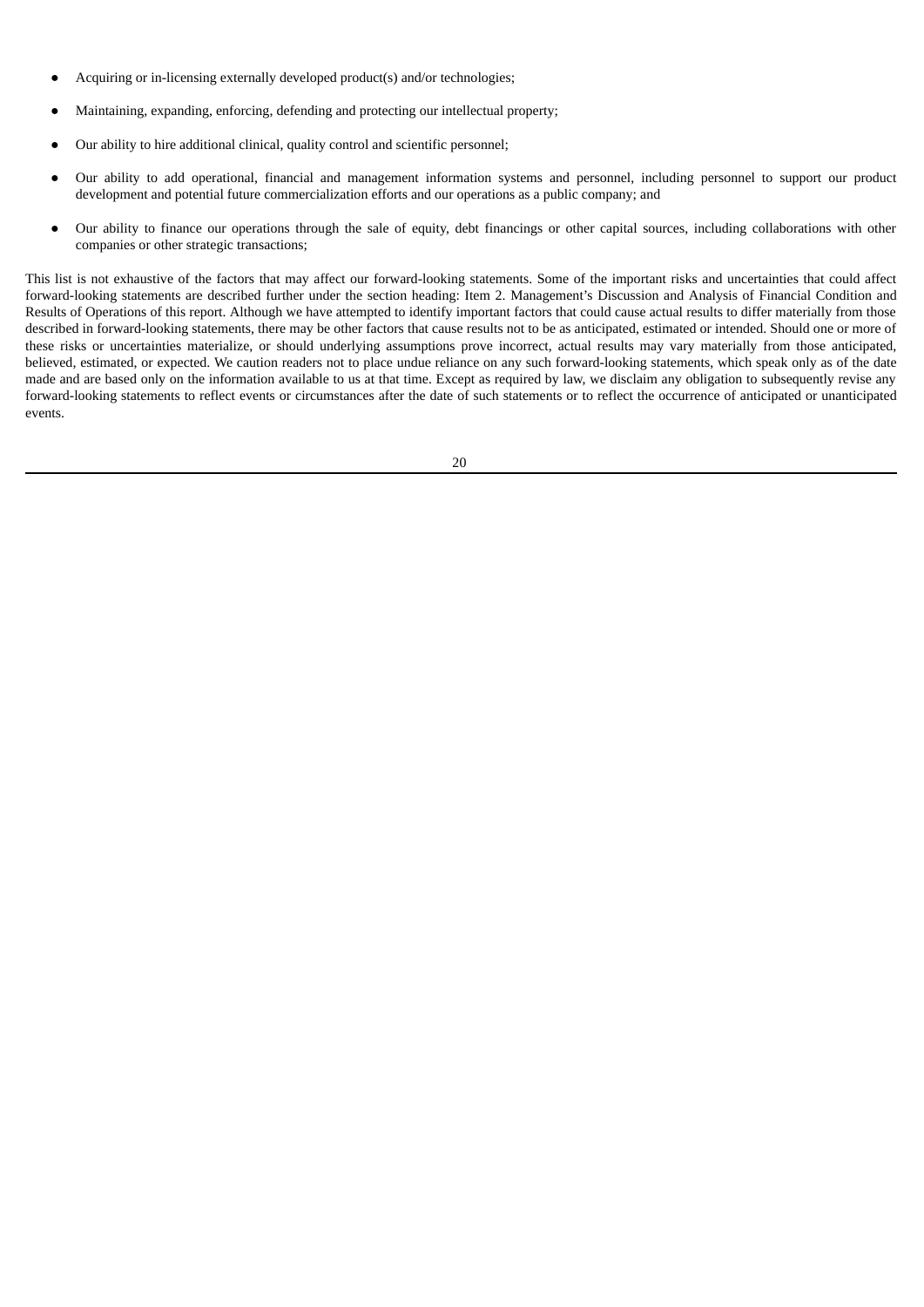#### <span id="page-22-0"></span>**ITEM 2. MANAGEMENT'S DISCUSSION AND ANALYSIS OF FINANCIAL CONDITION AND RESULTS OF OPERATIONS.**

**InMed Pharmaceuticals Inc. MANAGEMENT'S DISCUSSION AND ANALYSIS Three months ended September 30, 2021**



#### **InMed Pharmaceuticals Inc.**

# **MANAGEMENT'S DISCUSSION AND ANALYSIS OF FINANCIAL CONDITIONS AND RESULTS OF OPERATIONS**

#### **Three Months Ended**

#### **September 30, 2021**

This discussion and analysis contains certain forward-looking statements within the meaning of Section 27A of the Securities Act of 1933, as amended (the "Securities Act"), and Section 21E of the Securities Exchange Act of 1934, as amended (the "Exchange Act"), and is subject to the safe harbor created by those sections. For more information, see "Cautionary Note Regarding Forward-Looking Statements." When reviewing the discussion below, you should keep in mind the substantial risks and uncertainties that impact our business. In particular, we encourage you to review the risks and uncertainties described in "Risk Factors" in our Annual Report on Form 10-K, dated September 24, 2021. These risks and uncertainties could cause actual results to differ materially from those projected or implied by our forward-looking statements contained in this report. These forward-looking statements are made as of the date of this report, and we do not intend, and do not assume any obligation, to update these forward-looking statements, except as required by law.

The following discussion and analysis should be read in conjunction with our unaudited condensed consolidated interim financial statements for the three months ended September 30, 2021, and the related notes thereto, which have been prepared in accordance with U.S. GAAP. Additionally, the following discussion and analysis should be read in conjunction with our audited consolidated financial statements included in our Form 10-K filing. Throughout this discussion, unless the context specifies or implies otherwise, the terms "InMed," "we," "us," and "our" refer to InMed Pharmaceuticals Inc.

#### *All dollar amounts stated herein are in U.S. dollars unless specified otherwise.*

#### **Overview**

We are a clinical stage pharmaceutical company developing a pipeline of prescription-based products targeting treatments for diseases with high unmet medical needs as well as developing proprietary manufacturing technologies.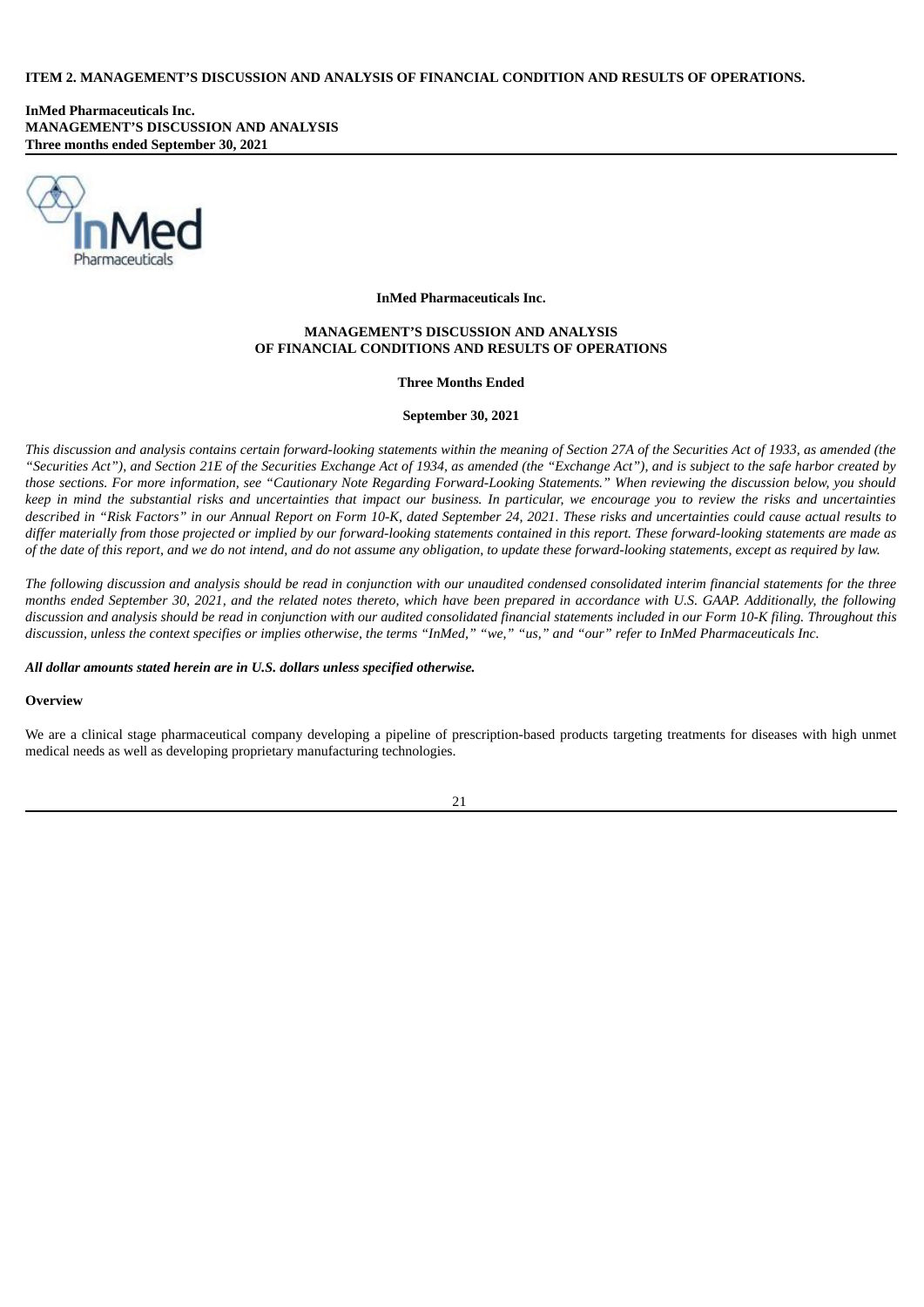#### **InMed Pharmaceuticals Inc. MANAGEMENT'S DISCUSSION AND ANALYSIS Three months ended September 30, 2021**

We are developing an integrated biosynthesis-based manufacturing approach, called IntegraSyn<sup>TM</sup>, for synthesizing pharmaceutical-grade cannabinoids, for potential use in product candidates. IntegraSyn<sup>TM</sup>, together with our prescription-based products are referred to as our "Product Candidates." We are dedicated to delivering new therapeutic alternatives to patients who may benefit from cannabinoid-based pharmaceuticals. Our approach leverages on the several thousand years' history of health benefits attributed to the *Cannabis* plant and brings this anecdotal information into the 21st century by applying tried, tested and true pharmaceutical drug development discipline and a scientific approach to establish non-plant-derived (synthetically manufactured), individual cannabinoid compounds as clinically proven, FDA-approved medicines. While our activities do not involve direct use of *Cannabis* nor extracts from the plant, we note that the U.S. Food and Drug Administration ("FDA") has, to date, not approved any marketing application for *Cannabis* for the treatment of any disease or condition and has approved only one *Cannabis*-derived and three *Cannabis*-related drug products. Our APIs, which are the ingredients that give medicines their effects, are synthetically made and, therefore, we have no interaction with the *Cannabis* plant. We do not grow nor utilize *Cannabis* nor its extracts in any of our products; our products are applied topically (not inhaled nor ingested); and we do not utilize THC or CBD, the most common cannabinoid compounds that are typically extracted from the *Cannabis* plant, in any of our products. The API under development for our initial two drug candidates, INM-755 for epidermolysis bullosa ("EB") and INM-088 for glaucoma, is cannabinol ("CBN"). Additional uses of both INM-755 and INM-088 are being explored, as well as the application of additional rare cannabinoids to treat diseases.

We believe we are positioned to develop multiple product candidates in diseases which may benefit from medicines based on rare cannabinoid compounds. Most currently approved cannabinoid therapies are based specifically on cannabidiol ("CBD") and/or tetrahydrocannabinol ("THC") and are often delivered orally, which has limitations and drawbacks, such as side effects (including the intoxicating effects of THC). Currently, we intend to deliver our rare cannabinoid pharmaceuticals through various topical formulations, including through cream for dermatology and eye drops for ocular diseases, as a way of enabling treatment of the specific disease at the site of disease while seeking to minimize systemic exposure and any related unwanted systemic side effects. THC and CBD can be obtained either from plant extraction or chemically synthesized. We plan to access rare cannabinoids via all non-extraction approaches, including our IntegraSynTM approach, thus negating any interaction with or exposure to the *Cannabis* plant.

Since our acquisition of Biogen Sciences Inc., a privately held British Columbia pharmaceutical company focused on drug discovery and development of cannabinoids in 2014, our operations have focused on conducting research and development for our Product Candidates and for our integrated, biosynthesis-based manufacturing technology, establishing our intellectual property, organizing and staffing our company, business planning and capital raising. To date, we have funded our operations primarily through the issuance of common shares.

We have incurred significant operating losses since our inception and since the acquisition of Biogen Science Inc. and we expect to continue to incur significant operating losses for the foreseeable future. Our ability to generate product revenue, if ever, that is sufficient to achieve profitability will depend heavily on the successful development and eventual commercialization of one or more of our drug candidates and/or our integrated, biosynthesis-based manufacturing technology. Our comprehensive loss was \$3.0 million and \$1.5 million for the three months ended September 30, 2021 and 2020, respectively. As of September 30, 2021, we had an accumulated deficit of \$77.8 million, which includes all losses since our inception in 1981. Our accumulated deficit increased between 2014, when we began focusing on the development of cannabinoid-derived pharmaceuticals following the acquisition of Biogen Science Inc., and September 30, 2021 by approximately \$49.0 million. We expect our expenses and operating losses will increase substantially over the next several years in connection with our ongoing activities as we:

- continue to further advance the development of our IntegraSyn™ manufacturing approach;
- continue to further advance the INM-755 program, our lead drug candidate for the treatment of EB;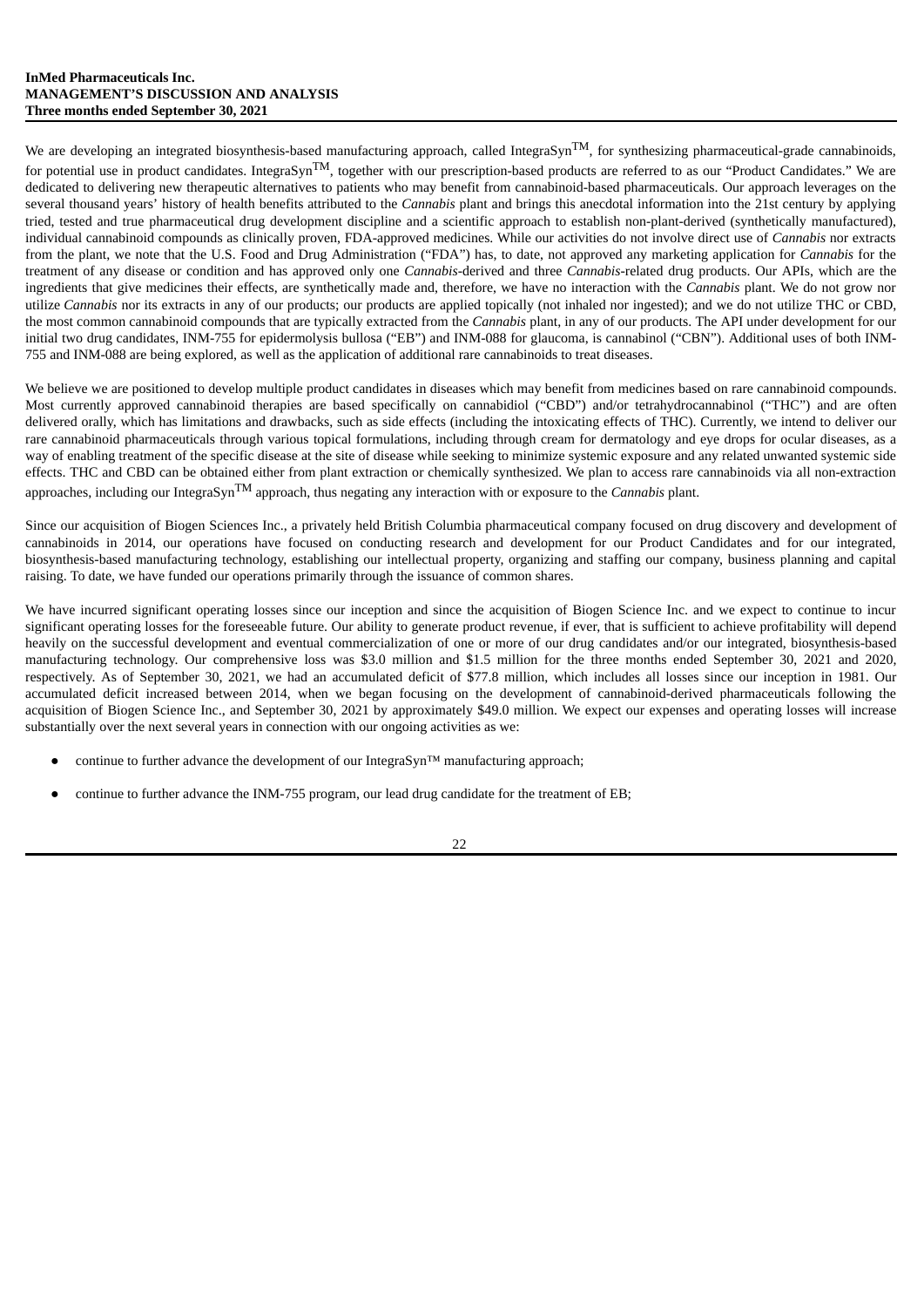- continue to further advance the INM-088 program, our drug candidate for the treatment of glaucoma;
- investigate our Product Candidates for additional uses beyond the initial indications;
- pursue the discovery of drug targets for other diseases with high unmet medical needs and the subsequent development of any resulting new Product Candidates;
- seek regulatory approvals for any Product Candidates that successfully complete clinical trials;
- scale-up our manufacturing processes and capabilities, or arrange for a third party to do so on our behalf, to support our clinical trials of our Product Candidates and commercialization of any of our Product Candidates for which we obtain marketing approval;
- execute on business development activities, including but not limited to company mergers/acquisitions and acquisition or in-licensing of externally developed products and/or technologies;
- maintain, expand, enforce, defend and protect our intellectual property;
- hire additional clinical, quality control and scientific personnel; and
- add operational, financial and management information systems and personnel, including personnel to support our product development and potential future commercialization efforts and our operations as a public company.

As a result, we will need substantial additional funding to support our continuing operations and pursue our growth strategy. Until such time as we can generate significant revenue from product sales, if ever, we expect to finance our operations through the sale of equity, debt financings or other capital sources, including collaborations with other companies or other strategic transactions. We may be unable to raise additional funds or enter into such other agreements or arrangements when needed on favorable terms, or at all. If we fail to raise capital or enter into such agreements as and when needed, we may have to significantly delay, scale back or discontinue the development and commercialization of one or more of our Product Candidates or grant rights to external entities to develop and market our Product Candidates, even if we would otherwise prefer to develop and market such Product Candidates ourselves.

Because of the numerous risks and uncertainties associated with drug development, we are unable to predict the timing or amount of increased expenses or the timing of when or if we will be able to achieve or maintain profitability. Even if we are able to generate product sales, we may not become profitable. If we fail to become profitable or are unable to sustain profitability on a continuing basis, then we may be unable to continue our operations at planned levels and be forced to reduce or terminate our operations.

On July 2, 2021, we closed a \$12.0 million private placement. After deducting the placement agent fees and estimated offering expenses payable by the Company, the Company received net proceeds of approximately \$11.0 million.

On October 13, 2021, we completed the acquisition of BayMedica Inc. ("BayMedica"), a private company based in the U.S. that specializes in the manufacturing and commercialization of rare cannabinoids. We acquired 100% of BayMedica in exchange for 2.05 million common shares issued to BayMedica's equity and convertible debt holders, subject to a six-month contractual hold period and \$1 million to be held in escrow, subject to cancellation, to satisfy certain potential post-closing indemnification and other claims that the Company may have under the definitive agreement in the six- and twelve-month periods following the closing.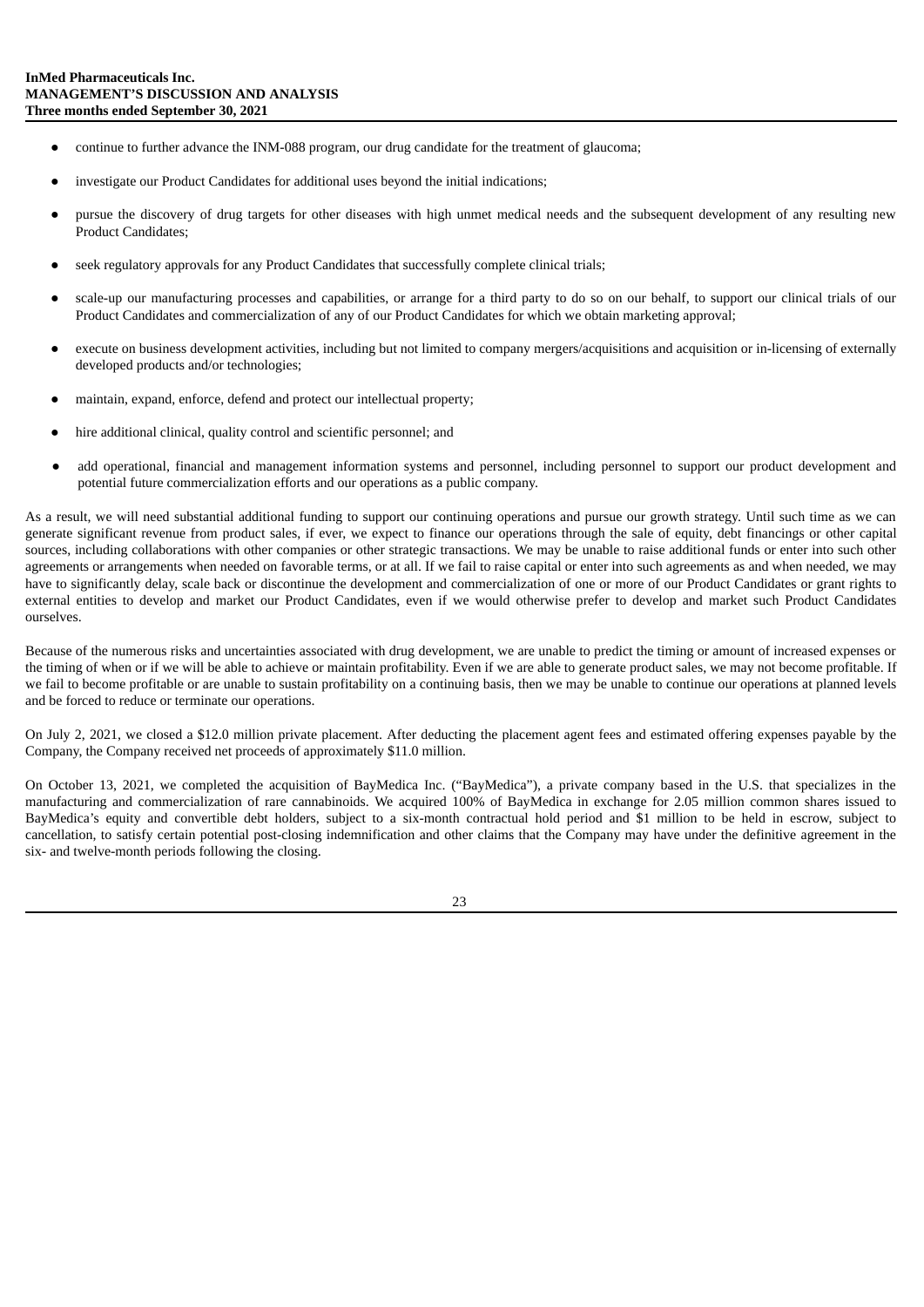#### **Components of Results of Operations**

#### *Revenue*

We have not generated any revenue from product sales and do not expect to generate any revenue from the sale of products for several years, if at all. If our development efforts for our current or future Product Candidates are successful and result in marketing approval, we may generate revenue in the future from product sales. We cannot predict if, when or to what extent we will generate revenue from the commercialization and sale of our Product Candidates. We may never succeed in obtaining regulatory approval for any of our Product Candidates.

We may also, in the future, conduct merger/acquisition activities with other company, or acquire or in-license externally developed products and/or technologies which may generate revenue. We may enter into license or collaboration agreements for our Product Candidates or intellectual property and we may generate revenue in the future from payments as a result of such license or collaboration agreements.

## *Operating Expenses*

#### *Research and Development and Patent Expenses*

Research and development and patent expenses represent costs incurred by us for the discovery, development, and manufacture of our Product Candidates and include:

- external research and development expenses incurred under agreements with contract research organizations, or "CROs", contract development and manufacturing organization, or "CDMOs", and consultants;
- salaries, payroll taxes, employee benefits expenses for individuals involved in research and development efforts;
- research supplies; and
- legal and patent office fees related to patent and intellectual property matters.

We expense research and development costs as incurred. We recognize expenses for certain development activities, such as preclinical studies and manufacturing, based on an evaluation of the progress to completion of specific tasks using data or other information provided to us by our vendors. Payments for these activities are based on the terms of the individual agreements, which may differ from the pattern of expenses incurred. Non-refundable advance payments for goods or services to be received in the future for use in research and development activities are recorded as prepaid expenses. These amounts are recognized as an expense as the goods are delivered or the related services are performed, or until it is no longer expected that the goods will be delivered, or the services rendered.

External costs represent a significant portion of our research and development expenses, which we track on a program-by-program basis following the nomination of a development candidate. Our internal research and development expenses consist primarily of personnel-related expenses, including salaries, benefits and stock-based compensation expense. We do not track our internal research and development expenses on a program-by-program basis as the resources are deployed across multiple projects.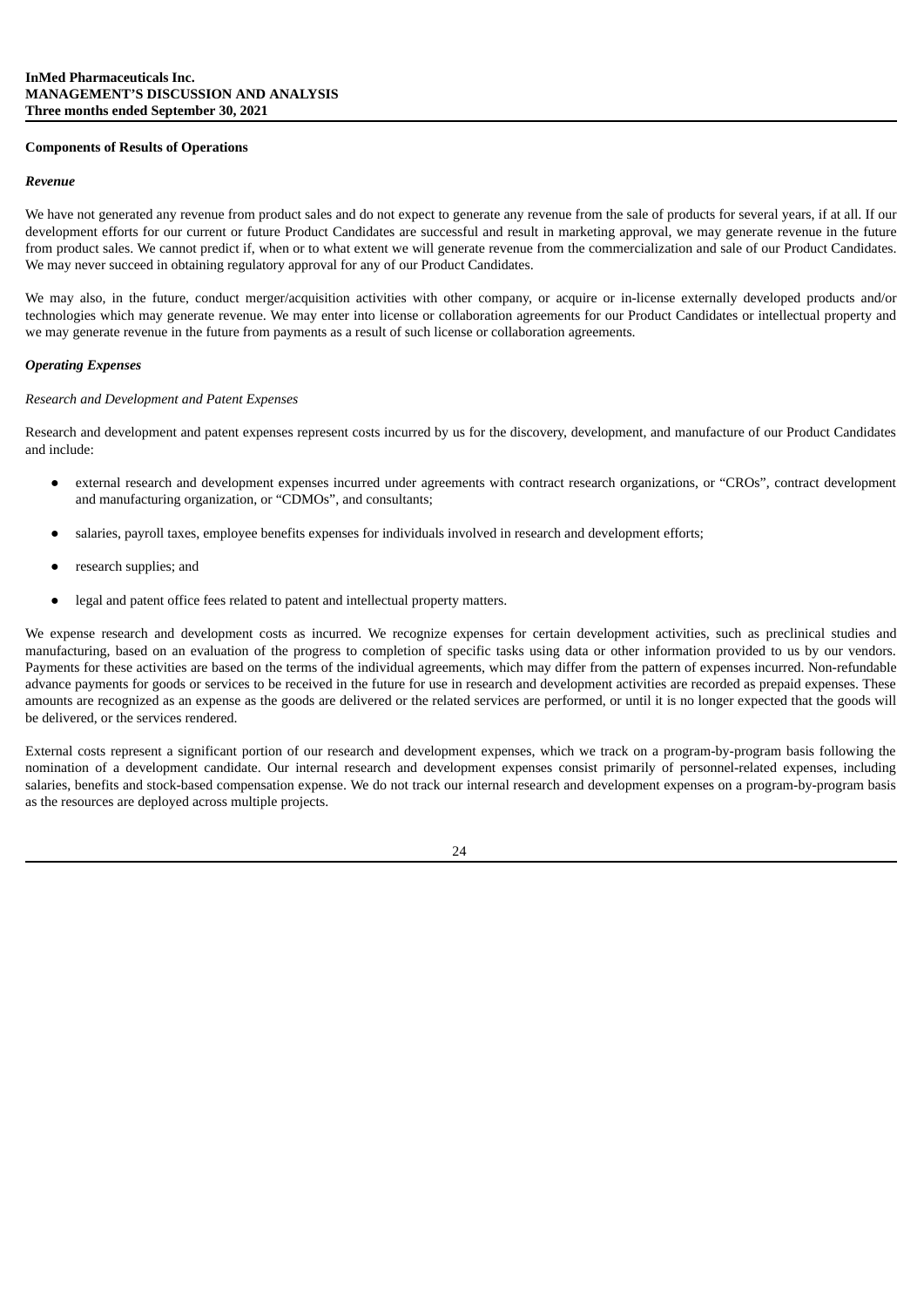#### **InMed Pharmaceuticals Inc. MANAGEMENT'S DISCUSSION AND ANALYSIS Three months ended September 30, 2021**

The successful development of our Product Candidates is highly uncertain. At this time, we cannot reasonably estimate or know the nature, timing, and estimated costs of the efforts that will be necessary to complete the remainder of the development of our Product Candidates. We are also unable to predict when, if ever, material net cash inflows will commence from our Product Candidates, if approved. This is due to the numerous risks and uncertainties associated with developing our Product Candidates, including the uncertainty related to:

- the timing and progress of preclinical and clinical development activities;
- the number and scope of preclinical and clinical programs we decide to pursue;
- our ability to raise additional funds necessary to complete preclinical and clinical development and commercialization of our Product Candidates and to advance the development of our biosynthesis-based manufacturing technology;
- our ability to maintain our current research and development programs and to establish new ones;
- our ability to establish licensing or collaboration arrangements;
- the progress of the development efforts of parties with whom we may enter into collaboration arrangements;
- the successful initiation and completion of clinical trials with safety, tolerability and efficacy profiles that are satisfactory to the FDA or any comparable foreign regulatory authority;
- the receipt and related terms of regulatory approvals from applicable regulatory authorities;
- the availability of raw materials and API for use in production of our Product Candidates;
- our ability to secure manufacturing supply through relationships with third parties or establish and operate a manufacturing facility;
- our ability to consistently manufacture our Product Candidates in quantities sufficient for use in clinical trials;
- our ability to obtain and maintain intellectual property protection and regulatory exclusivity, both in the United States and internationally;
- our ability to maintain, enforce, defend and protect our rights in our intellectual property portfolio;
- the commercialization of our Product Candidates, if and when approved;
- our ability to obtain and maintain third-party payor coverage and adequate reimbursement for our Product Candidates, if approved;
- the acceptance of our Product Candidates, if approved, by patients, the medical community and third-party payors;
- competition with other products; and
- a continued acceptable safety profile of our products following receipt of any regulatory approvals.

A change in the outcome of any of these variables with respect to the development of any of our Product Candidates would significantly change the costs and timing associated with the development of that product candidate, and potentially other candidates.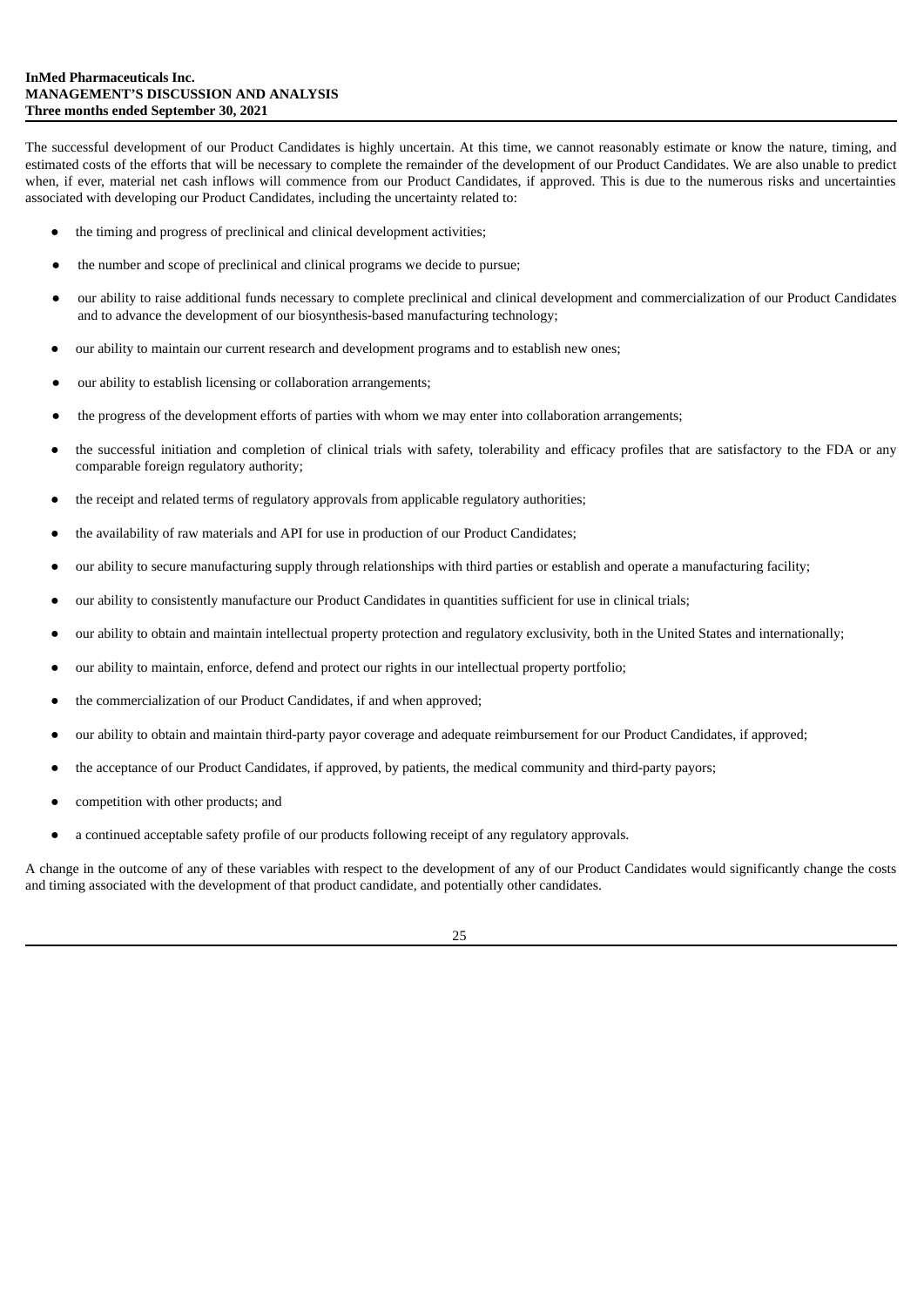#### **InMed Pharmaceuticals Inc. MANAGEMENT'S DISCUSSION AND ANALYSIS Three months ended September 30, 2021**

Research and development activities account for a significant portion of our operating expenses. We expect our research and development expenses to increase significantly in future periods as we continue to implement our business strategy, which includes advancing our IntegraSyn™ manufacturing approach to commercial scale and our drug candidates into and through clinical development, expanding our research and development efforts, including hiring additional personnel to support our research and development efforts, ultimately seeking regulatory approvals for our drug candidates that successfully complete clinical trials, and integrating and developing BayMedica's operations. In addition, drug candidates in later stages of clinical development generally incur higher development costs than those in earlier stages of clinical development, primarily due to the increased size and duration of later-stage clinical trials. Accordingly, although we expect our research and development expenses to increase as our drug candidates advance into later stages of clinical development, we do not believe that it is possible at this time to accurately project total program-specific expenses through to commercialization. There are numerous factors associated with the successful commercialization of any of our Product Candidates, including future trial design and various regulatory requirements, many of which cannot be determined with accuracy at this time based on our stage of development.

## *General and Administrative Expenses*

General and administrative expenses consist of personnel-related costs, including salaries, benefits and stock-based compensation expense, for our personnel in executive, finance and accounting, human resources, business operations and other administrative functions, investor relations activities, legal fees related to corporate matters, fees paid for accounting and tax services, consulting fees and facility-related costs.

We expect our general and administrative expenses will increase for the foreseeable future to support our expanded infrastructure, operating as a public company and increased costs of expanding our operations including as a consequence of the BayMedica acquisition. These increases will likely include increased expenses related to accounting, audit, legal, regulatory and tax-related services associated with maintaining compliance with exchange listing and SEC requirements, director and officer insurance premiums, and investor relations costs associated with operating as a public company.

#### *Amortization and Depreciation*

Intangible assets are comprised of intellectual property that we acquired in 2014 and 2015. The intellectual property is recorded at cost and is amortized on a straight-line basis over an estimated useful life of 18 years net of any accumulated impairment losses. Equipment and leasehold improvements are depreciated using the straight-line method based on their estimated useful lives.

#### *Share-based Payments*

Share-based payments is the stock-based compensation expense related to our granting of stock options to employees and others. The fair value, at the grant date, of equity-settled share awards is charged to our loss over the period for which the benefits of employees and others providing similar services are expected to be received. The vesting components of graded vesting employee awards are measured separately and expensed over the related tranche's vesting period. The amount recognized as an expense is adjusted to reflect the number of share options expected to vest. The fair value of awards is calculated using the Black-Scholes option pricing model, which considers the exercise price, current market price of the underlying shares, expected life of the award, risk-free interest rate, expected volatility and the dividend yield.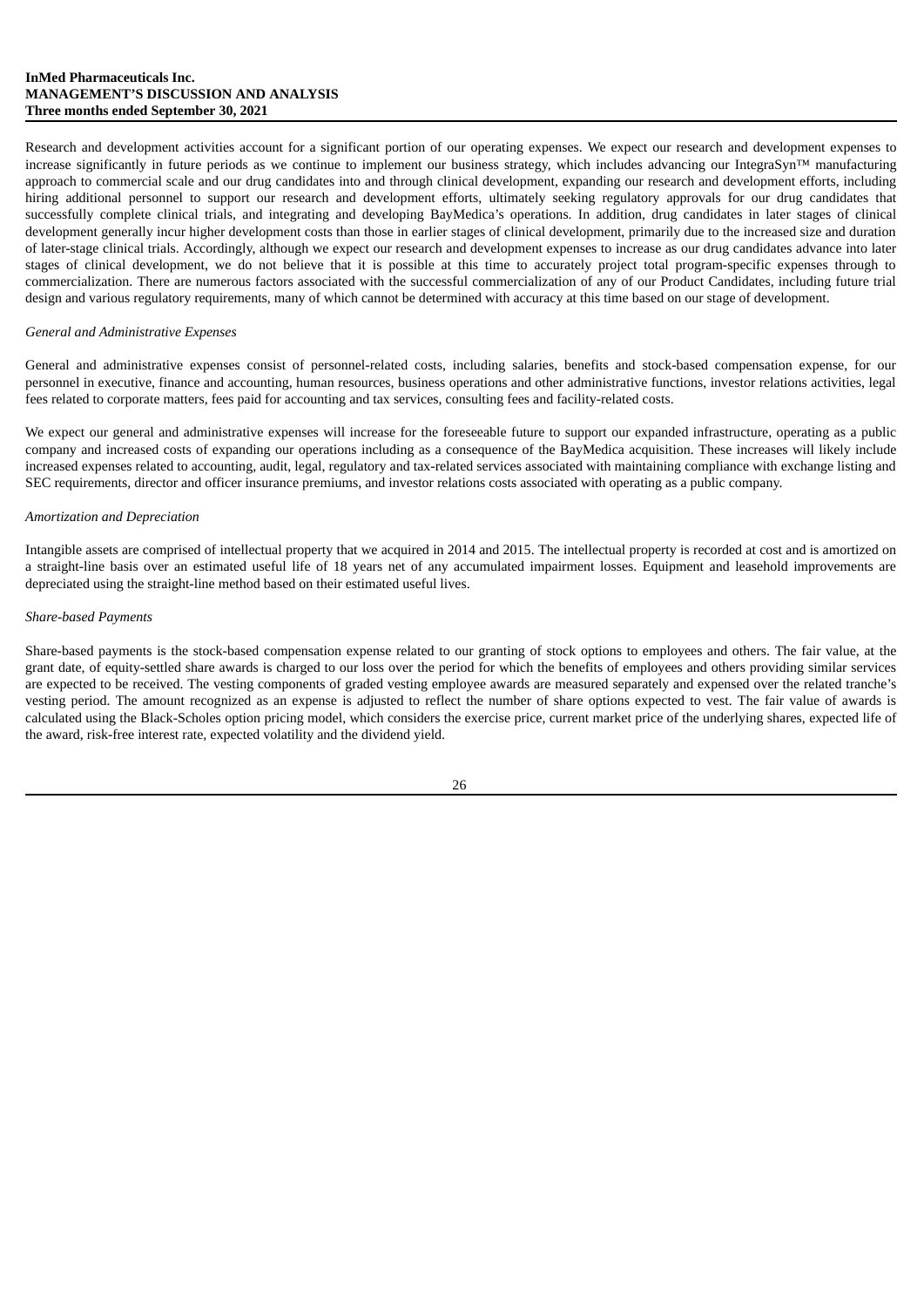#### *Other Income*

Other income consists primarily of interest income earned on our cash, cash equivalents and short-term investments.

#### **Results of Operations**

## *Comparison of the three months ended September 30, 2021 and 2020*

|                                      | <b>Three Months Ended</b><br>September 30, |  |         |    |          |          |
|--------------------------------------|--------------------------------------------|--|---------|----|----------|----------|
|                                      | 2020<br>2021                               |  |         |    | Change   | % Change |
|                                      | (in thousands)                             |  |         |    |          |          |
| Operating expenses:                  |                                            |  |         |    |          |          |
| Research and development and patents | \$<br>$1,491$ \$                           |  | 911     | -S | 580      | 64%      |
| General and administrative           | 1,373                                      |  | 625     |    | 748      | 120%     |
| Amortization and depreciation        | 29                                         |  | 28      |    |          | 4%       |
| Total operating expenses             | 2,893                                      |  | 1,564   |    | 1,329    | 85%      |
| Interest income                      | 5                                          |  | 4       |    |          | 25%      |
| Foreign exchange loss                | (84)                                       |  | (39)    |    | (45)     | 115%     |
| Net loss                             | $(2,972)$ \$                               |  | (1,599) |    | (1, 373) | 86%      |

#### *Research and Development and Patents Expenses*

Research and development and patents expenses increased by \$0.6 million, or 64%, for the three months ended September 30, 2021 compared to the three months ended September 30, 2020. The increase in research and development and patents expenses was primarily due to increased activities related to the INM-755 clinical trials.

## *General and administrative expenses*

General and administrative expenses increased by \$0.7 million, or 120%, for the three months ended September 30, 2021 compared to the three months ended September 30, 2020. The increase results primarily from a combination of changes including substantially higher insurance fees resulting from our listing on the Nasdaq Capital Market, personnel expenses, legal fees and investor relation expenses.

# **Liquidity and Capital Resources**

Since our inception, we have not generated any revenue from any product sales or any other sources and have incurred significant operating losses and negative cash flows from our operations. We have not yet commercialized any of our product candidates and we do not expect to generate revenue from sales of any Product Candidates for several years, if at all. We have funded our operations to date primarily with proceeds from the sale of common shares.

As of September 30, 2021, we had cash and cash equivalents of \$15.3 million.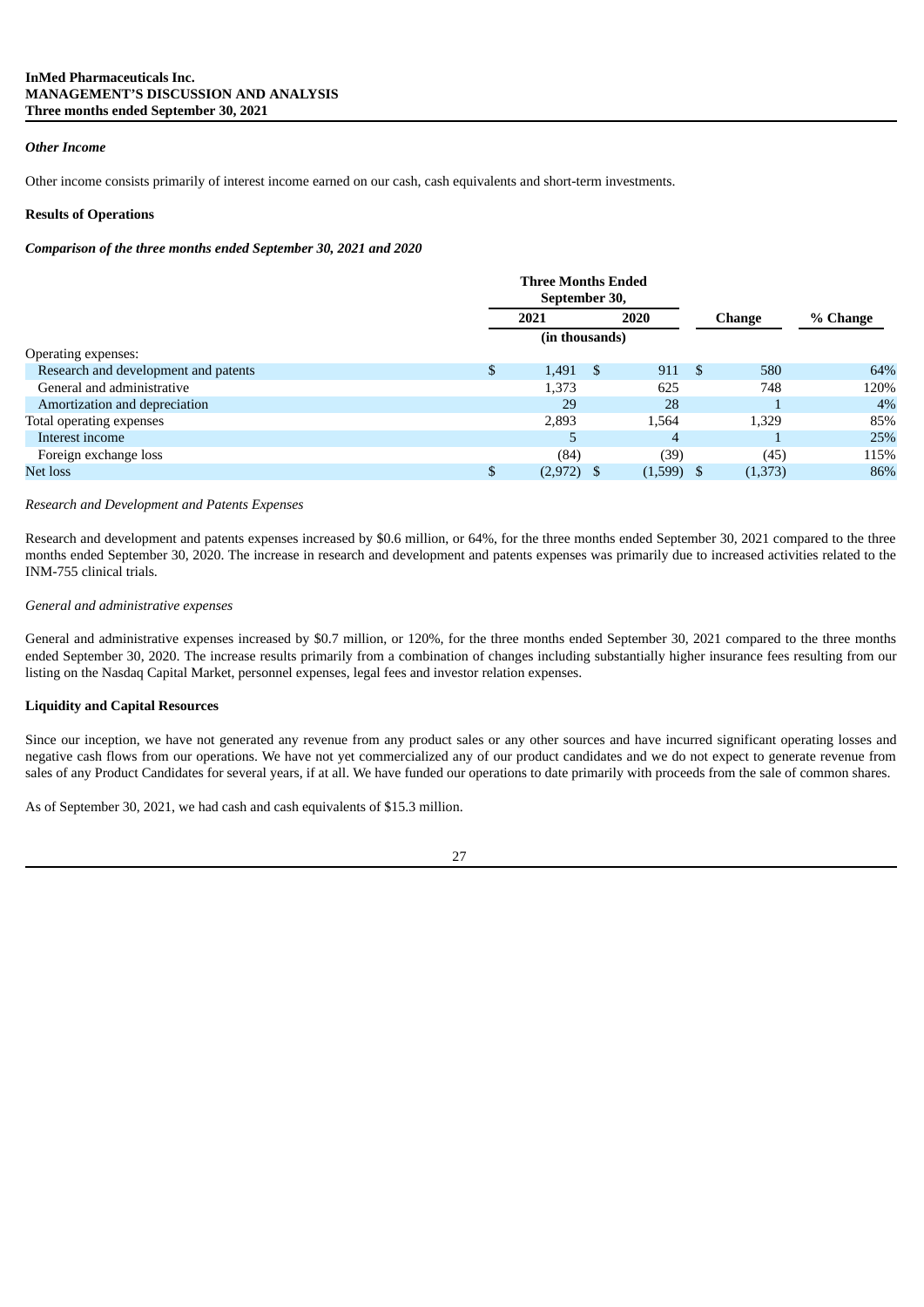The following table summarizes our cash flows for each of the periods presented:

|                                                          | <b>Three Months</b><br>Ended |                       | <b>Three Months</b><br>Ended |                       |
|----------------------------------------------------------|------------------------------|-----------------------|------------------------------|-----------------------|
| (in thousands)                                           |                              | September 30,<br>2021 |                              | September 30,<br>2020 |
| Net cash used in operating activities                    |                              | (2,654)               |                              | (1,372)               |
| Net cash used in investing activities                    |                              | (250)                 |                              |                       |
| Net cash provided by (used in) financing activities      |                              | 10,885                |                              | (65)                  |
| Effects of foreign exchange on cash and cash equivalents |                              |                       |                              | 128                   |
| Net increase (decrease) in cash and cash equivalents     |                              | 7,981                 |                              | (1,309)               |

## *Operating Activities*

During the three months ended September 30, 2021, we used cash in operating activities of \$2.7 million, primarily resulting from our net loss of \$3.0 million combined with \$0.2 million used in changes in our non-cash working capital, partially offset primarily by non-cash share-based compensation expenses and the component of our financing expenses allocated to warrants.

During the three months ended September 30, 2020, we used cash in operating activities of \$1.4 million, primarily resulting from our net loss of \$1.6 million offset primarily by non-cash share-based compensation expenses and changes in our non-cash working capital.

#### *Investing Activities*

During the three months ended September 30, 2021, we used cash in investing activities of \$0.3 million, resulting from a short-term loan to BayMedica.

During the three months ended September 30, 2020, there were no investing activities.

#### *Financing Activities*

During the three months ended September 30, 2021, cash provided by financing activities of \$10.9 million consisted of \$12.0 million of gross proceeds from a private placement of our common shares, offset by transaction costs of \$1.1 million.

During the three months ended September 30, 2020, we used cash in financing activities of less than \$0.1 million, resulting from transaction costs related to a public offering of our common shares.

#### **Funding Requirements**

We expect our expenses to increase substantially in connection with our ongoing research and development activities, particularly as we continue the research and development of and the clinical trials for our Product Candidates. In addition, we expect to incur additional costs associated with operating as a US-listed public company and associated with integrating and developing BayMedica's operations. As a result, we expect to incur substantial operating losses and negative operating cash flows for the foreseeable future.

In accordance with the Financial Accounting Standards Board ("FASB") Accounting Standards Update ("ASU") 2014-15, Disclosure of Uncertainties about an Entity's Ability to Continue as a Going Concern (Subtopic 205-40), we have evaluated whether there are conditions and events, considered in the aggregate, that raise substantial doubt about the Company's ability to continue as a going concern within one year after the date that the condensed consolidated interim financial statements are issued.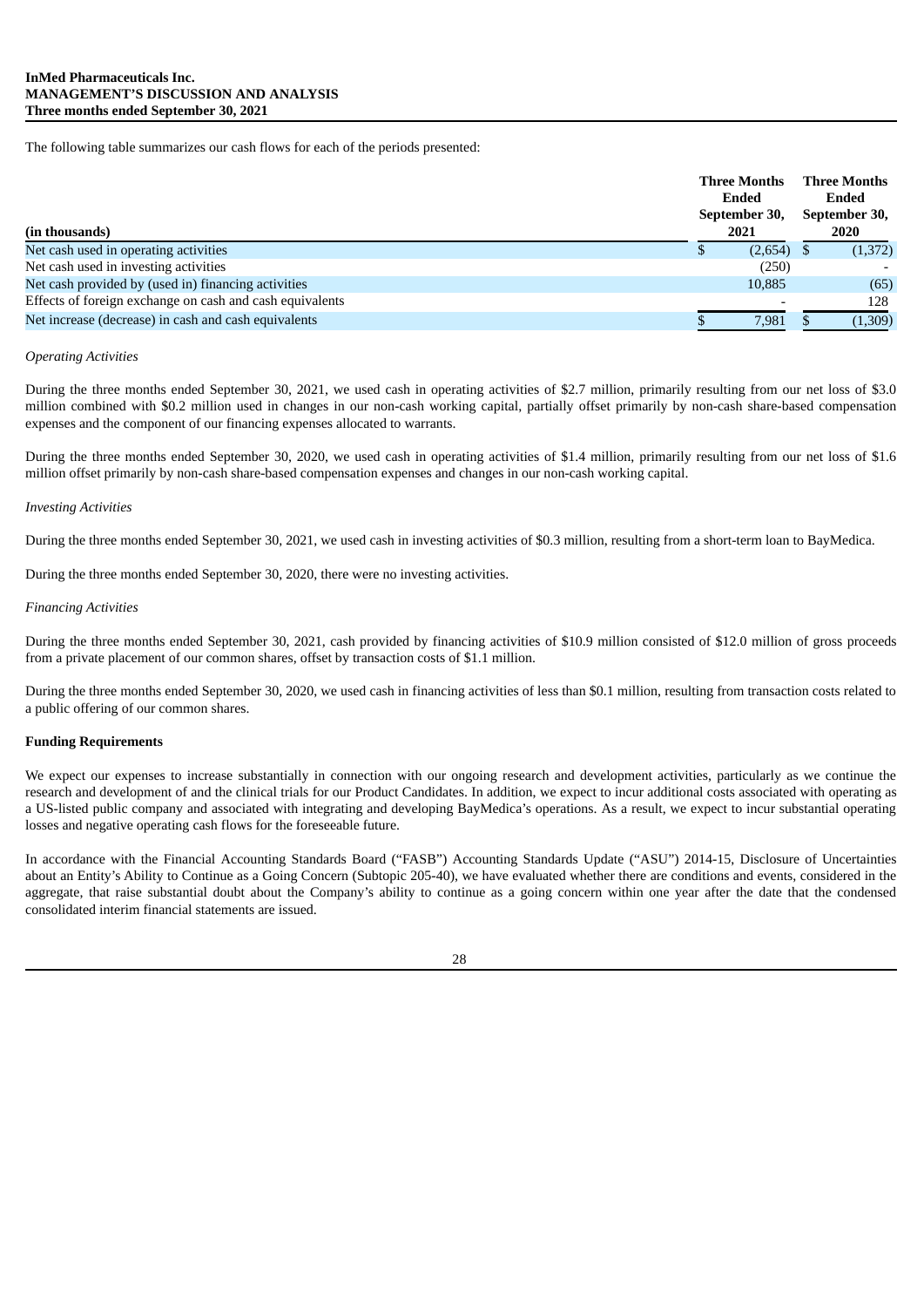#### **InMed Pharmaceuticals Inc. MANAGEMENT'S DISCUSSION AND ANALYSIS Three months ended September 30, 2021**

Through September 30, 2021, we have funded our operations primarily with proceeds from the sale of common stock. The Company has incurred recurring losses and negative cash flows from operations since its inception, including net losses of \$3.0 million and \$1.5 million for the three months ended September 30, 2021 and 2020, respectively. In addition, the Company had an accumulated deficit of \$77.8 million as of September 30, 2021. Our accumulated deficit increased between 2014, when we began focusing on the development of cannabinoid-derived pharmaceuticals following the acquisition of Biogen Science Inc., and September 30, 2021 by approximately \$49.0 million and we expect to continue to generate operating losses for the foreseeable future.

On July 2, 2021, we closed a \$12.0 million private placement. Under the terms of the private placement, an aggregate of 890,000 common shares and 3,146,327 pre-funded warrants, and warrants to purchase up to an aggregate of 4,036,327 common shares, were purchased. The warrants have an exercise price of \$2.848 per share, are exercisable immediately and have a term of five years. After deducting the placement agent fees and estimated offering expenses payable by us, we received net proceeds of approximately \$11.0 million.

As of the issuance date of the condensed consolidated interim financial statements, we expect our cash and cash equivalents of \$15.3 million as of September 30, 2021 will be sufficient to fund our operating expenses and capital expenditure requirements into the first quarter of fiscal 2023. The future viability of the Company beyond that point is dependent on its ability to raise additional capital to finance its operations. In addition, there are a number of uncertainties in estimating our operating expenses and capital expenditure requirements including the impact of potential acquisitions. As a result, we have concluded that there is substantial doubt about our ability to continue as a going concern within one year after the date that the condensed consolidated interim financial statements are issued.

We expect to continue to seek additional funding through equity financings, debt financings or other capital sources, including collaborations with other companies, government contracts or other strategic transactions. The Company may not be able to obtain financing on acceptable terms, or at all. The terms of any financing may adversely affect the holdings or the rights of our existing stockholders.

Our funding requirements and timing and amount of our operating expenditures will depend largely on:

- the progress, costs and results of our Phase 2 clinical trial;
- the scope, progress, results and costs of discovery research, preclinical development, laboratory testing and clinical trials for our Product Candidates;
- the scope, progress, results and costs of development of our IntegraSyn™ manufacturing approach;
- the number of and development requirements for other Product Candidates that we pursue;
- the costs, timing and outcome of regulatory review of our Product Candidates;
- our ability to enter into contract manufacturing arrangements for supply of API and manufacture of our Product Candidates and the terms of such arrangements;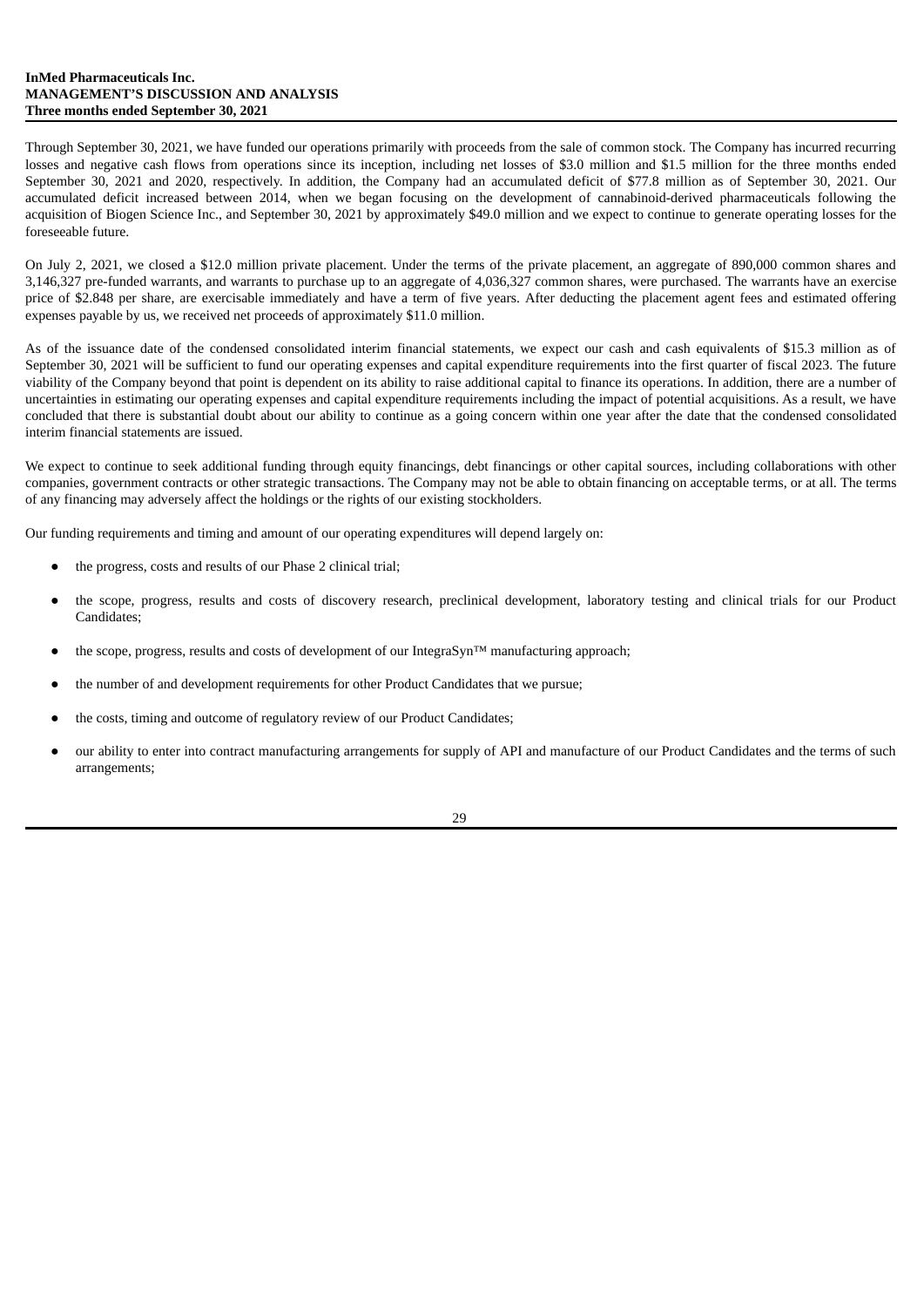- the impact of any acquired, or in-licensed, externally developed product(s) and/or technologies including those of BayMedica;
- our ability to establish and maintain strategic collaborations, licensing or other arrangements and the financial terms of such arrangements;
- the costs and timing of future commercialization activities, including product manufacturing, sales, marketing and distribution, for any of our Product Candidates for which we may receive marketing approval;
- the amount and timing of revenue, if any, received from commercial sales of our Product Candidates for which we receive marketing approval;
- the costs and timing of preparing, filing and prosecuting patent applications, maintaining and enforcing our intellectual property and proprietary rights and defending any intellectual property- related claims;
- expansion costs of our operational, financial and management systems and increases to our personnel, including personnel to support our clinical development, manufacturing and commercialization efforts and our operations as a dual listed company; and
- the costs to obtain, maintain, expand and protect our intellectual property portfolio.

A change in the outcome of any of these, or other variables with respect to the development of any of our Product Candidates, could significantly change the costs and timing associated with the development of that Product Candidate. We will need to continue to rely on additional financing to achieve our business objectives.

In addition to the variables described above, if and when any of our Product Candidates successfully complete development, we will incur substantial additional costs associated with regulatory filings, marketing approval, post-marketing requirements, maintaining our intellectual property rights, and regulatory protection, in addition to other commercial costs. We cannot reasonably estimate these costs at this time.

Until such time, if ever, as we can generate substantial product revenue, we expect to finance our cash needs through a combination of equity or debt financings and collaboration arrangements. We currently have no credit facility or committed sources of capital. To the extent that we raise additional capital through the future sale of equity securities, the ownership interests of our shareholders will be diluted, and the terms of these securities may include liquidation or other preferences that adversely affect the rights of our existing common shareholders. If we raise additional funds through the issuance of debt securities, these securities could contain covenants that would restrict our operations. We may require additional capital beyond our currently anticipated amounts, and additional capital may not be available on reasonable terms, or at all. If we raise additional funds through collaboration arrangements or other strategic transactions in the future, we may have to relinquish valuable rights to our technologies, future revenue streams or Product Candidates, or grant licenses on terms that may not be favorable to us. If we are unable to raise additional funds through equity or debt financings when needed, we may be required to delay, limit, reduce or terminate development or future commercialization efforts or grant rights to develop and market Product Candidates that we would otherwise prefer to develop and market ourselves.

## **Off-Balance Sheet Arrangements**

During the periods presented we did not have, and we do not currently have, any off-balance sheet arrangements, as defined in the rules and regulations of the SEC.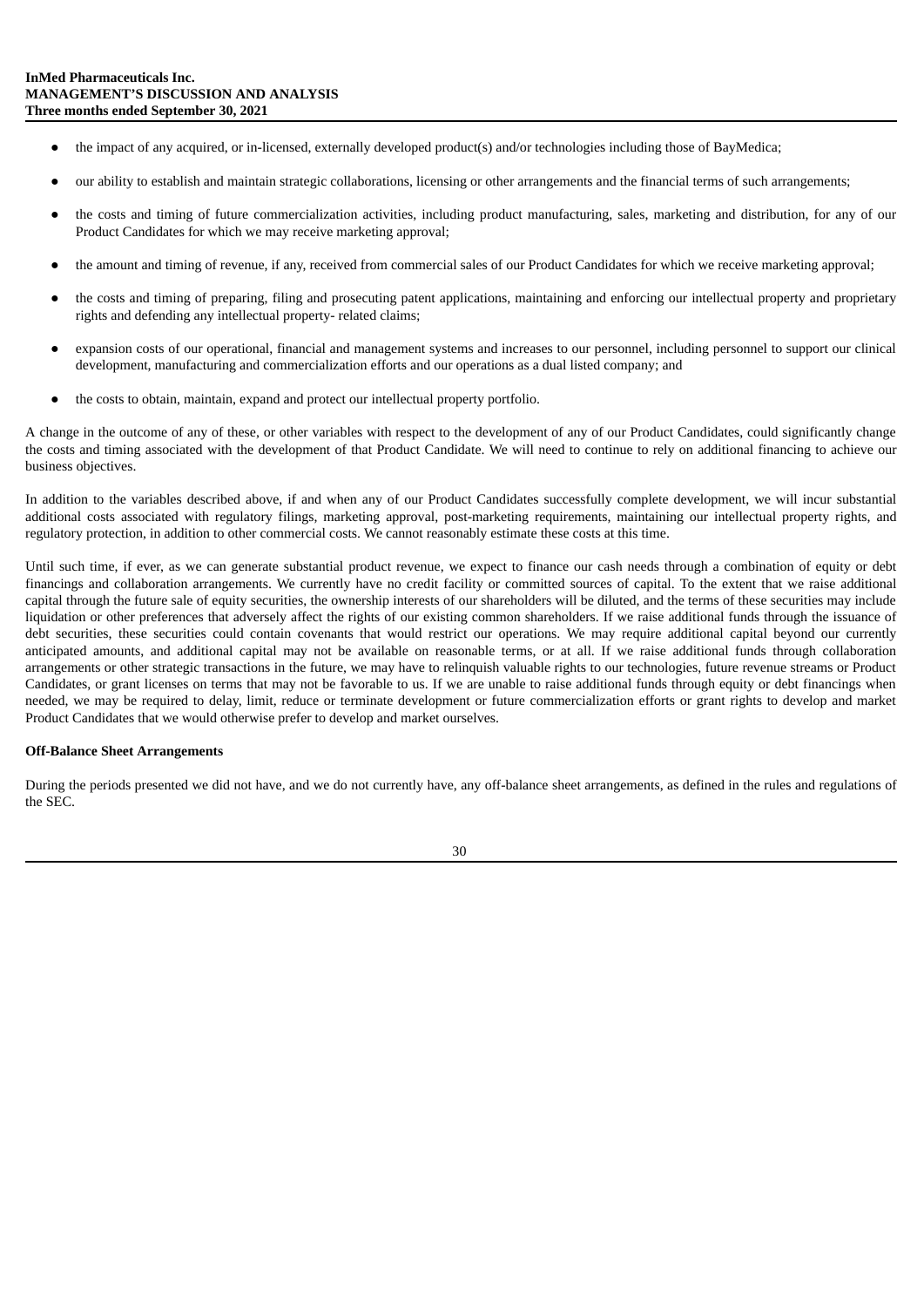#### **Critical Accounting Policies and Significant Judgments and Estimates**

We periodically review our financial reporting and disclosure practices and accounting policies to ensure that they provide accurate and transparent information relative to the current economic and business environment. As part of this process, we have reviewed our selection, application and communication of critical accounting policies and financial disclosures. Management has discussed the development and selection of the critical accounting policies with the Audit Committee of the Board of Directors and the Audit Committee has reviewed the disclosure relating to critical accounting policies in this Management's Discussion and Analysis.

This discussion and analysis of our financial condition and results of operations is based on our condensed consolidated interim financial statements included as part of this report, which have been prepared in accordance with U.S. GAAP. The preparation of our condensed consolidated interim financial statements requires us to make estimates and assumptions that affect the reported amounts of assets and liabilities and the revenue and expenses incurred during the reported periods. We base estimates on our historical experience, known trends and various other factors that we believe are reasonable under the circumstances, the results of which form the basis for making judgments about the carrying value of assets and liabilities that are not apparent from other sources. Actual results may differ from these estimates under different assumptions or conditions.

Detailed information about our critical accounting policies and estimates is set forth in Part II, Item 7 of our Annual Report on Form 10-K for the year ended June 30, 2021. There have been no significant changes to these policies during the three months ended September 30, 2021.

#### Going Concern

Through September 30, 2021, we have funded our operations primarily with proceeds from the sale of common shares. We have incurred recurring losses and negative cash flows from operations since our inception, including net losses of \$3.0 million and \$1.6 million for the three months ended September 30, 2021 and 2020, respectively. In addition, we have an accumulated deficit of \$77.8 million as of September 30, 2021. Our accumulated deficit increased between 2014, when we began focusing on the development of cannabinoid-derived pharmaceuticals following the acquisition of Biogen Science Inc., and September 30, 2021 by approximately \$49.0 million and we expect to continue to generate operating losses for the foreseeable future.

On July 2, 2021, we closed a \$12.0 million private placement. Under the terms of the private placement, an aggregate of 890,000 common shares and 3,146,327 pre-funded warrants, and warrants to purchase up to an aggregate of 4,036,327 common shares were purchased. The warrants have an exercise price of \$2.848 per share, are exercisable immediately and have a term of five years. After deducting the placement agent fees and estimated offering expenses payable by us, we received net proceeds of approximately \$11.0 million.

As of the issuance date of the condensed consolidated interim financial statements, we expect our cash and cash equivalents of \$15.3 million as of September 30, 2021, will be sufficient to fund our operating expenses and capital expenditure requirements into the first quarter of fiscal 2023. The future viability of the Company beyond that point is dependent on its ability to raise additional capital to finance its operations. In addition, there are a number of uncertainties in estimating our operating expenses and capital expenditure requirements including the impact of potential acquisitions. As a result, we have concluded that there is substantial doubt about our ability to continue as a going concern within one year after the date that the condensed consolidated interim financial statements are issued.

We expect to seek additional funding through equity financings, debt financings or other capital sources, including collaborations with other companies, government contracts or other strategic transactions. We may not be able to obtain financing on acceptable terms, or at all. The terms of any financing may adversely affect the holdings or the rights of our existing shareholders.

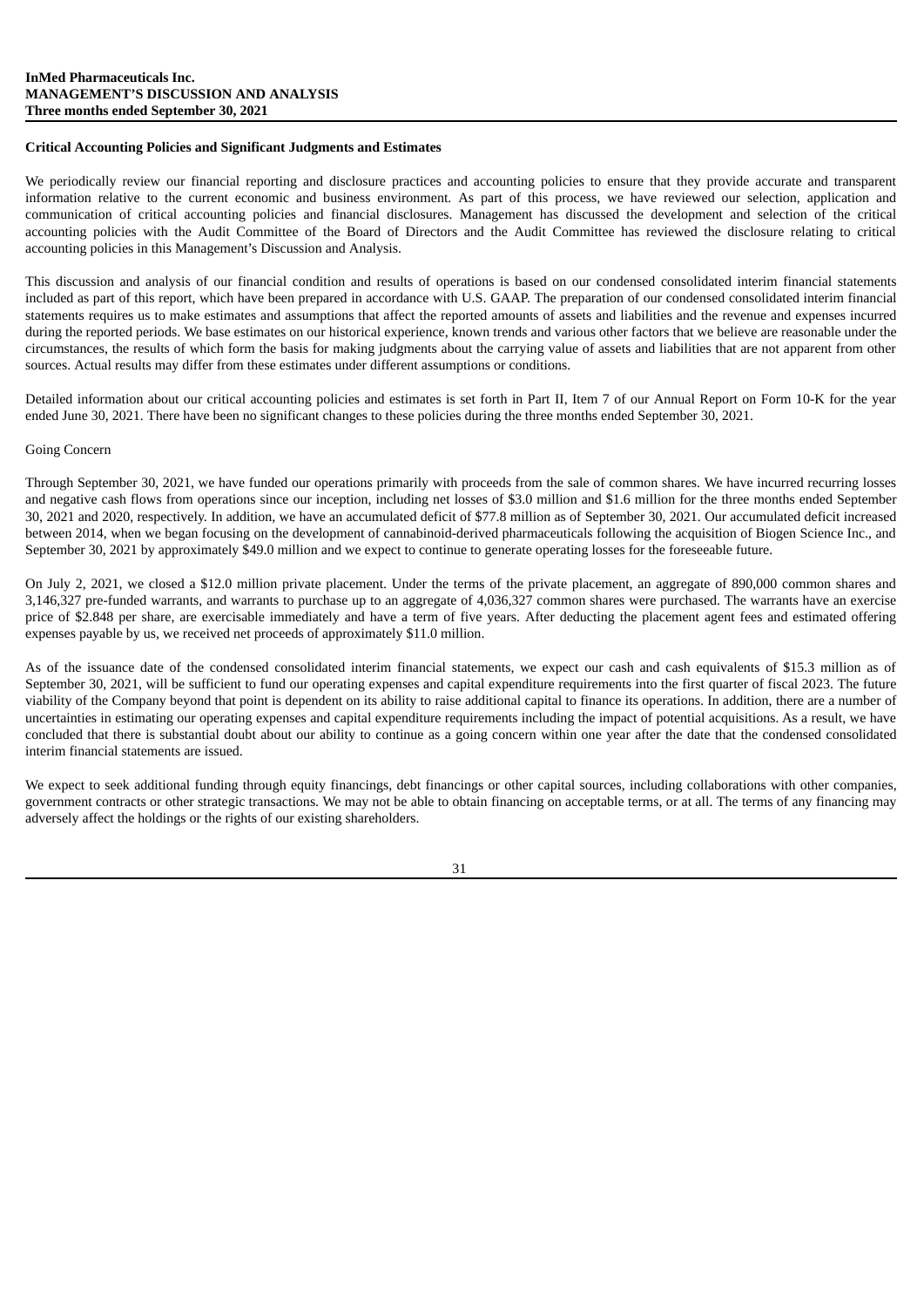## <span id="page-33-0"></span>**ITEM 3. QUANTITATIVE AND QUALITATIVE DISCLOSURES ABOUT MARKET RISK.**

We are a smaller reporting company as defined by Rule 12b-2 of the Exchange Act and, as such, are not required to provide the information under this Item.

# <span id="page-33-1"></span>**ITEM 4. CONTROLS AND PROCEDURES.**

#### **Evaluation of Disclosure Controls and Procedures**

Our disclosure controls and procedures (as defined in Rules 13a-15(e) or 15d-15(e) under the Exchange Act) are designed to ensure that information required to be disclosed in the reports that we file or submit under the Exchange Act is recorded, processed, summarized, and reported within the time periods specified in the rules and forms of the SEC and to ensure that information required to be disclosed is accumulated and communicated to management, including our principal executive and financial officers, to allow timely decisions regarding disclosure. As of September 30, 2021, the Chief Executive Officer and the Chief Financial Officer, with assistance from other members of management, have reviewed the effectiveness of our disclosure controls and procedures (as defined in Rules 13a-15(e) and 15d-15(e) under the Securities and Exchange Act of 1934). Our management recognizes that any controls and procedures, no matter how well designed and operated, can provide only reasonable assurance of achieving their objectives, and management necessarily applies its judgment in evaluating the cost-benefit relationship of possible controls and procedures. Based upon the evaluation, they have concluded that, as of September 30, 2021, our disclosure controls and procedures were not effective at a reasonable assurance level due to a material weakness that existed in our internal controls over financial reporting resulting from a lack of resources in our finance function, as disclosed in our Annual Report on Form 10-K for the fiscal year ended June 30, 2021.

It should be noted that any system of controls is based in part upon certain assumptions designed to obtain reasonable (and not absolute) assurance as to its effectiveness, and there can be no assurance that any design will succeed in achieving its stated goals.

#### **Changes in Internal Control Over Financial Reporting**

There have been no changes in our internal control over financial reporting (as defined in Rules 13a-15(f) and 15d-15(f) under the Exchange Act) that occurred during our fiscal quarter ended September 30, 2021, that have materially affected, or are reasonably likely to materially affect, our internal control over financial reporting.

#### **Remediation**

We began implementing a remediation plan to address the previously reported material weakness in internal control over financial reporting, described in Part II, Item 9A, "Controls and Procedures" in our Annual Report on Form 10-K for the fiscal year ended June 30, 2021. Remediation measures include adding additional resources in our finance function, changing certain closing reporting processes and utilizing external resources to assist with certain financial reporting matters. The material weakness will not be considered remediated, until the applicable controls operate for a sufficient period of time and management has concluded, through testing, that these controls are operating effectively. We expect that the remediation of this material weakness will be completed prior to the end of fiscal year 2022. Notwithstanding the material weakness, we believe the financial statements in this report fairly present, in all material respects, our financial position, results of operations, and cash flows for the periods presented in conformity with U.S. GAAP.

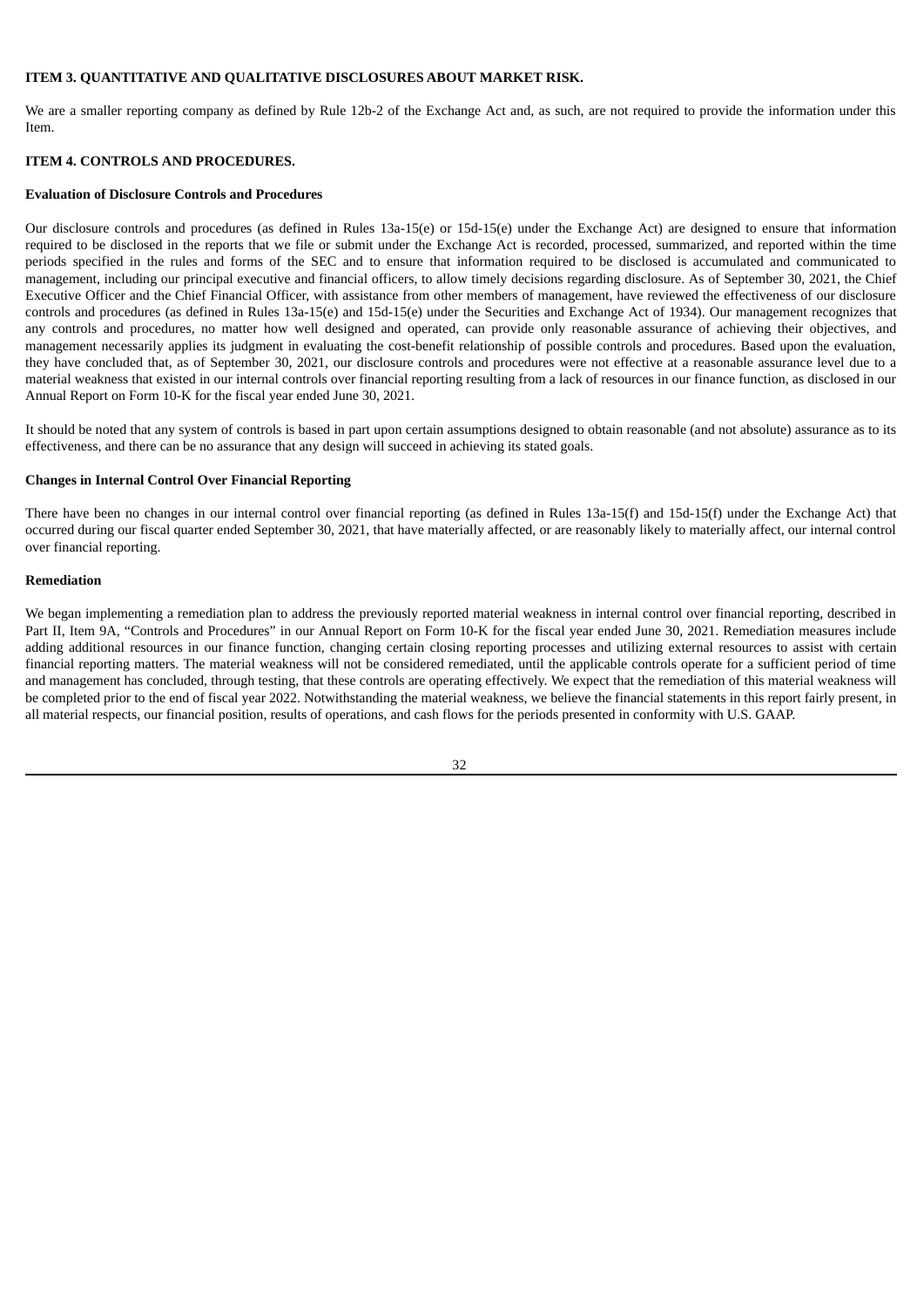## **PART II**

# <span id="page-34-1"></span><span id="page-34-0"></span>**ITEM 1. LEGAL PROCEEDINGS.**

We are not involved in any material active legal actions. However, from time to time, we may be subject to various pending or threatened legal actions and proceedings, including those that arise in the ordinary course of our business.

# <span id="page-34-2"></span>**ITEM 1A. RISK FACTORS.**

As a smaller reporting company as defined by Rule 12b-2 of the Exchange Act and in Item 10(f)(1) of Regulation S-K, we are electing scaled disclosure reporting obligations and therefore are not required to provide the information requested by this item. For a discussion of our potential risks and uncertainties, please review the risks and uncertainties described in "Risk Factors" in our Form 10-K dated September 24, 2021 and in our Registration Statement on Form S-1 filed with the Securities and Exchange Commission (the "SEC") on July 13, 2021 (the "Registration Statement").

## <span id="page-34-3"></span>**ITEM 2. UNREGISTERED SALES OF EQUITY SECURITIES AND USE OF PROCEEDS.**

None.

#### <span id="page-34-4"></span>**ITEM 3. DEFAULTS UPON SENIOR SECURITIES.**

None.

#### <span id="page-34-5"></span>**ITEM 4. MINE SAFETY DISCLOSURE.**

None

#### <span id="page-34-6"></span>**ITEM 5. OTHER INFORMATION.**

None.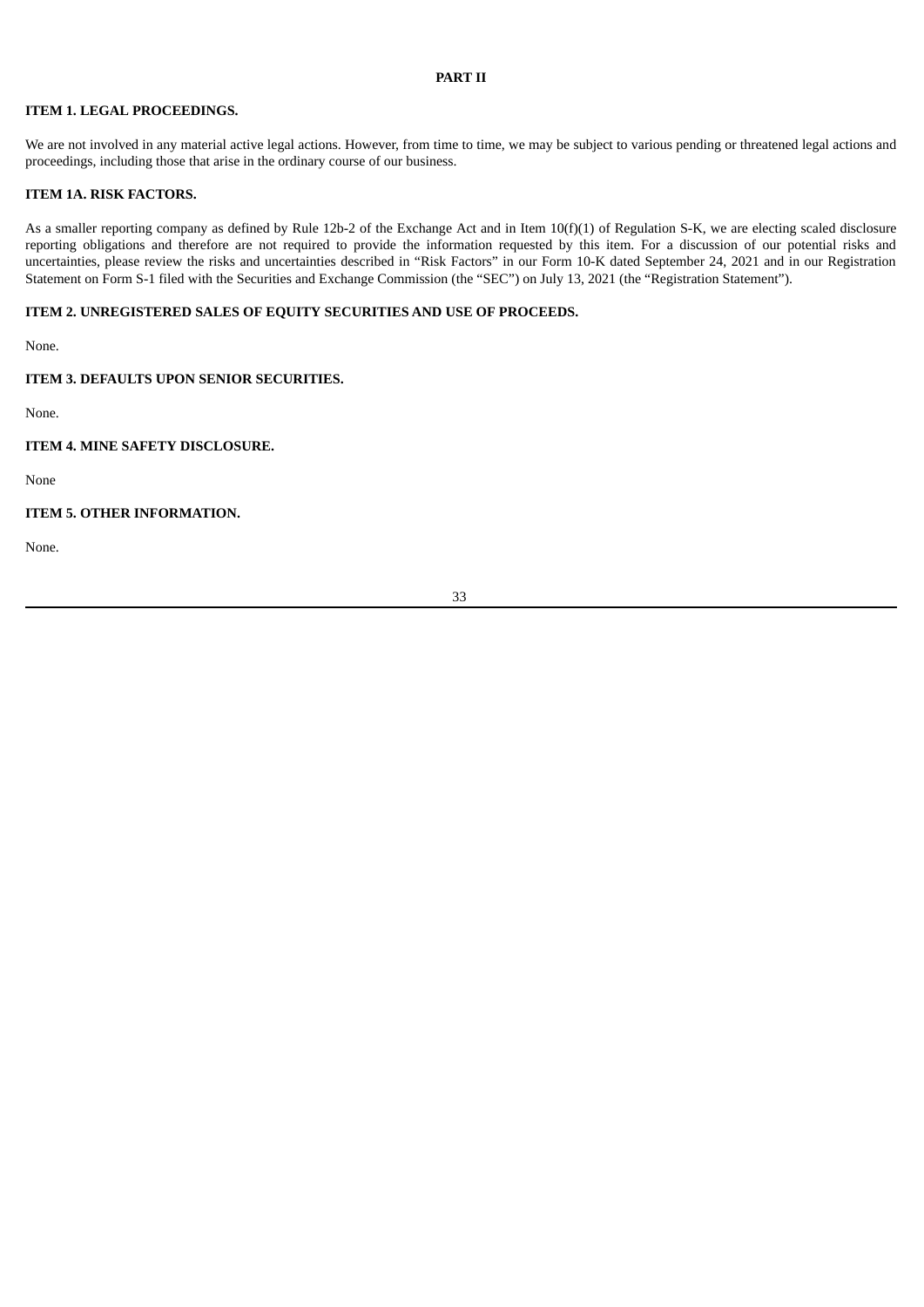# <span id="page-35-0"></span>**ITEM 6. EXHIBITS.**

*Exhibits*

The following exhibits are filed as part of this report:

| <b>Exhibit</b><br><b>Number</b> | <b>Description</b>                                                                                                                                          |
|---------------------------------|-------------------------------------------------------------------------------------------------------------------------------------------------------------|
| 31.1                            | Certification of Chief Executive Officer pursuant to Rule 13a-14(a) under the Securities Exchange Act of 1934, as amended                                   |
| 31.2                            | Certification of Chief Financial Officer pursuant to Rule 13a-14(a) under the Securities Exchange Act of 1934, as amended                                   |
| 32.1                            | Certification of Chief Executive Officer pursuant to 18 U.S.C. Section 1350, as adopted pursuant to Section 906 of the Sarbanes-Oxley<br><b>Act of 2002</b> |
| 32.2                            | Certification of Chief Financial Officer pursuant to 18 U.S.C. Section 1350, as adopted pursuant to Section 906 of the Sarbanes-Oxley Act<br>of 2002        |
| 101.INS                         | Inline XBRL Instance Document                                                                                                                               |
| 101.SCH                         | Inline XBRL Taxonomy Extension - Schema                                                                                                                     |
| 101.CAL                         | Inline XBRL Taxonomy Extension - Calculations                                                                                                               |
| 101.DEF                         | Inline XBRL Taxonomy Extension - Definitions                                                                                                                |
| 101.LAB                         | Inline XBRL Taxonomy Extension - Labels                                                                                                                     |
| 101.PRE                         | Inline XBRL Taxonomy Extension - Presentations                                                                                                              |
| 104                             | Cover Page Interactive Data File (formatted as Inline XBRL and contained in Exhibit 101).                                                                   |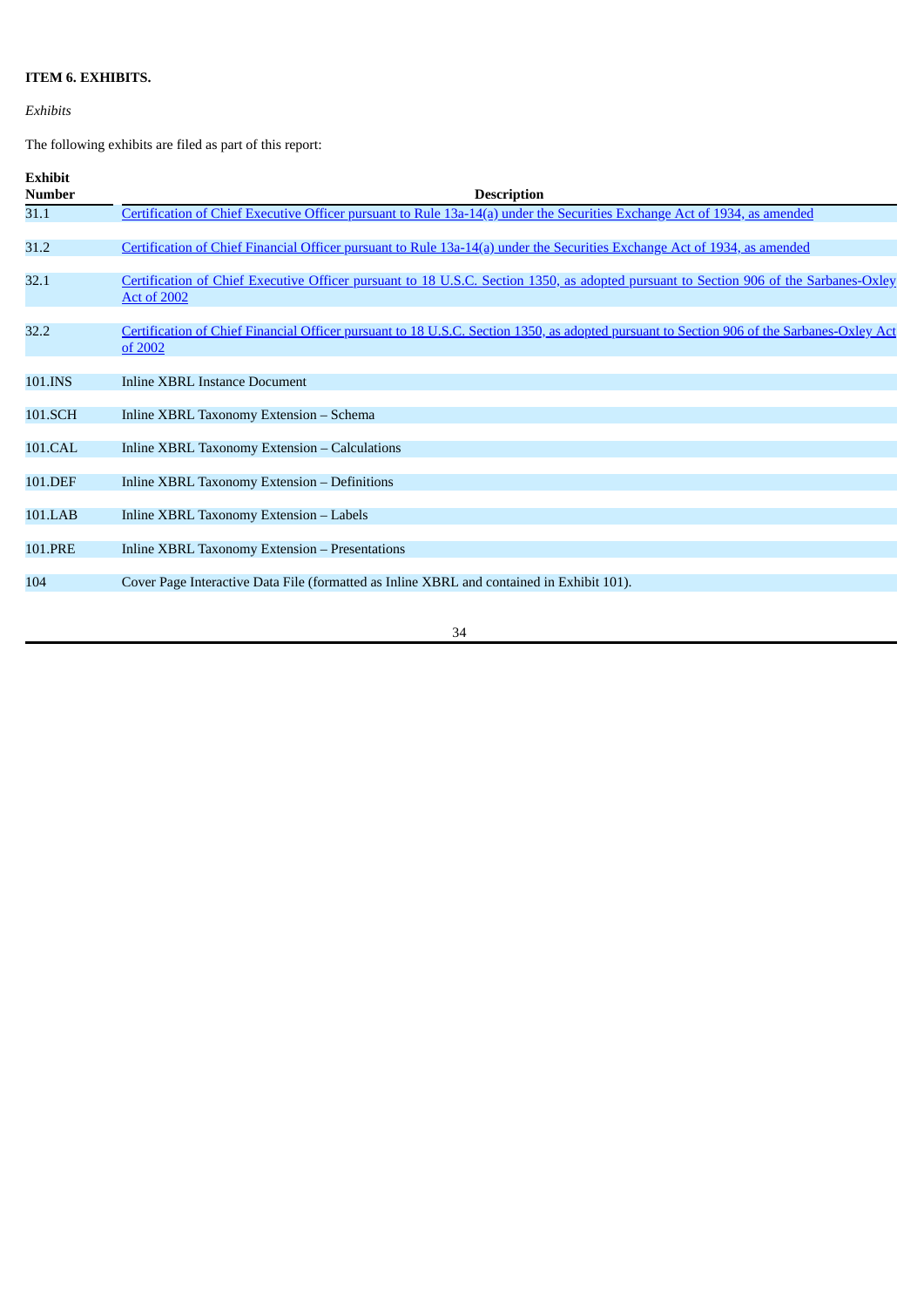# **SIGNATURES**

<span id="page-36-0"></span>Pursuant to the requirements of Section 13 or 15(d) of the *Securities Exchange Act of 1934*, the registrant has duly caused this report to be signed on its behalf by the undersigned, thereunto duly authorized.

# **INMED PHARMACEUTICALS INC.**

(Registrant)

Dated: November 10, 2021 By: /s/ Bruce Colwill

Chief Financial Officer and Chief Accounting Officer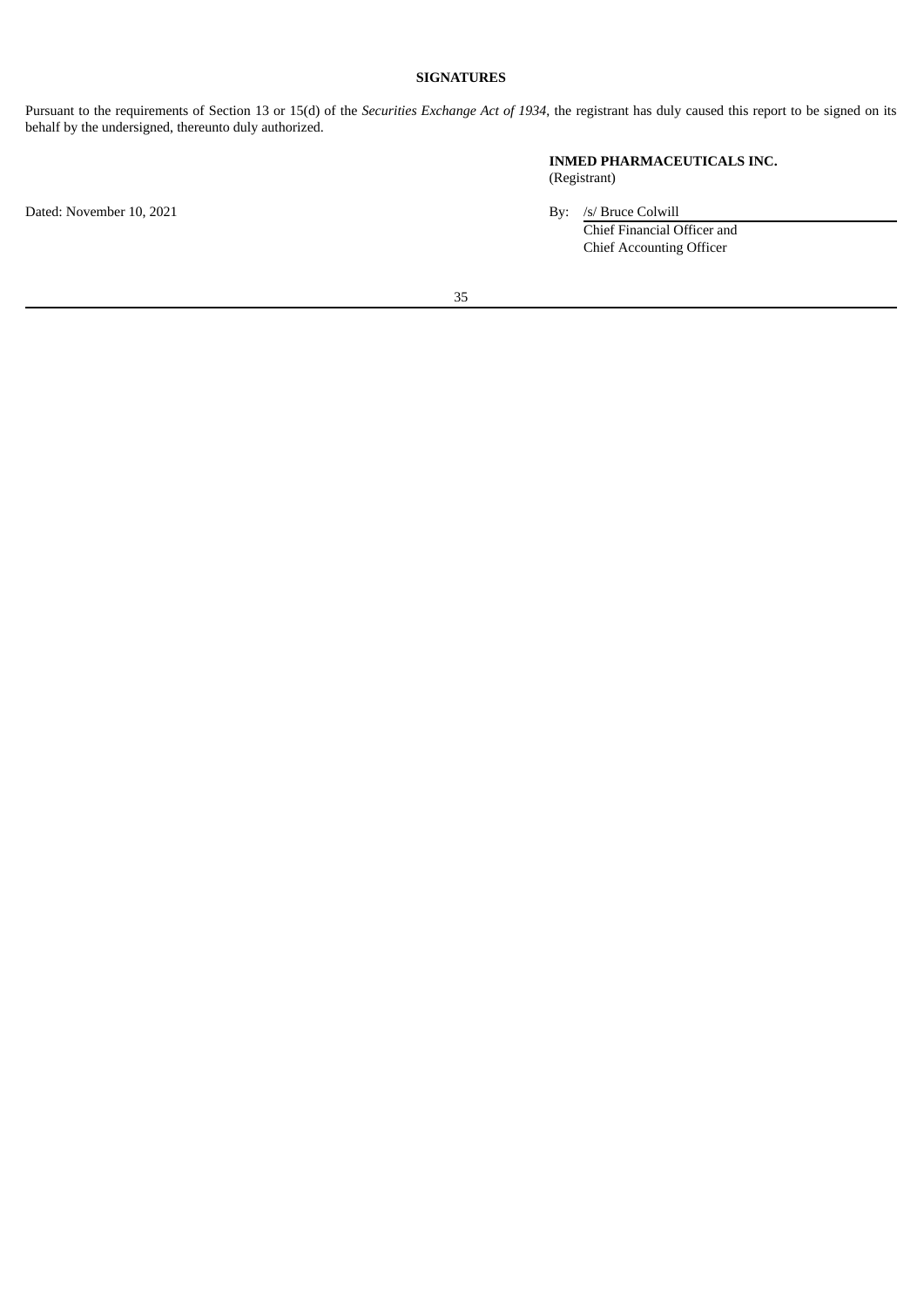# **Certification Pursuant to Section 302 of the Sarbanes-Oxley Act of 2002**

<span id="page-37-0"></span>I, Eric A. Adams, certify that:

- 1. I have reviewed this Quarterly Report on Form 10-Q of InMed Pharmaceuticals Inc.;
- 2. Based on my knowledge, this report does not contain any untrue statement of a material fact or omit to state a material fact necessary to make the statements made, in light of the circumstances under which such statements were made, not misleading with respect to the period covered by this report;
- 3. Based on my knowledge, the financial statements, and other financial information included in this report, fairly present in all material respects the financial condition, results of operations and cash flows of the registrant as of, and for, the periods presented in this report;
- 4. The registrant's other certifying officer and I are responsible for establishing and maintaining disclosure controls and procedures (as defined in Exchange Act Rules 13a- 15(e) and 15d-15(e)) and internal control over financial reporting (as defined in Exchange Act Rules 13a-15(f) and 15d-15(f)) for the registrant and have:
	- a) Designed such disclosure controls and procedures, or caused such disclosure controls and procedures to be designed under our supervision, to ensure that material information relating to the registrant, including its consolidated subsidiaries, is made known to us by others within those entities, particularly during the period in which this report is being prepared;
	- b) Designed such internal control over financial reporting, or caused such internal control over financial reporting to be designed under our supervision, to provide reasonable assurance regarding the reliability of financial reporting and the preparation of financial statements for external purposes in accordance with generally accepted accounting principles;
	- c) Evaluated the effectiveness of the registrant's disclosure controls and procedures and presented in this report our conclusions about the effectiveness of the disclosure controls and procedures, as of the end of the period covered by this report based on such evaluation; and
	- d) Disclosed in this report any change in the registrant's internal control over financial reporting that occurred during the registrant's fourth fiscal quarter that has materially affected, or is reasonably likely to materially affect, the registrant's internal control over financial reporting; and
- 5. The registrant's other certifying officer and I have disclosed, based on our most recent evaluation of internal control over financial reporting, to the registrant's auditors and the audit committee of the registrant's board of directors (or persons performing the equivalent functions):
	- a) All significant deficiencies and material weaknesses in the design or operation of internal control over financial reporting which are reasonably likely to adversely affect the registrant's ability to record, process, summarize and report financial information; and
	- b) Any fraud, whether or not material, that involves management or other employees who have a significant role in the registrant's internal control over financial reporting.

Date: November 10, 2021

/s/ Eric A. Adams

Name: Eric A. Adams Title: President and Chief Executive Officer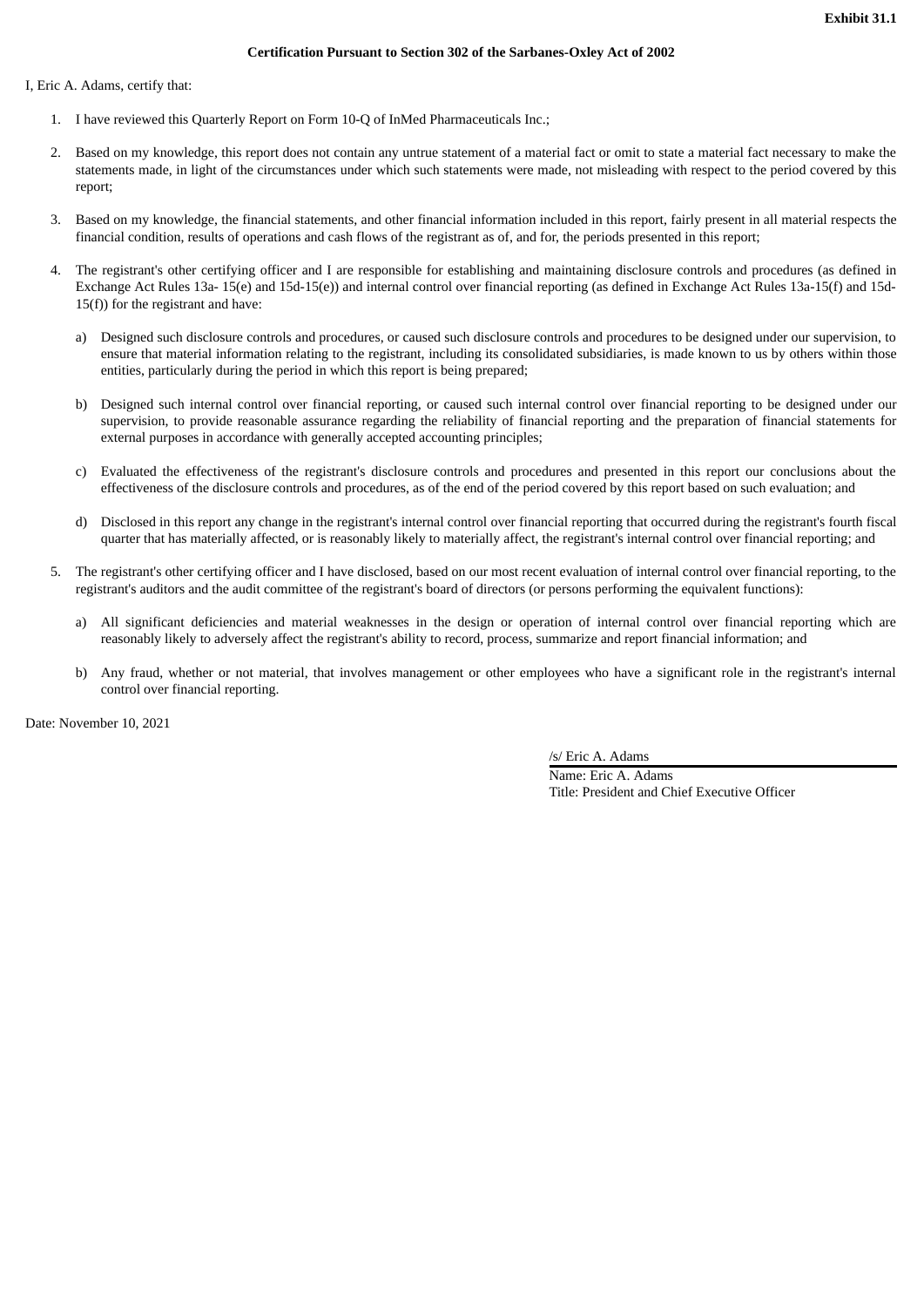# **Certification Pursuant to Section 302 of the Sarbanes-Oxley Act of 2002**

<span id="page-38-0"></span>I, Bruce Colwill, certify that:

- 1. I have reviewed this Quarterly Report on Form 10-Q of InMed Pharmaceuticals Inc.;
- 2. Based on my knowledge, this report does not contain any untrue statement of a material fact or omit to state a material fact necessary to make the statements made, in light of the circumstances under which such statements were made, not misleading with respect to the period covered by this report;
- 3. Based on my knowledge, the financial statements, and other financial information included in this report, fairly present in all material respects the financial condition, results of operations and cash flows of the registrant as of, and for, the periods presented in this report;
- 4. The registrant's other certifying officer and I are responsible for establishing and maintaining disclosure controls and procedures (as defined in Exchange Act Rules 13a- 15(e) and 15d-15(e)) and internal control over financial reporting (as defined in Exchange Act Rules 13a-15(f) and 15d-15(f)) for the registrant and have:
	- a) Designed such disclosure controls and procedures, or caused such disclosure controls and procedures to be designed under our supervision, to ensure that material information relating to the registrant, including its consolidated subsidiaries, is made known to us by others within those entities, particularly during the period in which this report is being prepared;
	- b) Designed such internal control over financial reporting, or caused such internal control over financial reporting to be designed under our supervision, to provide reasonable assurance regarding the reliability of financial reporting and the preparation of financial statements for external purposes in accordance with generally accepted accounting principles;
	- c) Evaluated the effectiveness of the registrant's disclosure controls and procedures and presented in this report our conclusions about the effectiveness of the disclosure controls and procedures, as of the end of the period covered by this report based on such evaluation; and
	- d) Disclosed in this report any change in the registrant's internal control over financial reporting that occurred during the registrant's fourth fiscal quarter that has materially affected, or is reasonably likely to materially affect, the registrant's internal control over financial reporting; and
- 5. The registrant's other certifying officer and I have disclosed, based on our most recent evaluation of internal control over financial reporting, to the registrant's auditors and the audit committee of the registrant's board of directors (or persons performing the equivalent functions):
	- a) All significant deficiencies and material weaknesses in the design or operation of internal control over financial reporting which are reasonably likely to adversely affect the registrant's ability to record, process, summarize and report financial information; and
	- b) Any fraud, whether or not material, that involves management or other employees who have a significant role in the registrant's internal control over financial reporting.

Date: November 10, 2021

/s/ Bruce Colwill

Name: Bruce Colwill Title: Chief Financial Officer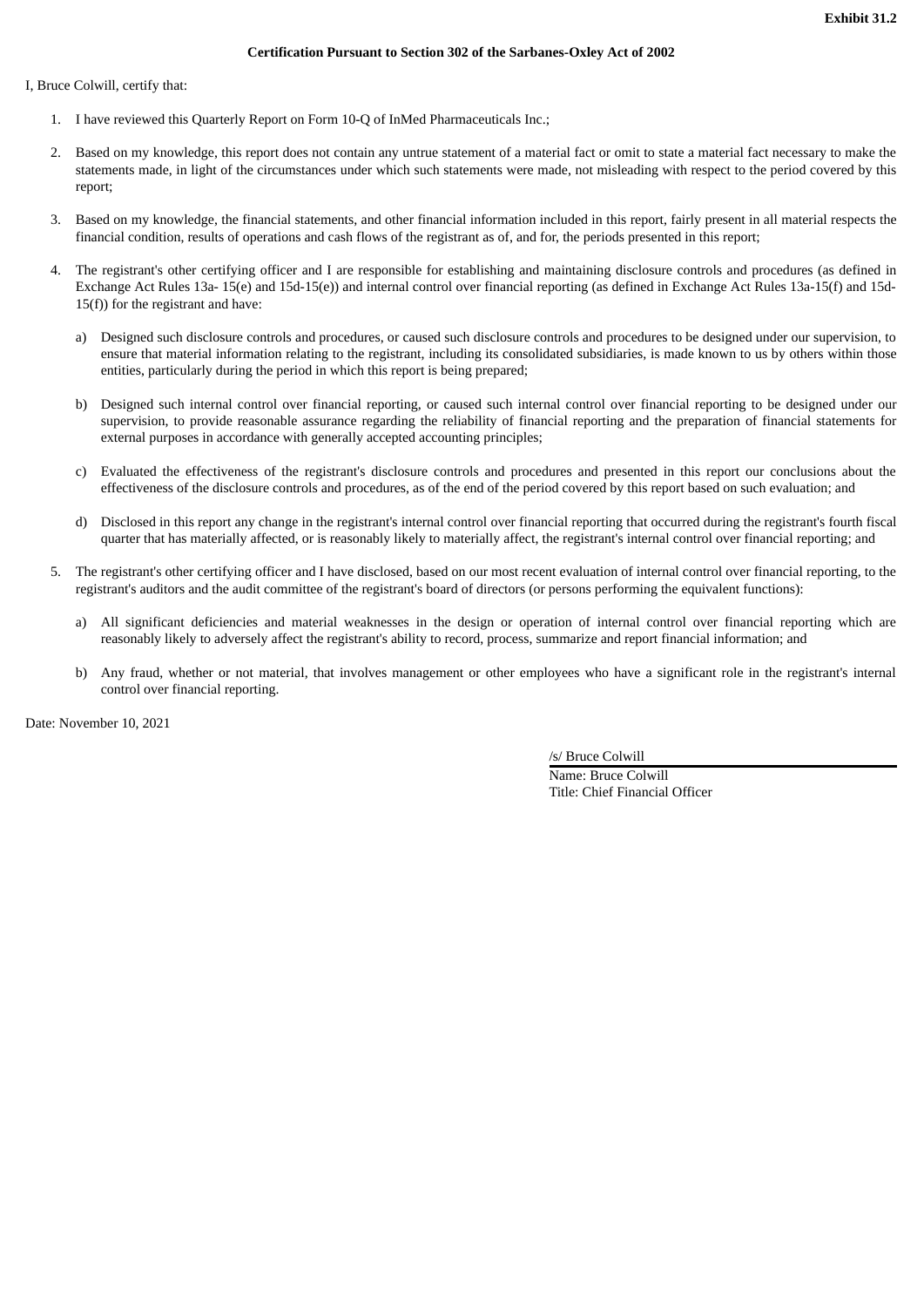#### **Certification Pursuant to Section 906 of the Sarbanes-Oxley Act of 2002**

<span id="page-39-0"></span>Pursuant to 18 U.S.C. Section 1350, as adopted pursuant to Section 906 of the Sarbanes-Oxley Act of 2002, I, Eric A. Adams, the President and Chief Executive Officer of InMed Pharmaceuticals Inc. (the "Company"), hereby certify that, to my knowledge:

1. The Quarterly Report on Form 10-Q for the quarter ended September 30, 2021 (the "Report") of the Company fully complies with the requirements of Section 13(a) or Section 15(d) of the Securities Exchange Act of 1934; and

2. The information contained in the Report fairly presents, in all material respects, the financial condition and results of operations of the Company.

Date: November 10, 2021

/s/ Eric A. Adams

Name: Eric A. Adams Title: President and Chief Executive Officer